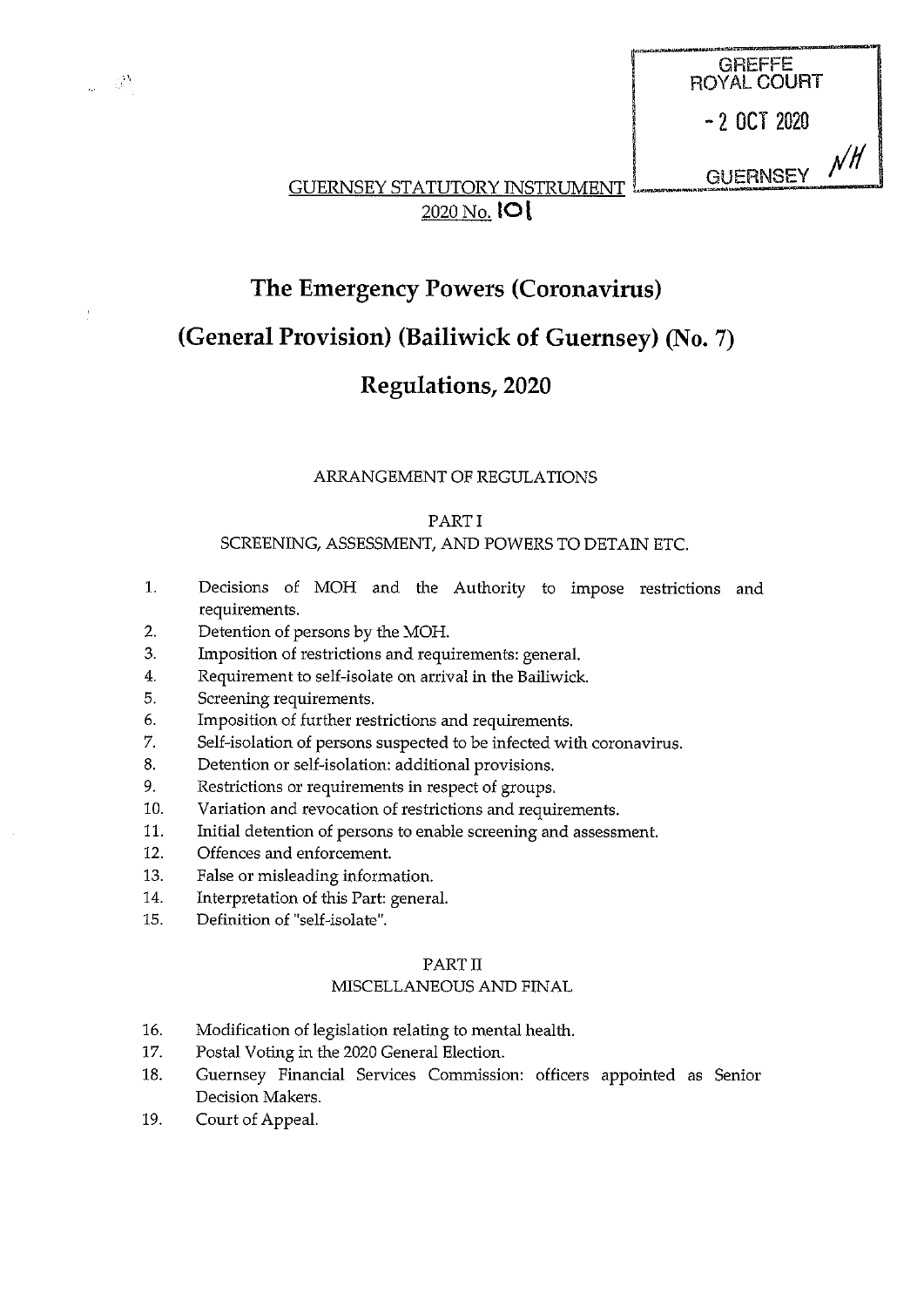- 20. Constitution of the Authority immediately following the end of term of office of People's Deputies. of People's Deputies. <sup>4</sup>
- 21. Offences by legal persons and unincorporated bodies.
- 22. Revocation and savings.
- 23. Interpretation: general.
- 24. Citation.
- 25. Extent.
- 26. Commencement.

SCHEDULE: Modification of legislation relating to mental health.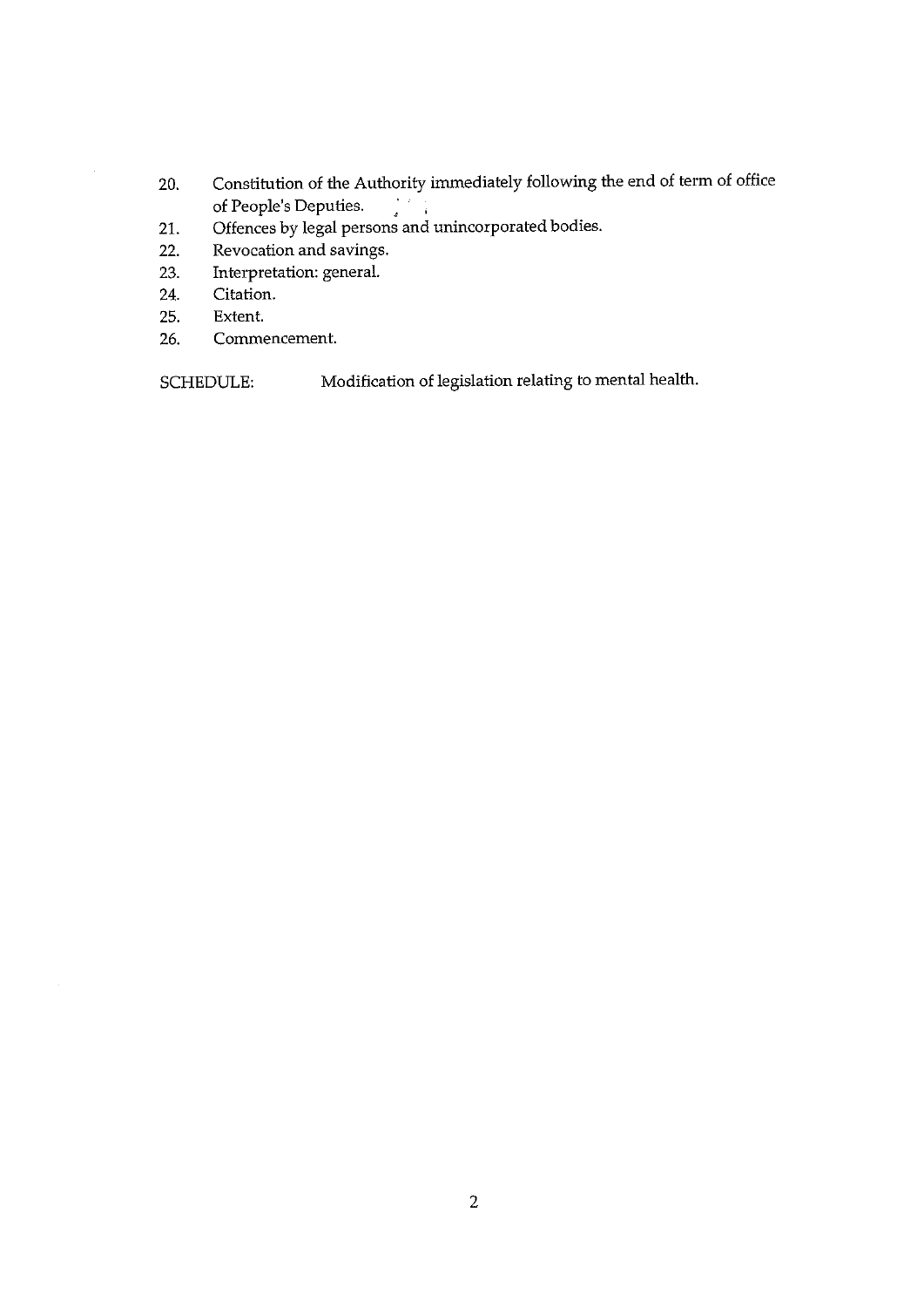# The Emergency Powers (Coronavirus) (General Provision) (Bailiwick of Guernsey) (No. 7) Regulations, 2020

| Made                   | 2 <sup>nd</sup> October, 2020 |
|------------------------|-------------------------------|
| Coming into operation  | 3 <sup>rd</sup> October, 2020 |
| Laid before the States | , 2020                        |

WHEREAS there are one or more persons within the Bailiwick, or who may enter the Bailiwick, who may be infected with Severe Acute Respiratory Syndrome Coronavirus 2, resulting in the occurrence of an emergency within the meaning of the Civil Contingencies (Bailiwick of Guernsey) Law, 2012<sup>a</sup>;

AND WHEREAS one or more persons within the Bailiwick have died after being infected with Severe Acute Respiratory Syndrome Coronavirus 2;

AND WHEREAS THE Civil Contingencies Authority ("the Authority") (having consulted the Medical Officer of Health in respect of the risk to public health created thereby and by the spread of Severe Acute Respiratory Syndrome Coronavirus 2, the virus causing the disease COVID-19, and in respect of the measures necessary to prevent or slow the spread of infection) is satisfied that the conditions set out in section 13 of the Law are satisfied, and that the following regulations contain only provisions which are appropriate for and proportionate to

<sup>&</sup>lt;sup>a</sup> Order in Council No. XIV of 2012; amended by Ordinance No. IX of 2016; and No. II of 2017.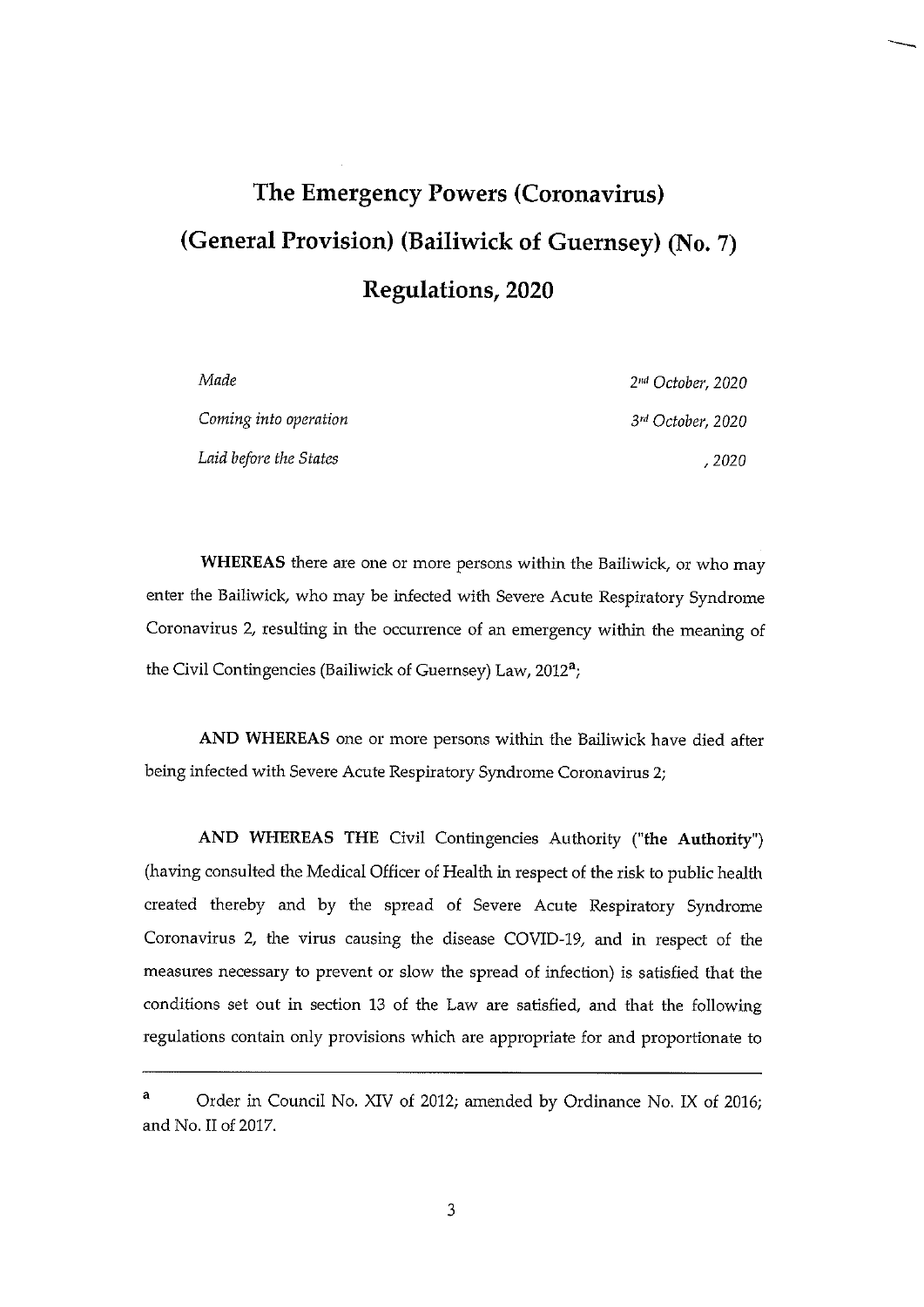the purpose of preventing, controlling or mitigating the emergency referred to above;

AND WHEREAS the Authority is satisfied that the effect of the following regulations is in due proportion to that emergency, and that they are compatible with the Convention rights within the meaning of section <sup>1</sup> of the Human Rights (Bailiwick of Guernsey) Law,  $2000<sup>b</sup>$ ;

NOW THEREFORE THE AUTHORITY, in exercise of the powers conferred upon it by sections 12(1), 14 and <sup>19</sup> of the Law, and of all other powers enabling them in that behalf, hereby makes the following regulations: —

#### PART I

#### SCREENING, ASSESSMENT, AND POWERS TO DETAIN ETC.

#### Decisions of MOH and the Authority to impose restrictions and requirements.

1. (1) Subject to paragraph (3), the Medical Officer of Health ("the MOH") may not impose <sup>a</sup> restriction or requirement under this Part unless the MOH has sought the advice of Her Majesty's Procureur in relation to the appropriateness and proportionality of the proposed requirement or restriction, and has taken account of that advice.

(2) Subject to paragraph (3), the Civil Contingencies Authority ("the Authority") may not impose <sup>a</sup> requirement under regulation 4(3) or vary a requirement under regulation 4(4) unless the Authority has sought the advice of the MOH in relation to the appropriateness of the proposed requirement or variation

b Order in Council No. XIV of 2000; amended by No. I of 2005; Ordinance No. XXXVII of 2001; No. XXXIII of 2003; No. XX of 2015; No. IX of 2016; No. XXVI of 2018; and G.S.I. No.27 of 2006.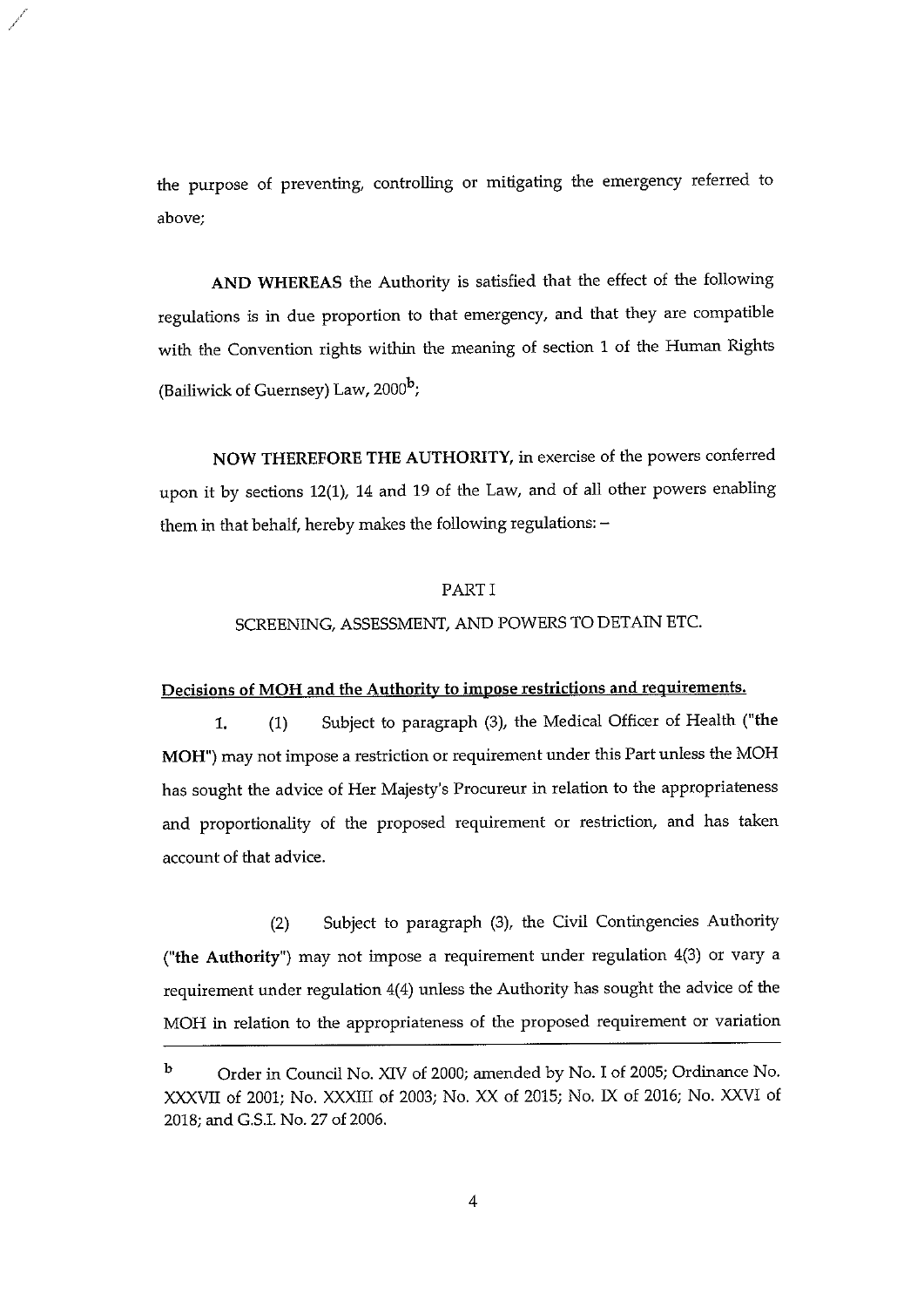and has taken account of that advice.

(3) Neither the requirement in paragraph (1) nor the requirement in paragraph (2) applies where the MOH or the Authority (as the case may be) considers that, in all the circumstances, it would be impracticable to comply with it.

(4) Where the MOM imposes a restriction or requirement under these Regulations without seeking the advice of Her Majesty's Procureur, in reliance on paragraph (3), the MOH shall, as soon as reasonably practicable, give notice that he or she has done so to Her Majesty's Procureur.

(5) Where the Authority imposes a requirement under regulation 4(3) or varies <sup>a</sup> requirement under regulation 4(4) without seeking the advice of the MOH, in reliance on paragraph (3), the Authority shall, as soon as reasonably practicable, give notice that it has done so to the MOH.

## Detention of persons by the MOH.

2. (1) This regulation applies where the MOH has reasonable grounds to believe that a person  $("P") -$ 

- (a) is, or may be, infected or contaminated with, or is suspected or confirmed to be suffering from, coronavirus, and there is <sup>a</sup> risk that P might infect or contaminate others, or
- (b) has arrived in the Bailiwick by air or sea and has left an infected area within the 14 day period immediately preceding the date of P's arrival in the Bailiwick.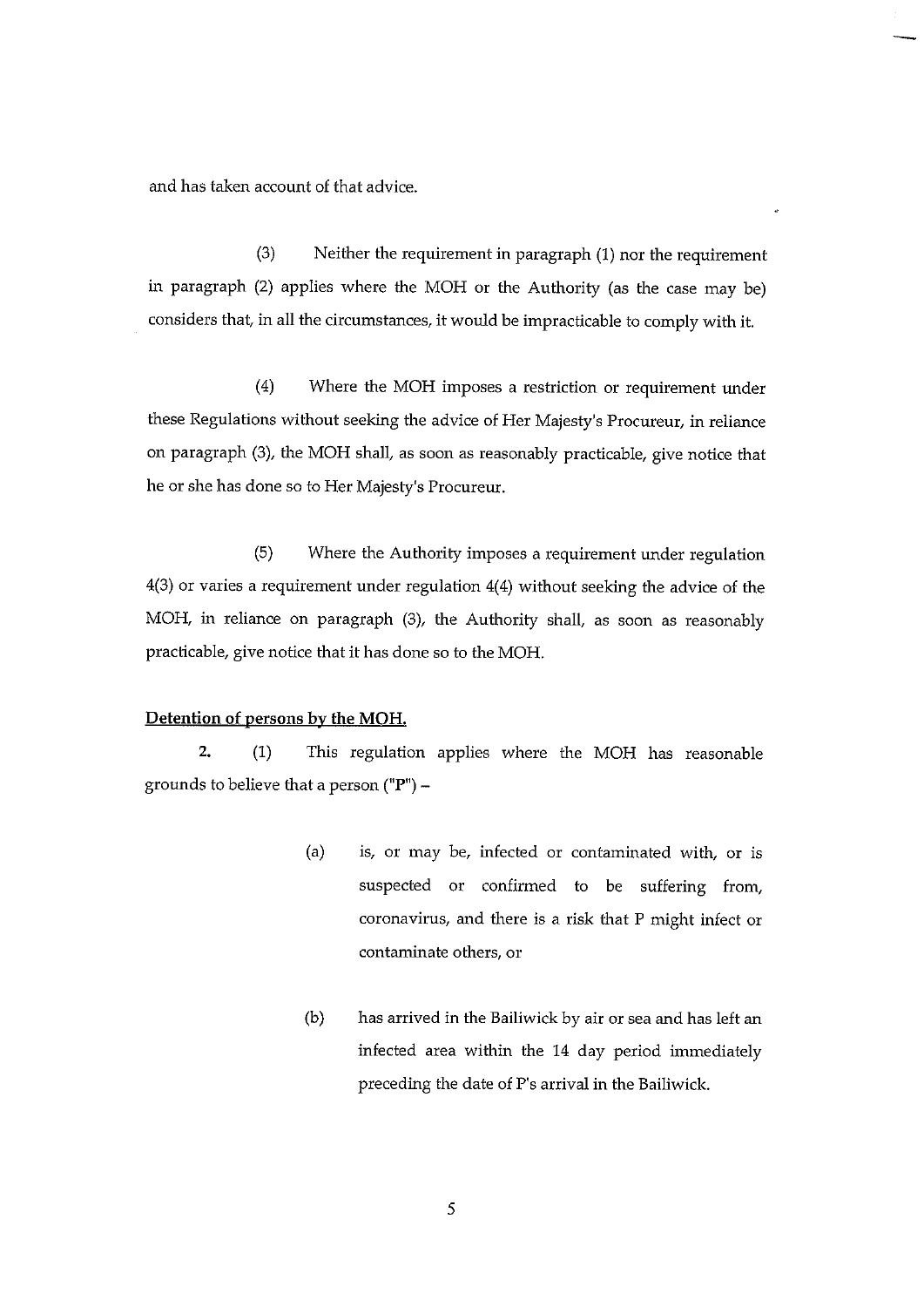(2) Where paragraph (1)(a) or (b) is met in relation to P, the MOH may, for the purposes of screening, assessment or the imposition of any restriction or requirement under regulation 3, impose on P <sup>a</sup> requirement to be detained until the later of —

- (a) the end of the period of 48 hours beginning with the time from which P's detention under this regulation begins,
- (b) such time as any screening requirements imposed on or in relation to P under regulation 3 have been complied with and the assessment referred to in that regulation carried out in relation to P.

### Imposition of restrictions and requirements: general.

3.  $(1)$  Where regulation 2(1)(a) or (b) is met in relation to a person ("F'), the MOH may —

- (a) (orally or in writing) impose on or in relation to  $P$  one or more screening requirements to inform an assessment by the MOH of whether P presents, or could present, a risk of infecting or contaminating others,
- (b) carry out such an assessment in relation to P. and
- (c) following such an assessment, (orally or in writing) impose on or in relation to P any other restriction or requirement which the MOH considers necessary for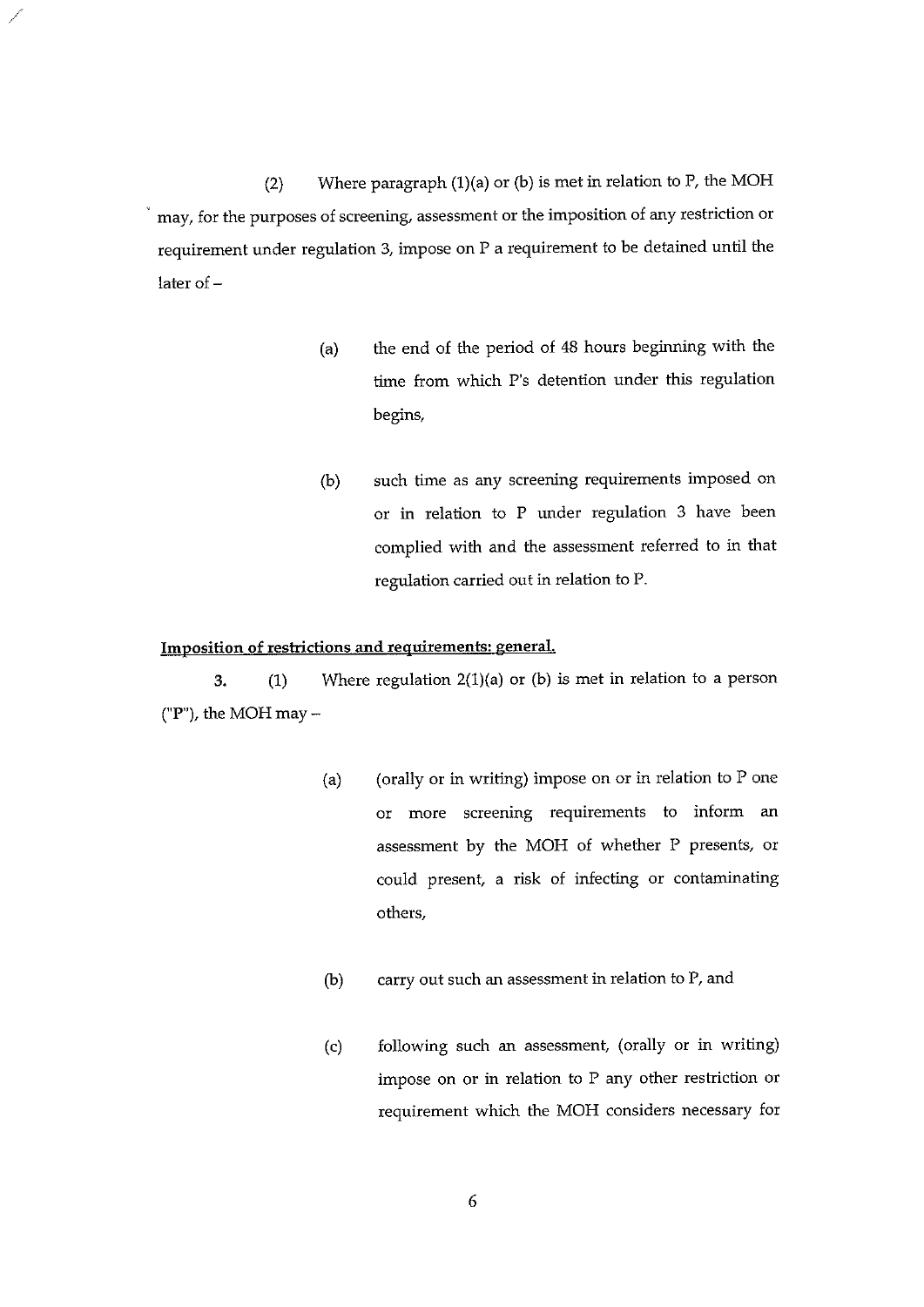the purposes of removing or reducing the risk referred to in subparagraph (a), including (without limitation) the restrictions or requirements set out in paragraph (2).

- (2) The restrictions or requirements are
	- (a) that P submit to medical examination,
	- (b) that P be removed to a hospital or other suitable establishment,
	- (c) that P be detained in a hospital or other suitable establishment,
	- (d) that P self-isolate,
	- (e) that P be disinfected or decontaminated,
	- $(f)$  that P wear protective clothing,
	- (g) that P provide information or answer questions about P's health or other circumstances,
	- (h) that P's health be monitored and the results reported,
	- (i) that P attend training or advice sessions on how to reduce the risk of infecting or contaminating others,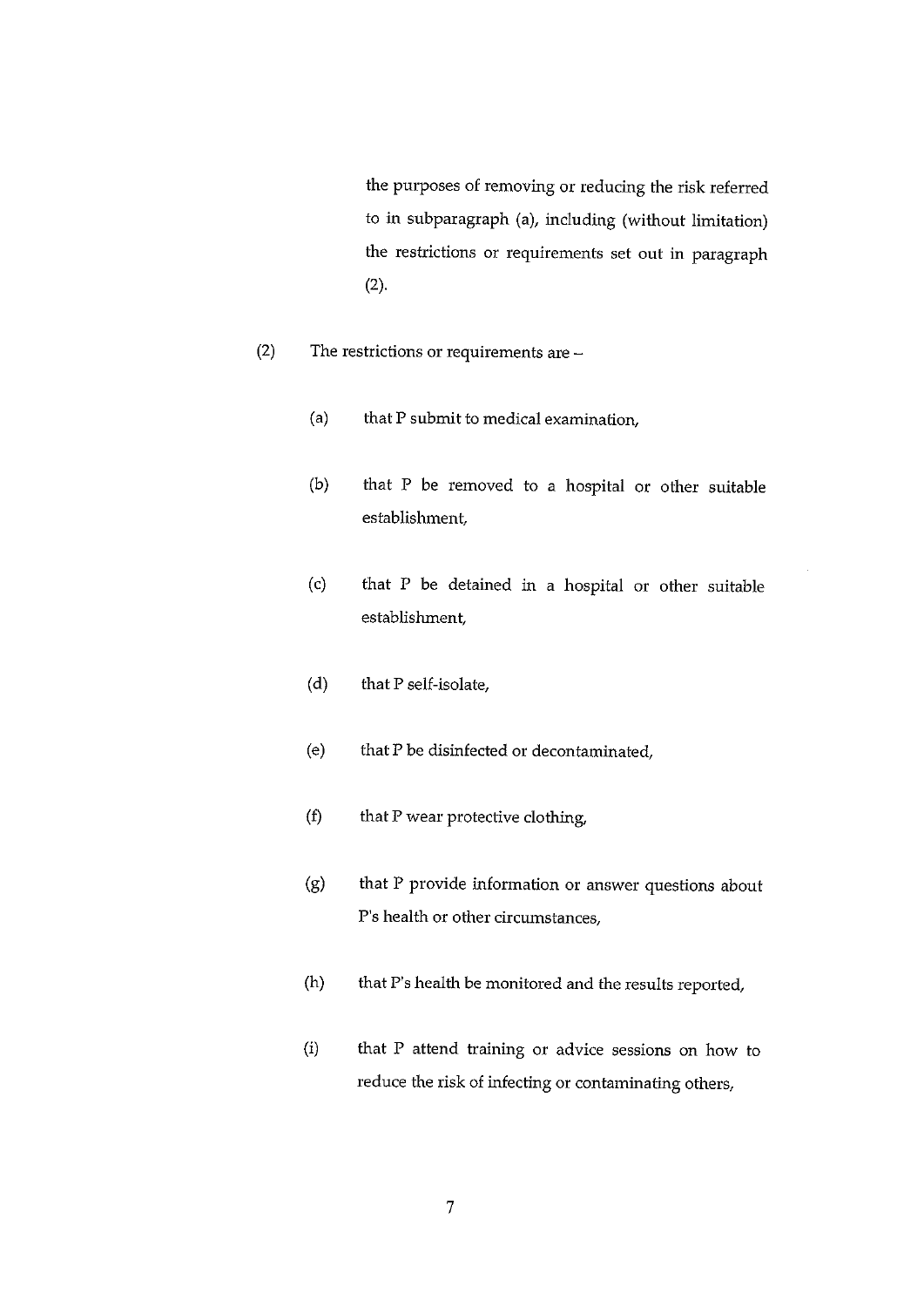- Q) that P be subject to restrictions on where P goes or with whom P has contact,
- $(k)$  that P abstain from working or trading.

(3) A restriction or requirement imposed under paragraph (1) may be varied by the MOH orally or in writing.

(4) Neither paragraph (1) nor regulation 4 affects the exercise of any powers under regulation 8; and nothing in this regulation (or in any other provision in these Regulations) affects the MOH's powers under any other enactment.

(5) In this regulation and regulation 4, a power to vary a requirement or restriction includes a power to revoke it.

#### Requirement to self-isolate on arrival in the Bailiwick.

4. (1) A person who has arrived in the Bailiwick by air or sea and who has left an infected area within the 14 day period immediately preceding the date of his or her arrival in the Bailiwick must self-isolate for 14 days.

(2) On arrival in the Bailiwick from any place outside the Bailiwick, <sup>a</sup> person must, if required —

> (a) answer any question put to him or her by a relevant officer relating to his or her travel, and the travel of any child travelling with that person, during the 14 day period immediately preceding the date of his or her arrival in the Bailiwick,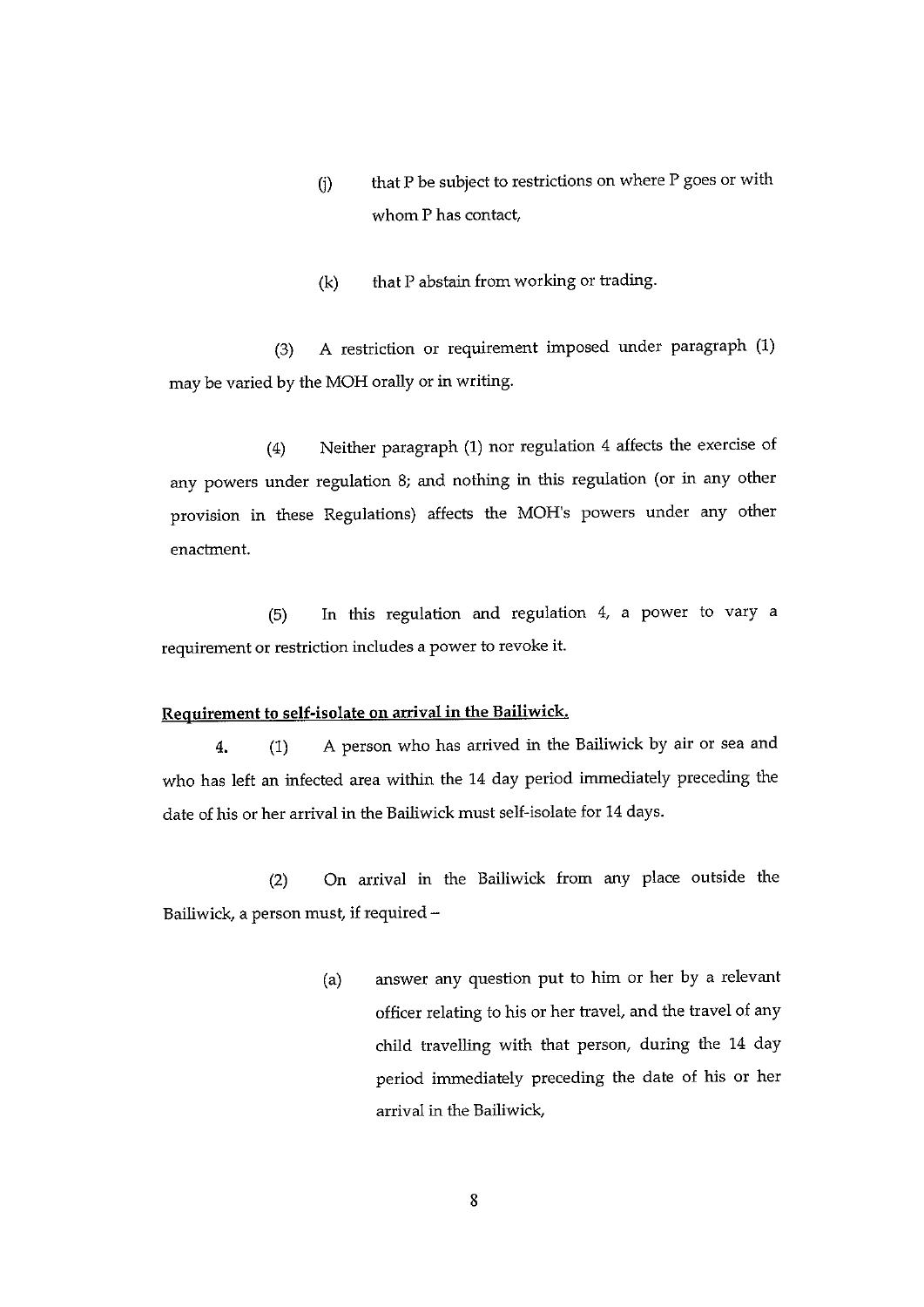- (b) provide any travel document specified by a relevant officer relating to that person, or <sup>a</sup> child travelling with that person, for inspection, and
- (c) answer any question put to him or her by <sup>a</sup> relevant officer relating to that travel document.

(3) The Authority may, by publication on the relevant States of Guernsey website, impose a requirement that any person who has arrived in one Island in the Bailiwick from another Island in the Bailiwick must self-isolate for 14 days.

(4) The requirement to self-isolate under paragraph (1) and a requirement to self-isolate imposed under paragraph (3) may be varied —

- (a) by the MOH in relation to a particular case, orally or in writing,
- (b) by the Authority in relation to one or more categories of case, or in relation to all cases, by publication on the relevant States of Guernsey website.

(5) The powers of the MOH and the Authority under paragraph (4) to vary the requirement under paragraph (1) or a requirement imposed under paragraph (3) include (but are not limited to) powers to —

> (a) specify exceptions to the requirement to self-isolate, and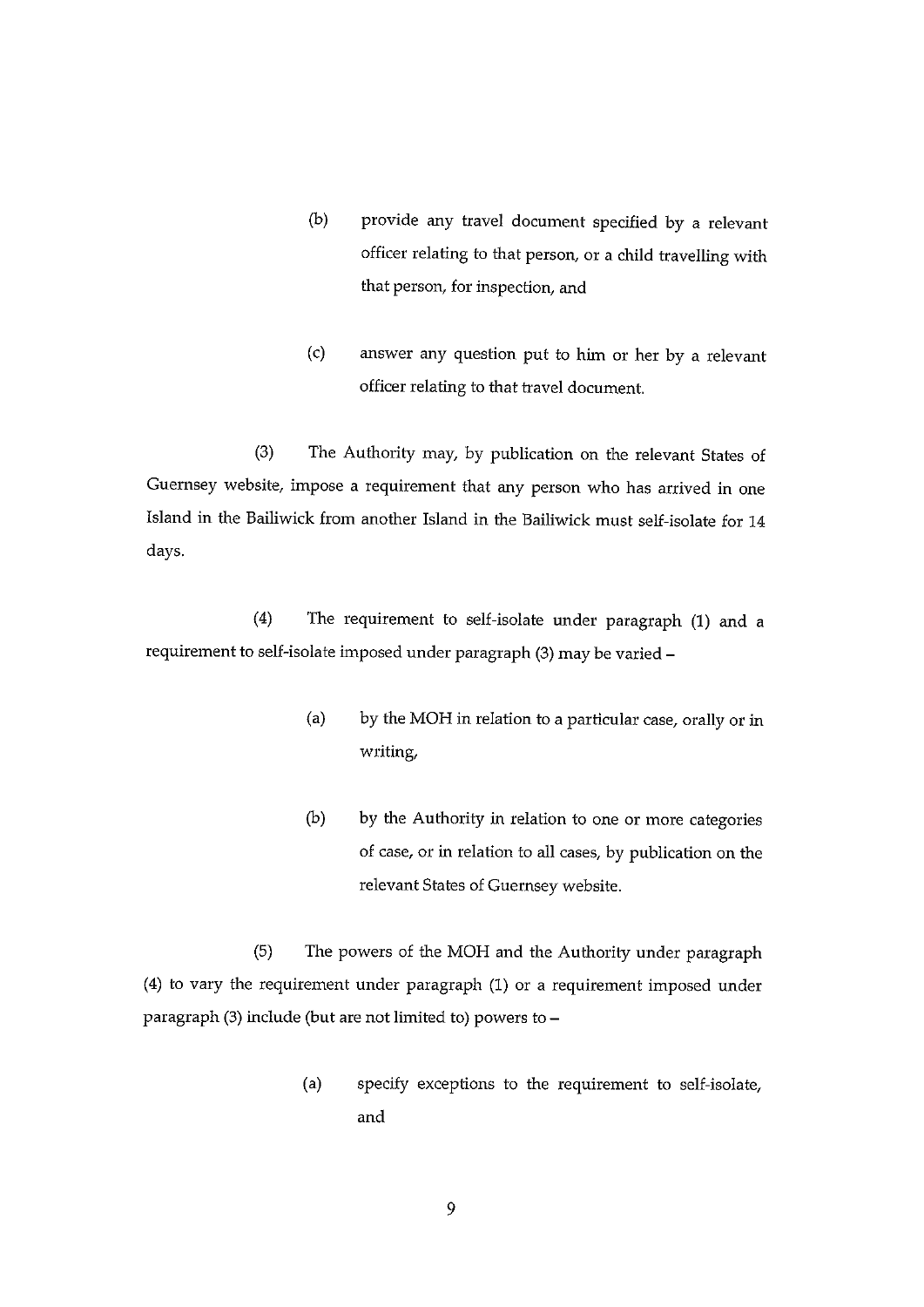(b) shorten the duration of the requirement to self-isolate, either unconditionally or on the MOH being satisfied that one or more specified conditions have been met

and such powers may be exercised either in relation to a particular case (as regards the powers of the MOH), or one or more categories of case, or all cases (as regards the powers of the Authority).

(6) For the avoidance of doubt, and without prejudice to the generality of paragraphs (4) and (5), in any case where the MOH or the Authority varies the requirement to self-isolate under paragraph (1) or a requirement to selfisolate imposed under paragraph (3), that variation may be amended in accordance with paragraph (7) or (8) (as the case may be), and if so amended shall be treated for all purposes as continuing to have effect in accordance with its terms.

(7) In any case where the MOH has varied such <sup>a</sup> requirement to self-isolate, the MOH may amend that variation orally or in writing (in <sup>a</sup> case where the requirement was varied orally), and in writing (in <sup>a</sup> case where the requirement was varied in writing); and the amendment shall have effect from such time as the MOH may specify.

(8) In any case where the Authority has varied such a requirement to self-isolate, the Authority may —

> (a) amend the variation by publication of the variation in amended form on the relevant States of Guernsey website, and the amendment shall have effect from such time as the Authority may specify on the face of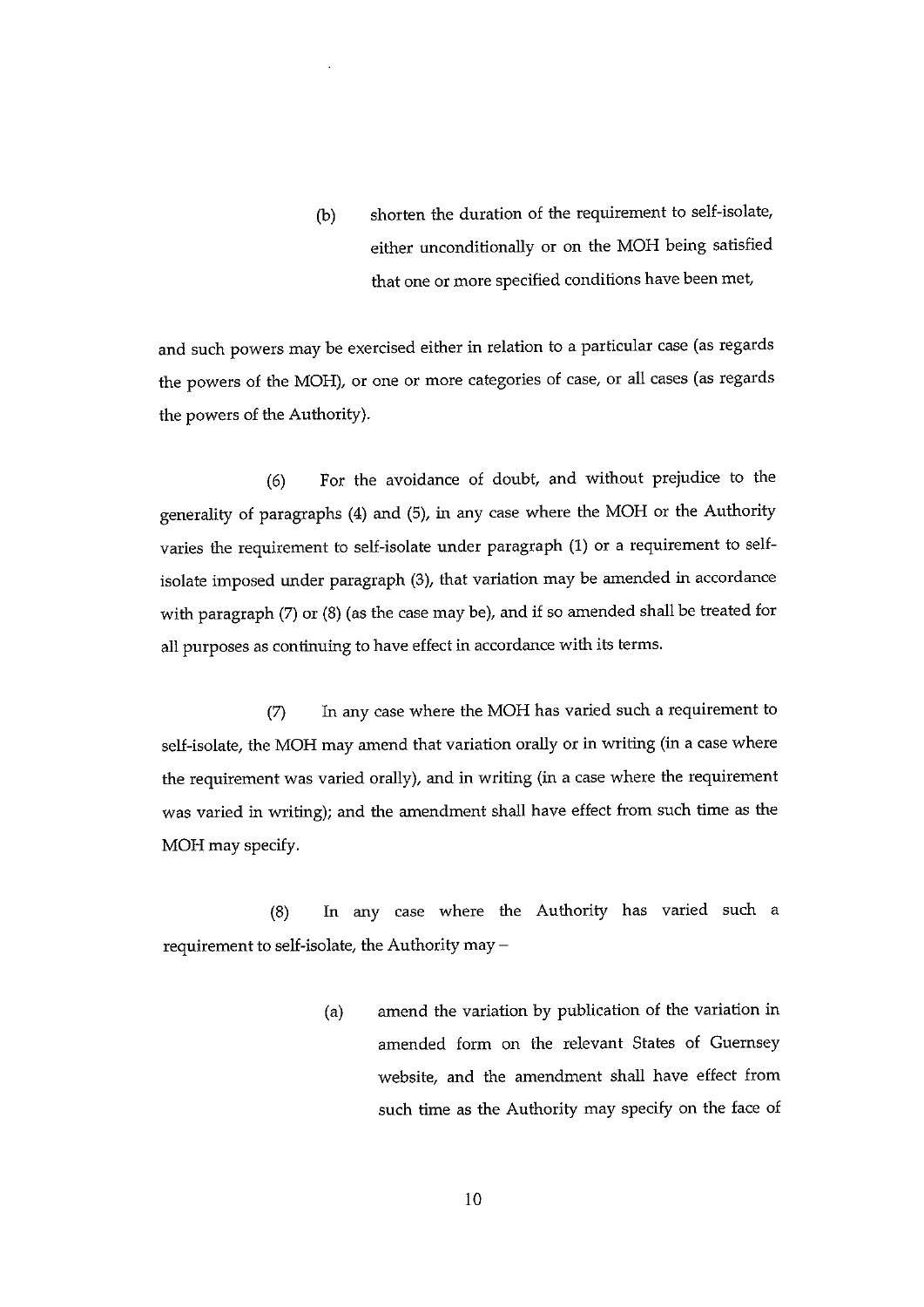the variation as so amended and published, and

(b) revoke the variation by publication of the revocation, or any replacement variation, on the relevant States of Guernsey website, and such revocation or replacement variation may such contain saving and transitional provision (including in in respect of persons acting in reliance on the revoked variation) as the Authority thinks fit.

(9) Without prejudice to the generality of paragraphs (4) and (5), in any case where the Authority varies, under paragraph (4)(b), the requirement to self-isolate under paragraph (1), failure without reasonable excuse to comply with a condition or restriction set out in, and applicable to, that variation of the requirement is an offence if the condition in paragraph (10) is met.

(10) The condition referred to in paragraph (9) is that the variation of the relevant requirement as published on the relevant States of Guernsey website provides (however expressed) that failure without reasonable excuse to comply with the specified condition or restriction is an offence under this regulation.

(11) Where a restriction or requirement is imposed on or in relation to <sup>a</sup> child under regulation <sup>3</sup> or this regulation (including the requirement to self isolate under paragraph (1)), a person who is a responsible adult in relation to the child must ensure that the child complies with the restriction or requirement, insofar as that person is reasonably able to do so.

(12) Where a restriction or requirement is imposed orally on a person under regulation 3 or this regulation, or a restriction or requirement is orally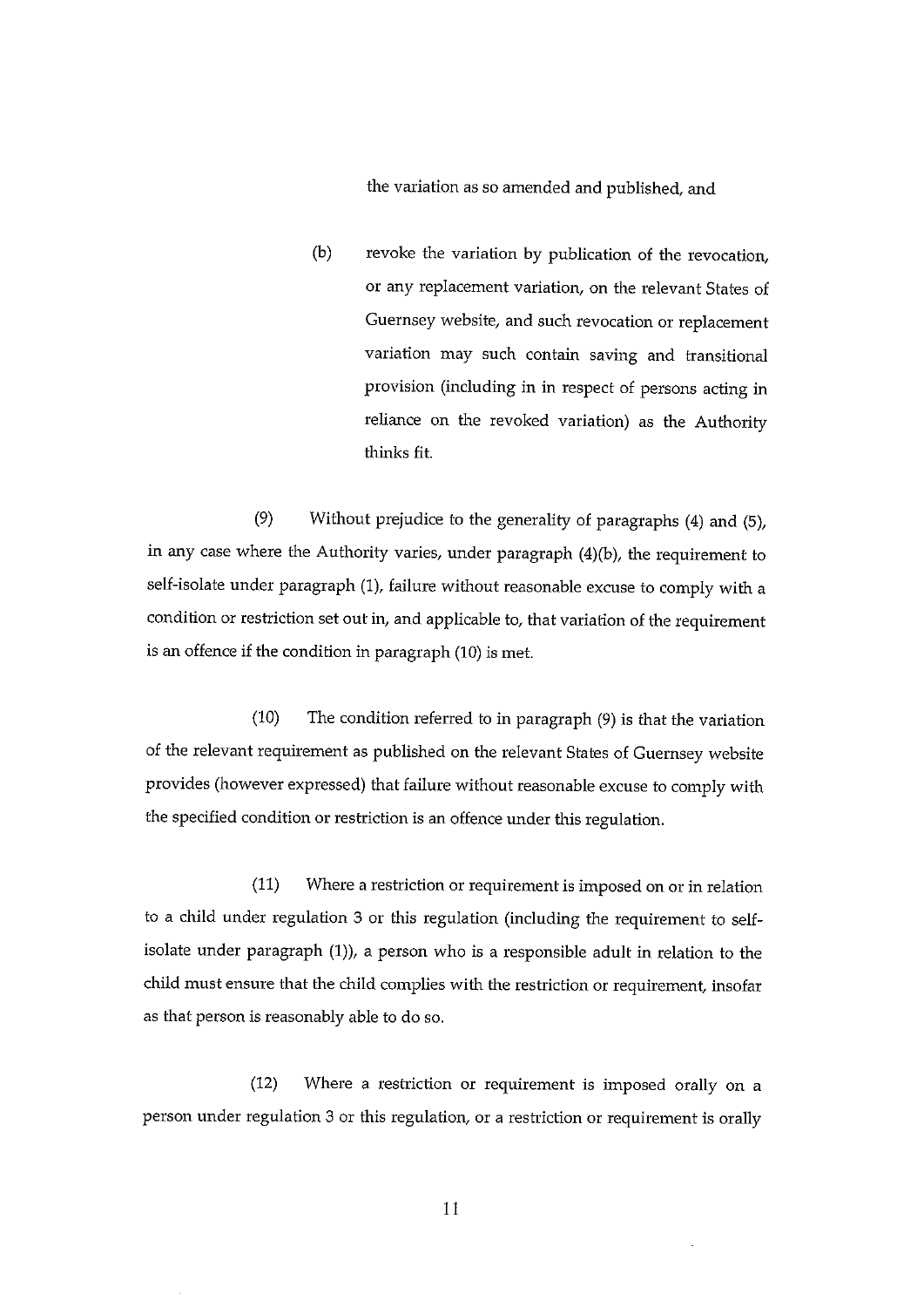varied, the person (or, in the case of a child, a person who is a responsible adult in relation to the child) must be provided with <sup>a</sup> written notification of the restriction or requirement that has been imposed or varied as soon as reasonably practicable.

#### Screening requirements.

5. (1) For the purposes of these Regulations, the screening requirements in relation to a person ("P") are requirements to the effect that P must—

- (a) answer questions about P's health or other relevant circumstances (including travel history and information about other individuals with whom P may have had contact),
- (b) produce any documents which may assist the MOH in assessing P's health,
- (c) at such a time as the MOH may specify, allow a biological sample of P to be taken, including <sup>a</sup> biological sample of P's respiratory secretions or blood, by appropriate means including by swabbing P's nasopharyngeal cavity, or provide such a sample, and
- (d) provide sufficient information to enable P to be contacted immediately by the MOH during such period as the MOH may specify, where the MOH considers that such provision of information is necessary in order to reduce or remove the risk of P infecting or contaminating others.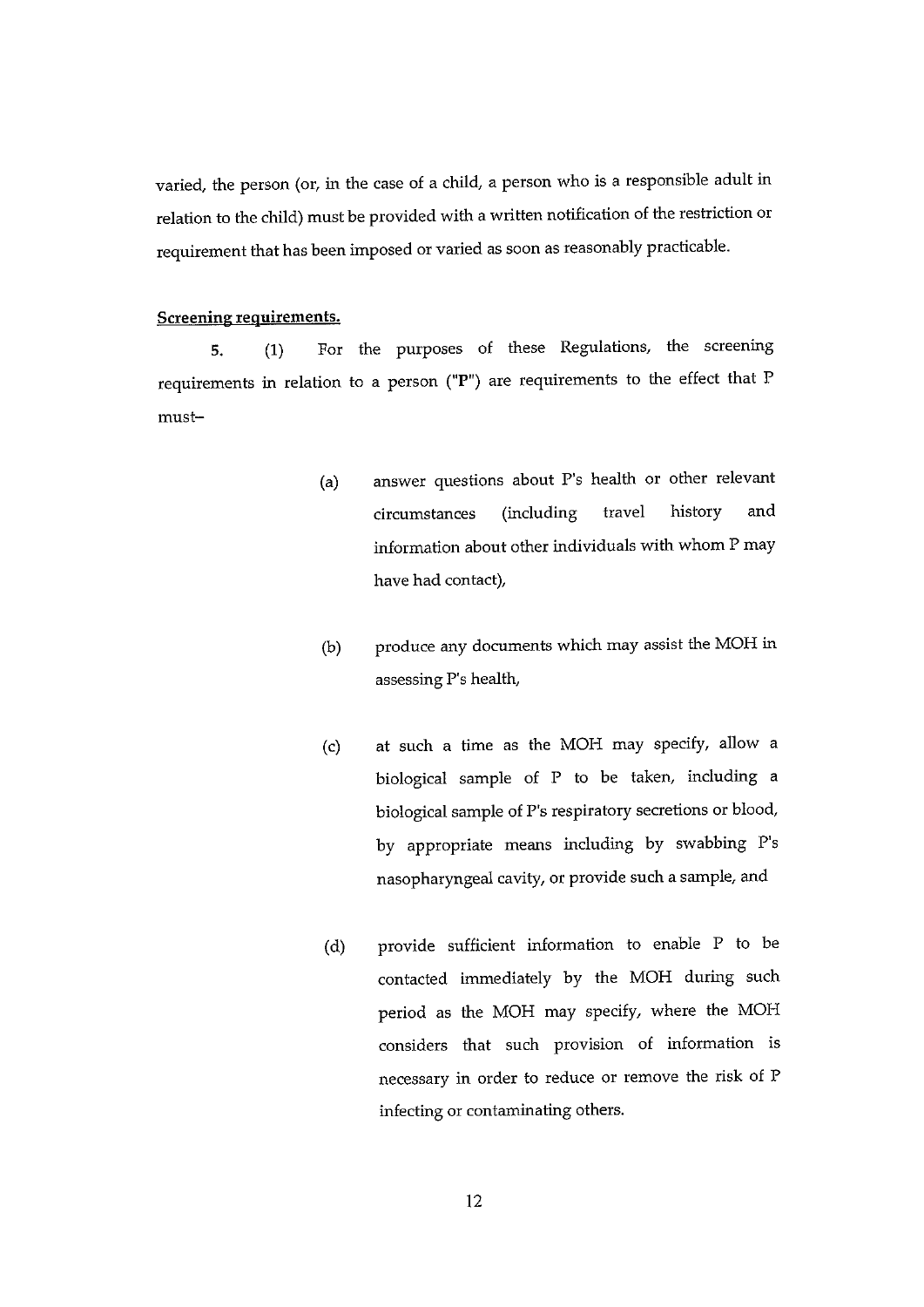(2) Where P is a child who is accompanied by a responsible adult, the responsible adult must —

> (a) ensure that P answers questions in accordance with paragraph  $(1)(a)$ ,

 $\mathbf{I}$ 

- (b) answer the questions if P is unable to do so or cannot reliably do so,
- (c) produce any documents, required under paragraph  $(1)(b)$ , on P's behalf,
- (d) allow <sup>a</sup> biological sample of P to be taken, including <sup>a</sup> sample of P's respiratory secretions or blood, by appropriate means including by swabbing P's nasopharyngeal cavity, or provide such a sample, and
- (e) provide information where required by the MOH under paragraph (1)(d).

## Imposition of further restrictions and requirements.

6. (1) Where regulation 2(1)(a) or (b) is met in relation to a person ("P") —

- (a) following an assessment by the MOR of the risk presented by P in accordance with regulation 3(1), or
- (b) following P's release from detention under regulation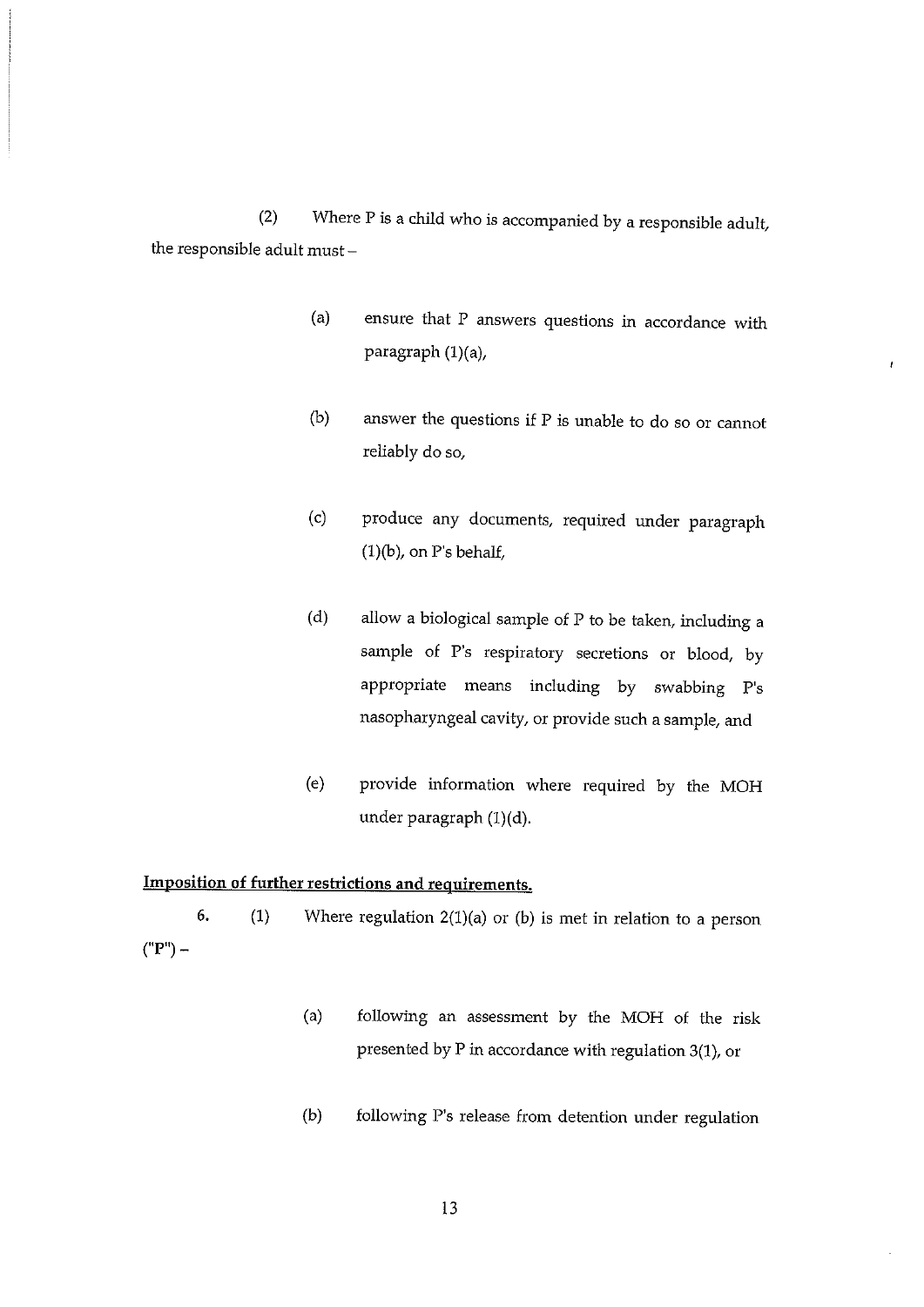## 2, or from self-isolation under regulation 7,

the MOH may (orally or in writing) impose on P any one or more of the requirements specified in paragraph (2) where the MOH considers that it is necessary to do so in order to reduce or remove the risk of P infecting or contaminating others.

(2) The requirements specified for the purposes of paragraph (1) are for P to —

- (a) provide P's contact details to the MOH,
- (b) supply information to the MOH which may assist in assessing P's health,
- (c) at such time as the MOH may specify, allow <sup>a</sup> biological sample of P to be taken, including <sup>a</sup> sample of P's respiratory secretions or blood, by appropriate means including by swabbing P's nasopharyngeal cavity, or provide such a sample,
- (d) comply with any other specified condition or to take any other specified measure.

(3) The conditions or measures which may be specified under paragraph (2)(d) include —

(a) a restriction on P's travel,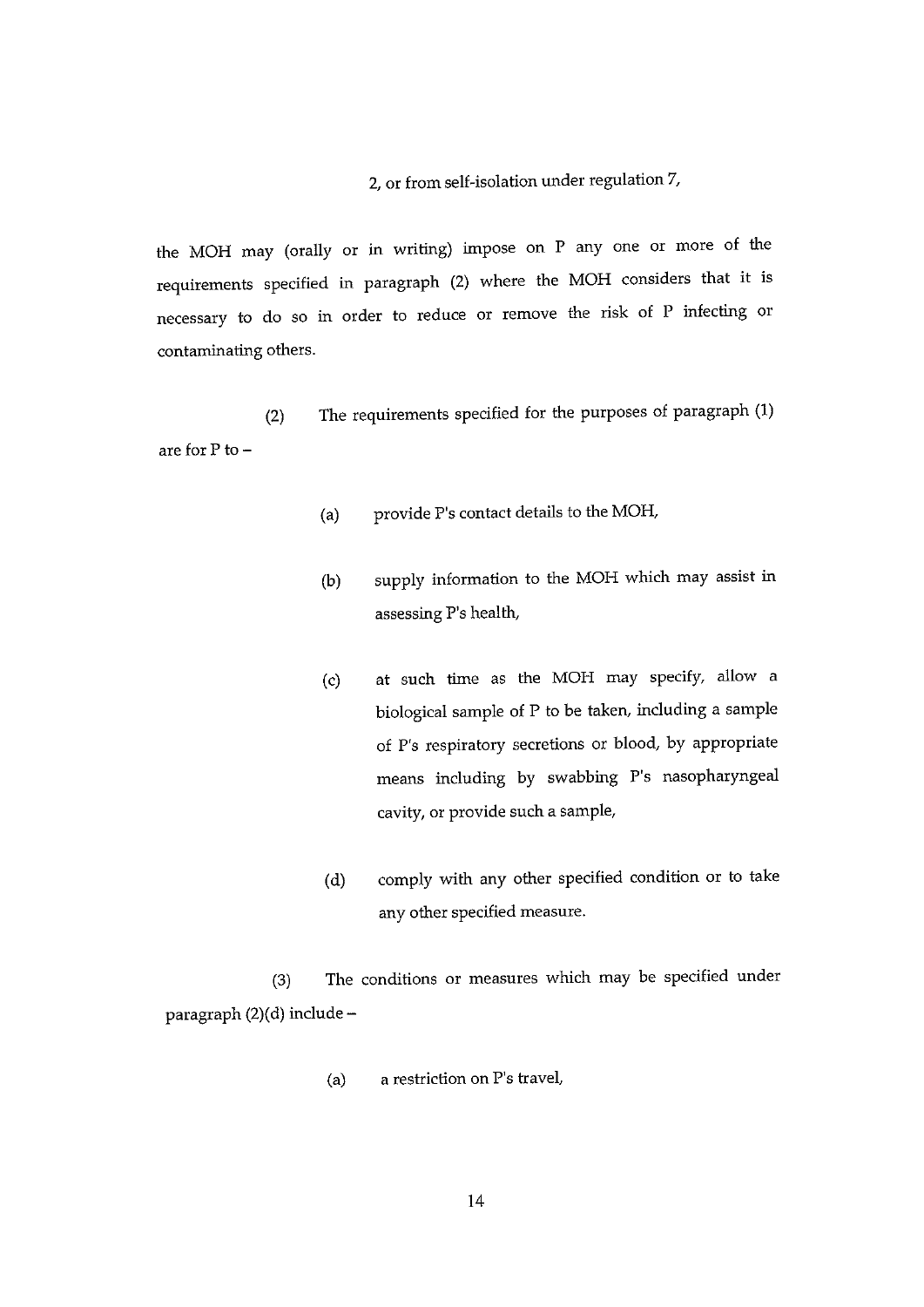$(b)$  a restriction on P's activities.

(c) <sup>a</sup> restriction on P's contact with specified persons.

(4) The MOH may (orally or in writing) revoke or vary any requirement or restriction imposed under this regulation, including by imposition of a restriction specified in paragraph (3).

(5) Subject to paragraph (6), the period for which a restriction set out in paragraph (3) is imposed may not exceed 14 days beginning with the day on which the restriction is imposed.

(6) Where a restriction set out in paragraph (3) is imposed, or the period of <sup>a</sup> restriction is extended under this paragraph, the MON may (orally or in writing) extend the period of the restriction for <sup>a</sup> further specified period not exceeding 14 days if the MOH considers that the restriction is still necessary and proportionate.

(7) Before imposing or varying <sup>a</sup> requirement or restriction under this regulation, the MOH must-

- (a) inform P (or, where P is <sup>a</sup> child, a person who is <sup>a</sup> responsible adult in relation to P) of the requirement or variation that the MOH is minded to impose or make, and
- (b) have regard to any relevant representations by P (or, where P is a child, a person who is a responsible adult in relation to F), as to its suitability.

15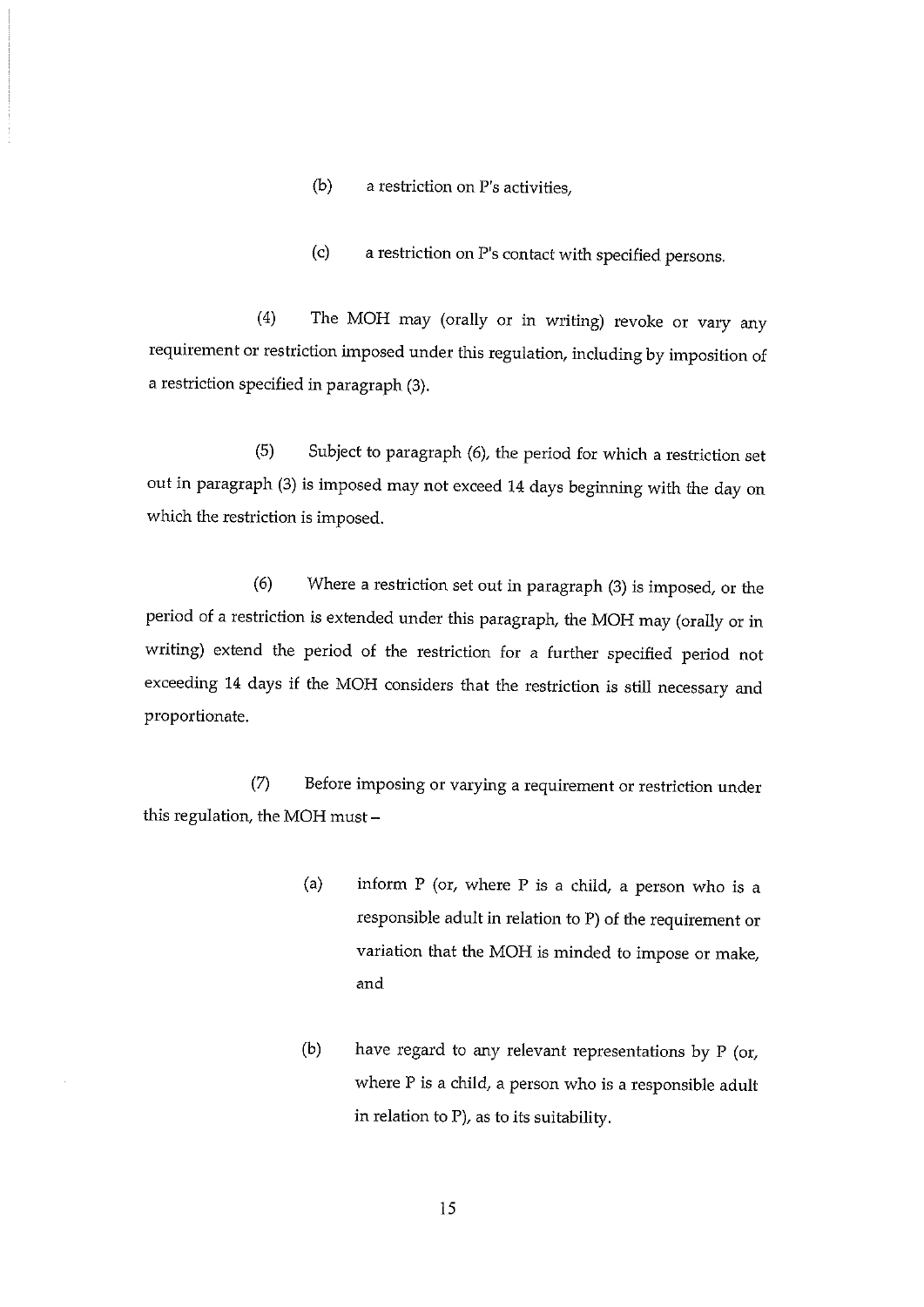(8) When imposing or varying a requirement or restriction under this regulation, the MOH must inform P that it is an offence to fail to comply with the requirement.

(9) Where a requirement or restriction under this regulation is imposed on or in relation to a child, or varied in relation to a child, a person who is a responsible adult in relation to the child must ensure that the child complies with the requirement or restriction, insofar as that person is reasonably able to do so.

(10) Where the MOH orally imposes a requirement or restriction on P under this regulation, or orally varies such a requirement or restriction, the MOH must provide P (or where P is a child, <sup>a</sup> person who is <sup>a</sup> responsible adult in relation to P) with <sup>a</sup> written notification of the requirement or restriction that has been imposed or varied.

(11) Paragraph (1) does not affect the exercise of any powers under regulation 3(1)(c).

## Self-isolation of persons suspected to be infected with coronavirus.

7. (1) This regulation applies where regulation 2(1)(a) or (b) is met in relation to a person ("P").

(2) The MOH may require P to self-isolate if the MOH  $-$ 

- (a) has reasonable grounds to believe that P is, or may be, infected or contaminated with coronavirus, and
- (b) considers that it is necessary to do so in order to reduce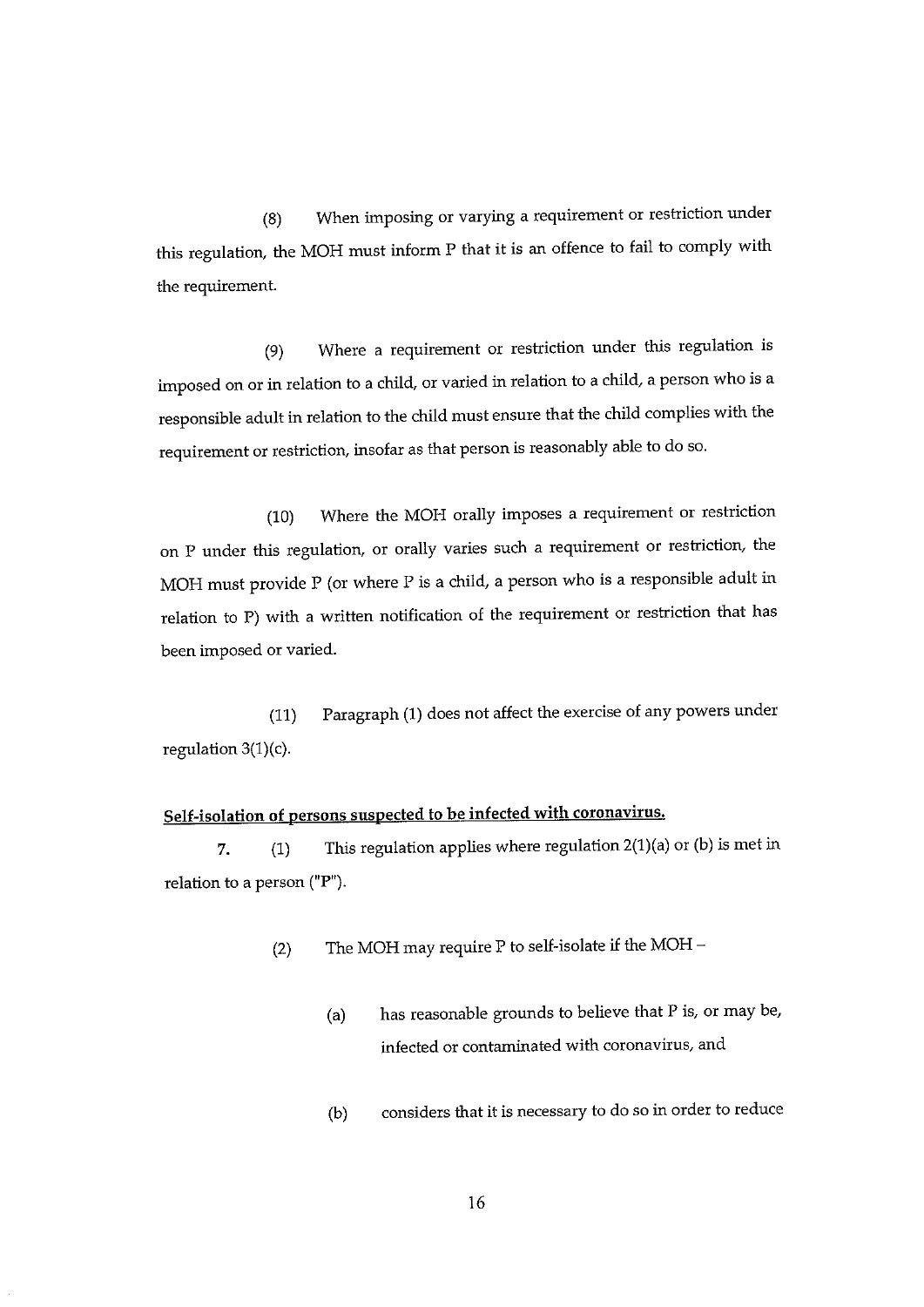or remove the risk of P infecting or contaminating others.

(3) Where the MOH has reasonable grounds to believe that  $P$  is, or may be, infected or contaminated with coronavirus, the MOH may detain P pending the decision of the MON whether to require P to self-isolate under paragraph (2).

(4) Where the MON has detained P under paragraph (3) or has required P to self-isolate under paragraph (2), the MON may impose on or in relation to P one or more screening requirements.

(5) When imposing a requirement under this regulation, the MON must inform P that it is an offence to fail to comply with the requirement.

(6) Where a requirement under paragraph (2) is imposed on or in relation to a child, a person who is a responsible adult in relation to the child must ensure that the child complies with the requirement, insofar as that person is reasonably able to do so.

(7) This regulation does not affect the exercise of any powers under regulation 3(1)(c).

## Detention or self-isolation: additional provisions.

8.  $(1)$  Where a person ("P") is required to be detained or to selfisolate under regulation 3 or 7 or subjected to restrictions or requirements under regulation 6, the MOH must have due regard to P's well-being.

(2) Where P is detained or required to self-isolate under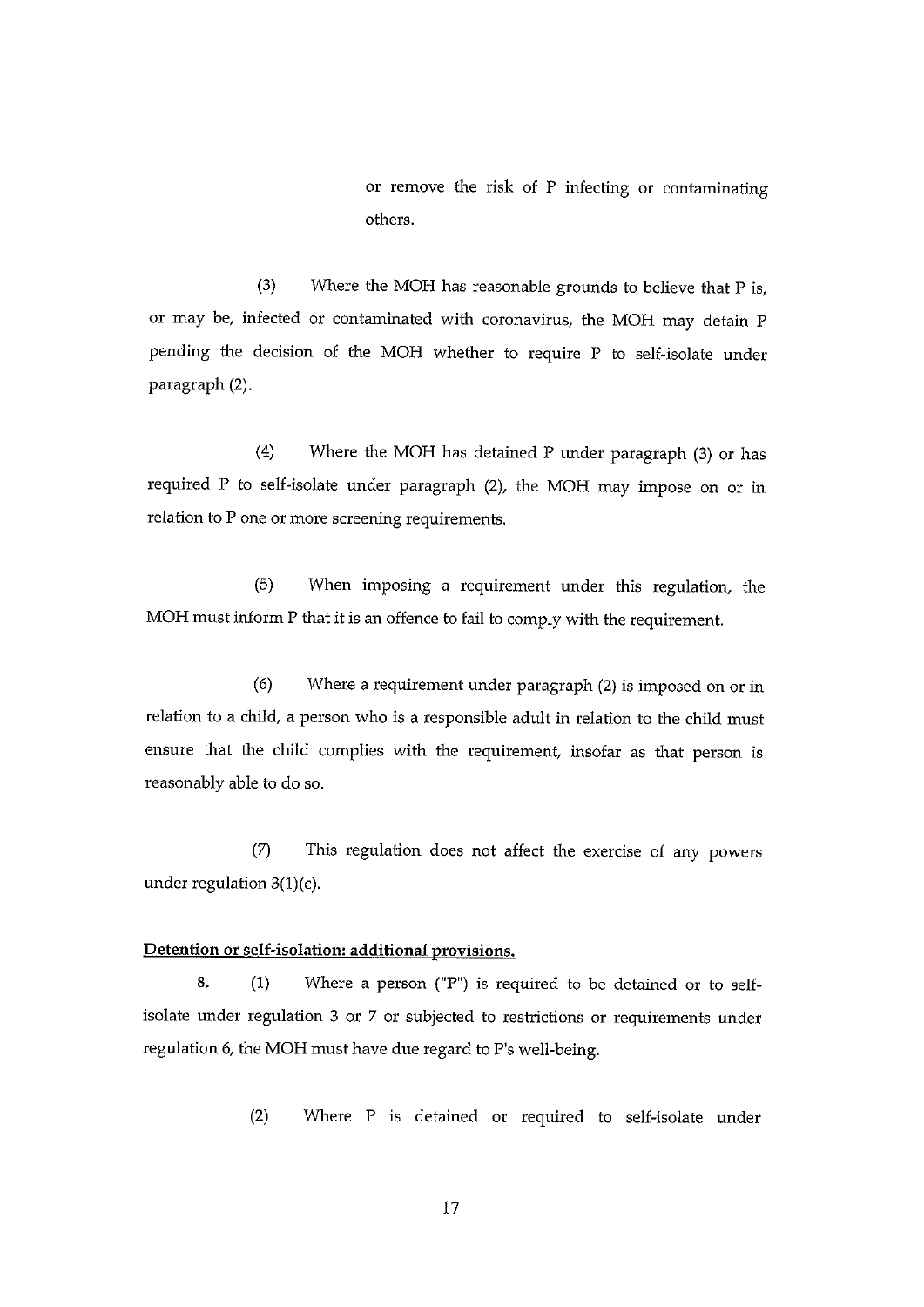regulation 3 or 7 or subjected to restrictions or requirements under regulation 6 for a period exceeding 14 days, the MOH must review the continuation of P's detention or self-isolation by reference to the provisions of those regulations.

(3) After each subsequent interval of 24 hours during which P is detained or required to self-isolate under regulation 3 or 7 or subjected to restrictions or requirements under regulation 6, the MOH must review the continuation of P's detention or self-isolation by reference to the provisions of those regulations.

(4) Where P is detained or required to self-isolate under regulation 3 or 7 or subjected to restrictions or requirements under regulation 6, the MOH may require P to comply with screening requirements if the MOH considers that it is necessary and proportionate to do so in order to reduce or remove the risk of P infecting or contaminating others.

(5) Where P is detained under regulation 2, the MOH may require P to move to a suitable place.

(6) The MOH must notify P (or, where P is <sup>a</sup> child, <sup>a</sup> person who is a responsible adult in relation to P), as soon as P's detention under regulation 3 starts, or as soon as it is decided to require P to self-isolate under regulation 7, of -

- (a) the fact of P's detention or requirement to self-isolate,
- (b) the powers under which P is detained or required to self-isolate,
- (c) the reason for P's detention or self-isolation,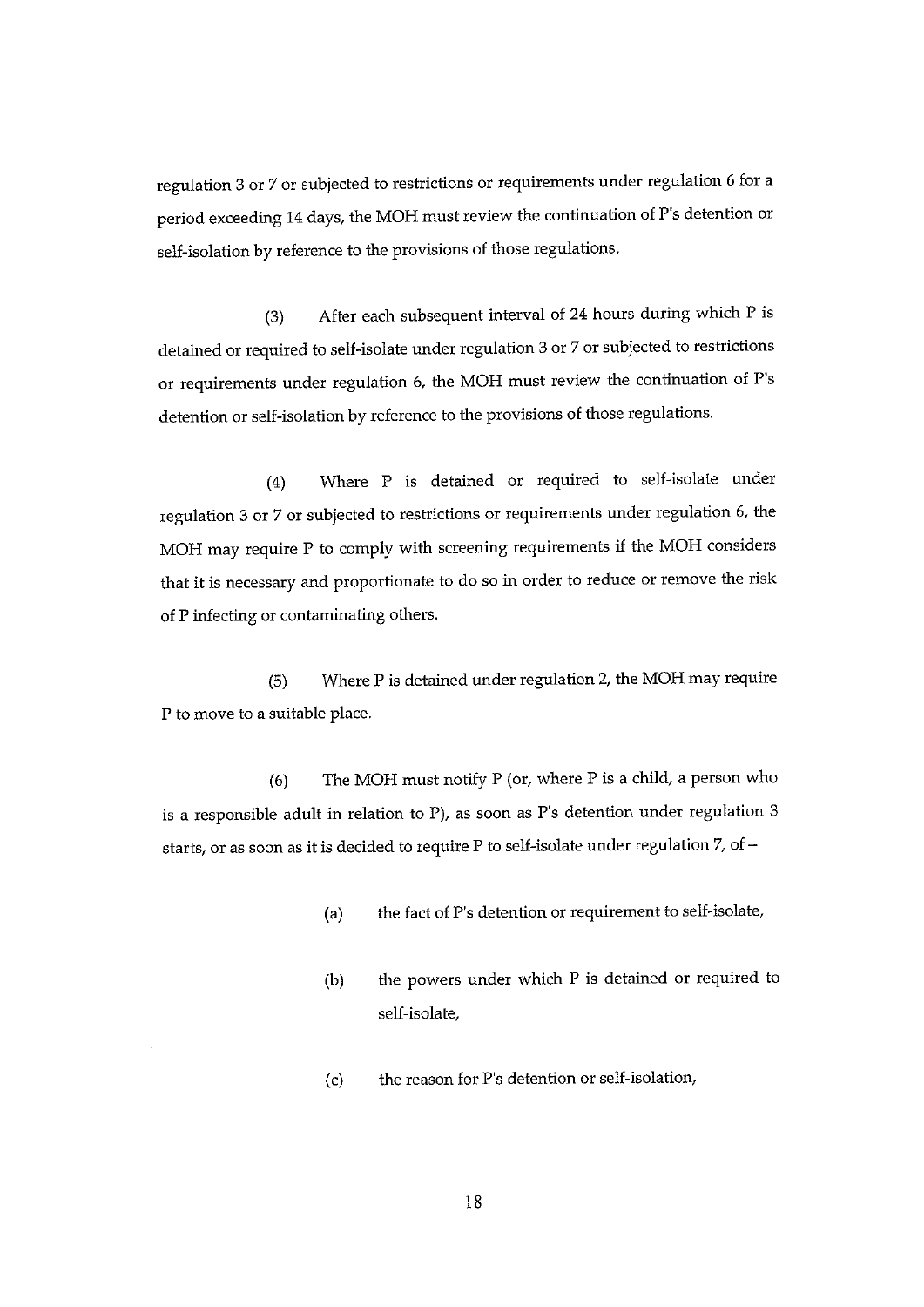- (d) the next steps that may be taken and by whom,
- (e) the obligation to keep the need for P's detention or self isolation under review,
- (f) the penalty for obstructing a person carrying out a function under these Regulations under regulation  $12(2)$ , and
- (g) the right to apply for revocation or variation under regulation 10, where applicable.

## Restrictions or requirements in respect of groups.

9. (1) The powers in regulations 2, 3 and 7 include powers to impose a restriction or requirement in relation to a group of persons and, for this purpose, those regulations have effect as follows.

- (2) In regulation 2, the references to "a person" and to  $P -$ 
	- (a) as they apply in paragraph  $(1)(a)$  are to each person in the group,
	- (b) as they apply in paragraph  $(1)(b)$  are to each person in the group who has arrived on the same aircraft or ship and left the same area,

and the power to impose a requirement to be detained in paragraph (2) of regulation 2 is to be read as a power to impose that requirement on any one or more of the persons in the group in question.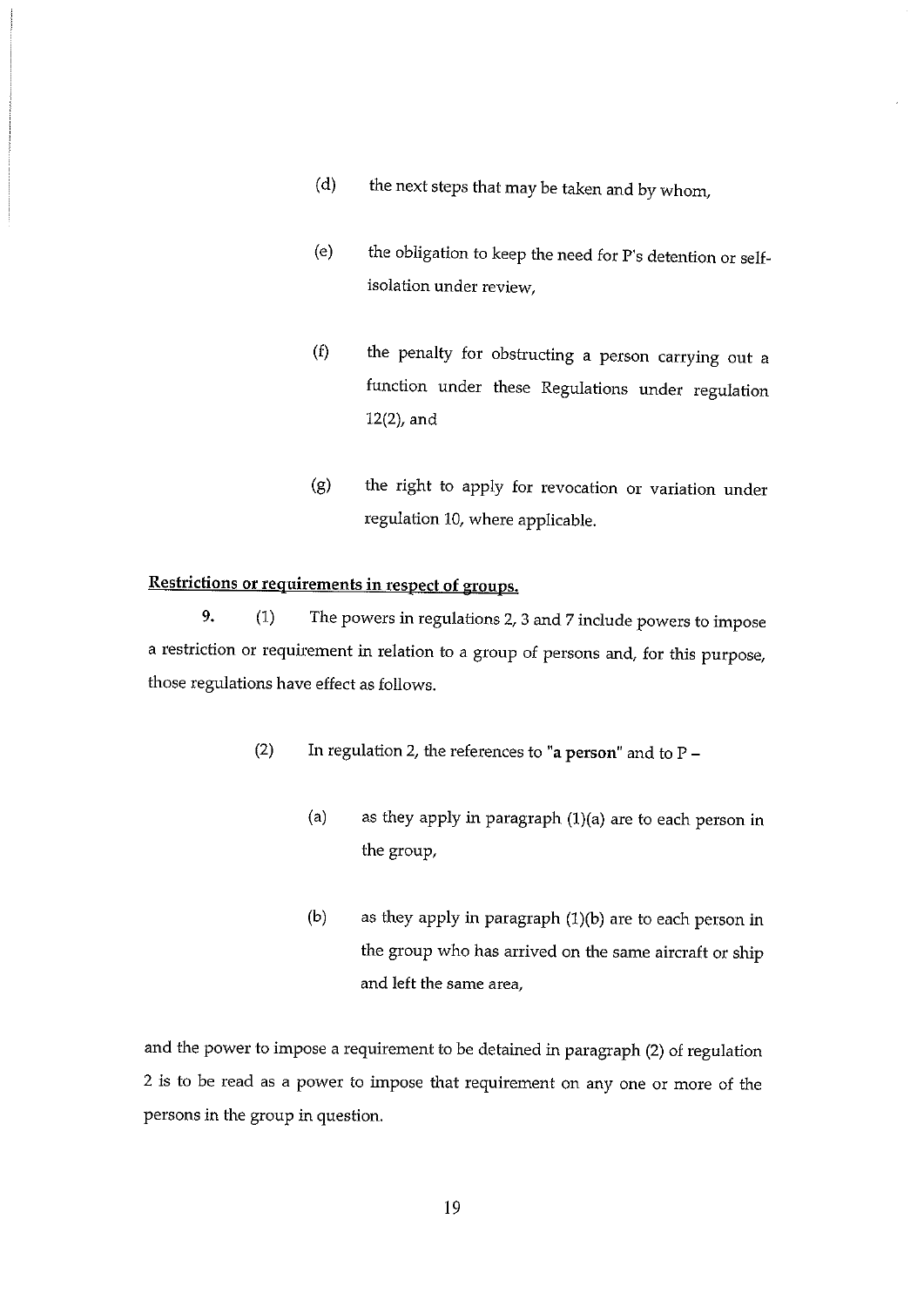- (3) In regulation  $3 -$ 
	- (a) in paragraph (1), the reference to "a person' is to be read in accordance with paragraph (2) of this regulation,
	- (b) in the rest of that regulation, the references to P are to one or more persons in the group in question.
- (4) In regulation 7
	- (a) in paragraph (1), the reference to "a person" is to be read in accordance with paragraph (2) of this regulation,
	- (b) in the rest of that regulation, references to  $P$  are to one or more of the persons in the group in question.

## Variation and revocation of restrictions and requirements.

10. (1) A requirement or restriction imposed under this Part may be varied or revoked by the Royal Court on the application of an affected person.

- (2) The following persons are affected persons
	- (a) P.
	- (b) <sup>a</sup> person having parental responsibility (within the meaning of the Children (Guernsey and Alderney)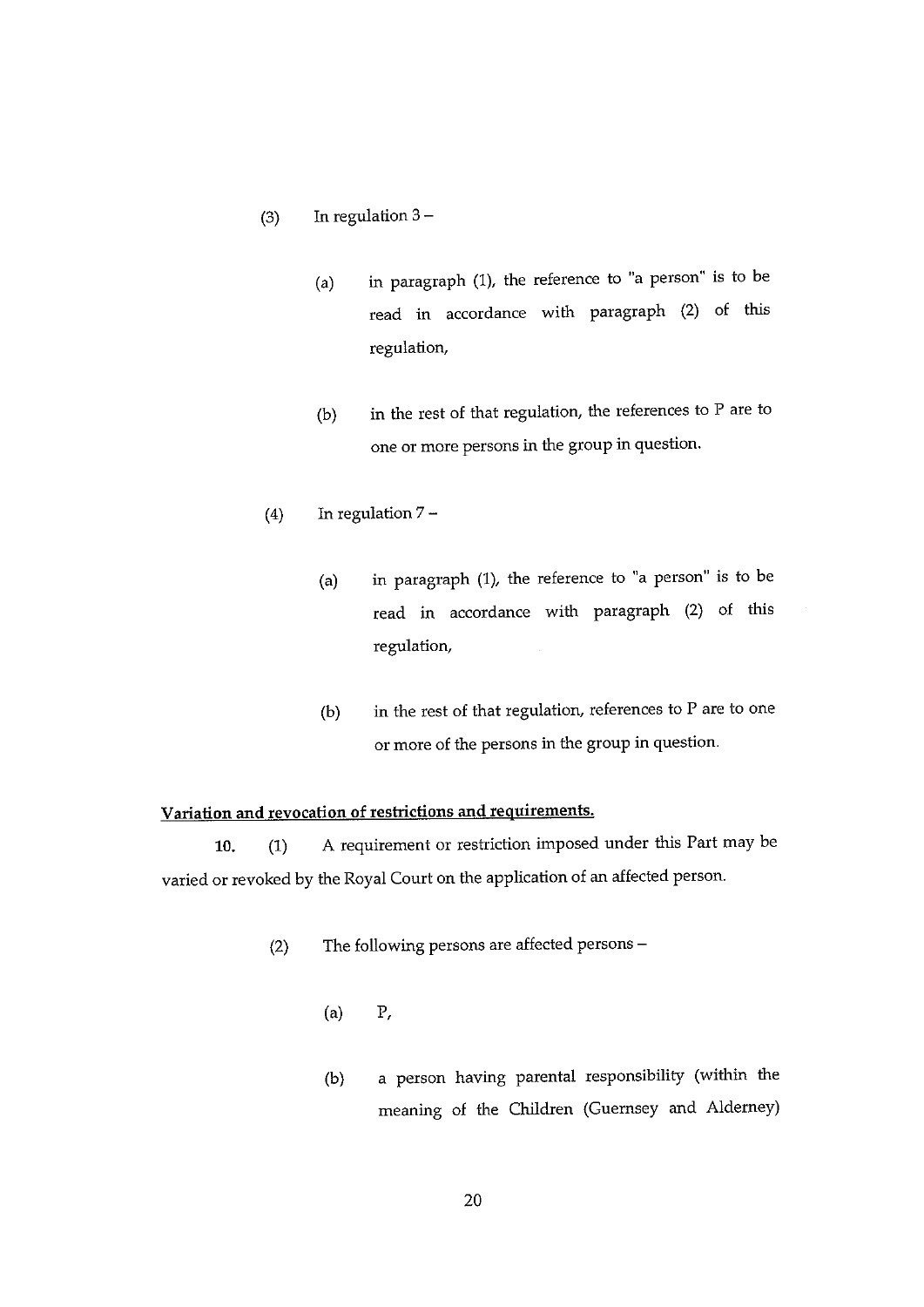Law, 2008<sup>c</sup>, the Children (Sark) Law, 2016<sup>d</sup>, or the Child Protection (Sark) Law, 2020°, (as the case may be) for P.

- (c) a person who has been appointed Guardian of P.
- (d) P's spouse or civil partner, and
- (e) <sup>a</sup> person living with P as P's spouse,

and for the purposes of this paragraph, P includes a person subject to the requirement under regulation 4(1) or to a requirement imposed under regulation 4(3).

(3) For the avoidance of doubt, an application under this regulation may be made in such manner as the court thinks fit.

## Initial detention of persons to enable screening and assessment.

11. (1) This regulation applies if <sup>a</sup> police officer has reasonable grounds to suspect that -

> (a) a person (" $P$ ") is, or may be, infected or contaminated with coronavirus,

<sup>C</sup> Order in Council No. XIV of 2009; amended by No. IV of 2018; Ordinance Nos. XI and XLVIII of 2009; Nos. IX and XX of 2016; and No. VI of 2017.

d Order in Council No. VIII of 2016; amended by Ordinance No. IX of 2016; and Sark Ordinance No. I of 2017.

<sup>&</sup>lt;sup>e</sup> Order in Council No. XIII of 2020.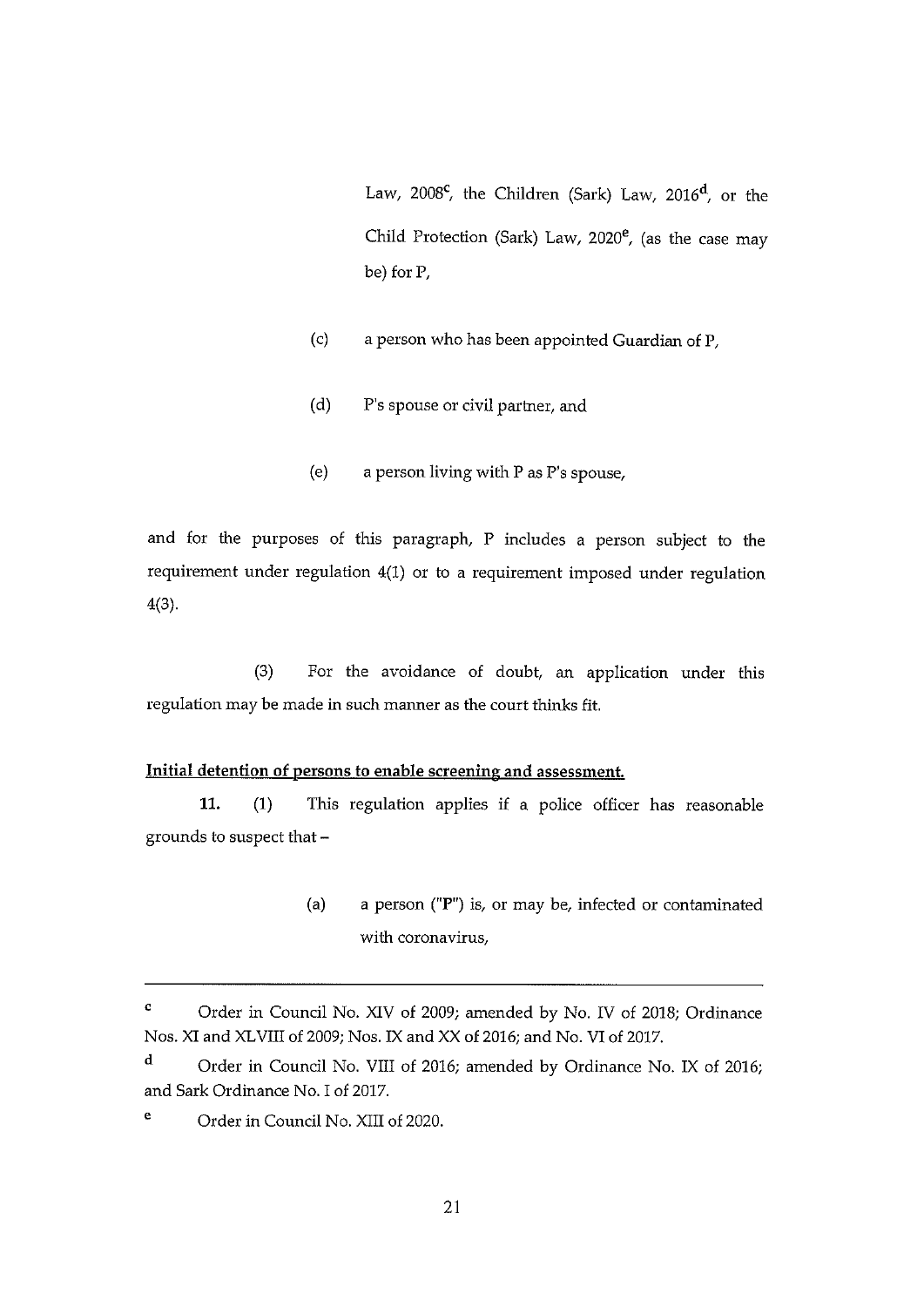- (b) there is <sup>a</sup> risk that P might infect or contaminate others, and
- (c) it is necessary to direct, remove or detain P in the interests of F, for the protection of other persons or for the maintenance of public safety.

(2) This regulation also applies if <sup>a</sup> police officer has reasonable grounds to suspect that P is in breach of the requirement to self-isolate under regulation 4(1) or a requirement to self-isolate imposed under regulation 4(3).

- (3) A police officer may
	- (a) direct P to go immediately to a hospital or other suitable place for the purposes of the imposition of any restrictions or requirements under regulation 3,
	- (b) remove P to a hospital or other suitable place for the purposes of the imposition of any restrictions or requirements under regulation 3, or
	- (c) if P is already at <sup>a</sup> hospital or other suitable place, keep P at that place or remove P to another hospital or other suitable place for the purpose of the imposition of any restrictions or requirements under regulation 3.
- (4) The power in paragraph (3) may be exercised when P is at any

place.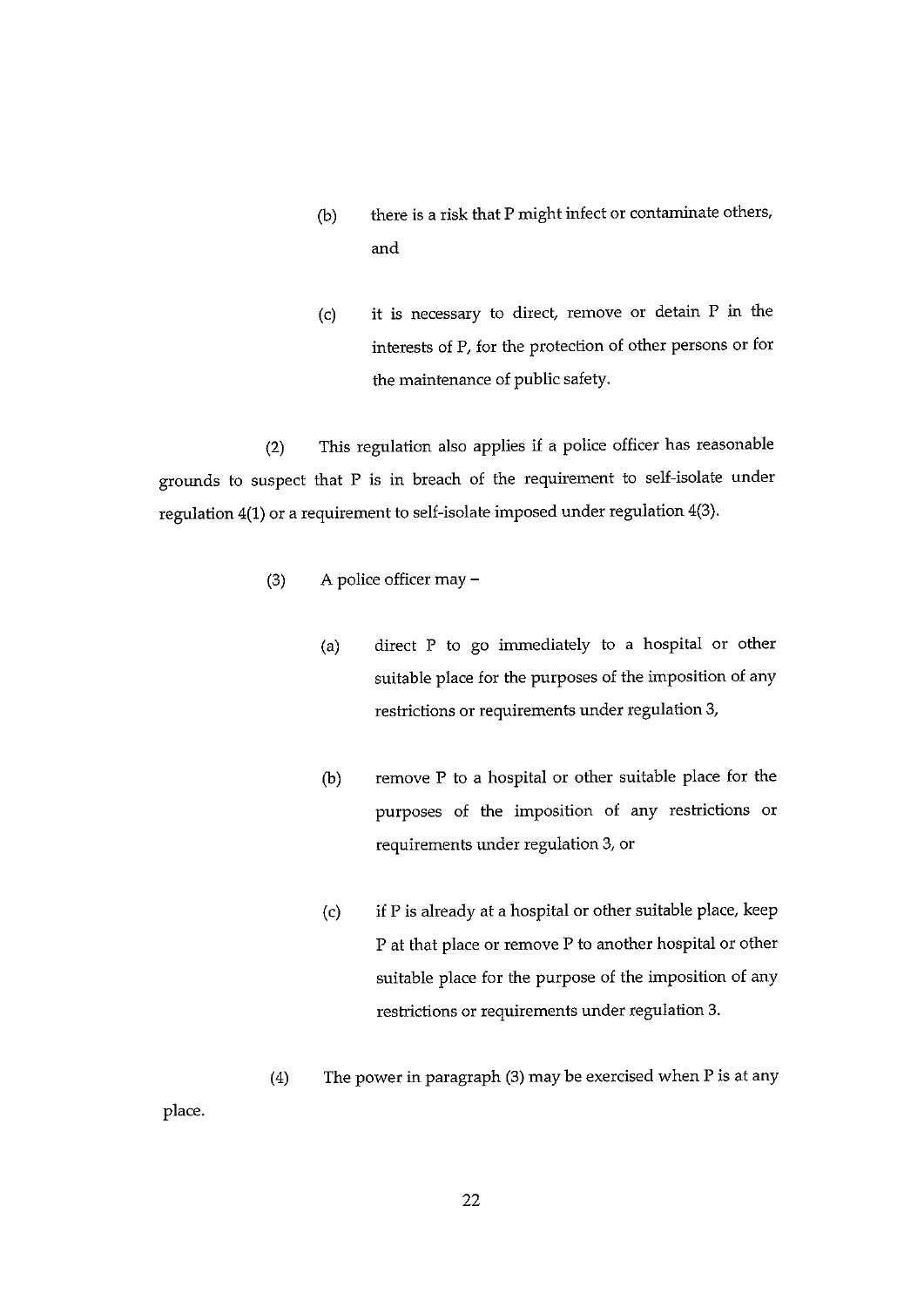(5) For the purpose of exercising the power in paragraph (3), a police officer may enter any place.

(6) Before exercising the power in paragraph (3), the police officer must —

- (a) so far as is reasonably practicable, consult the MOH and have due regard to the views of the MOH and any information provided by the MOH in relation to P,
- (b) have due regard to any guidance issued by the MOM and the Chief Officer of the Island Police Force,
- (c) where consultation has not been carried out under subparagraph (a) —
	- (i) consult the MOM as soon as reasonably practicable after the power in paragraph (3) has been exercised, and
	- (ii) have due regard to the views of the MOH and information provided by the MOM in relation to P.

(7) A person removed to or kept in <sup>a</sup> hospital or other suitable place under this regulation may be detained there for a period not exceeding the permitted period of detention.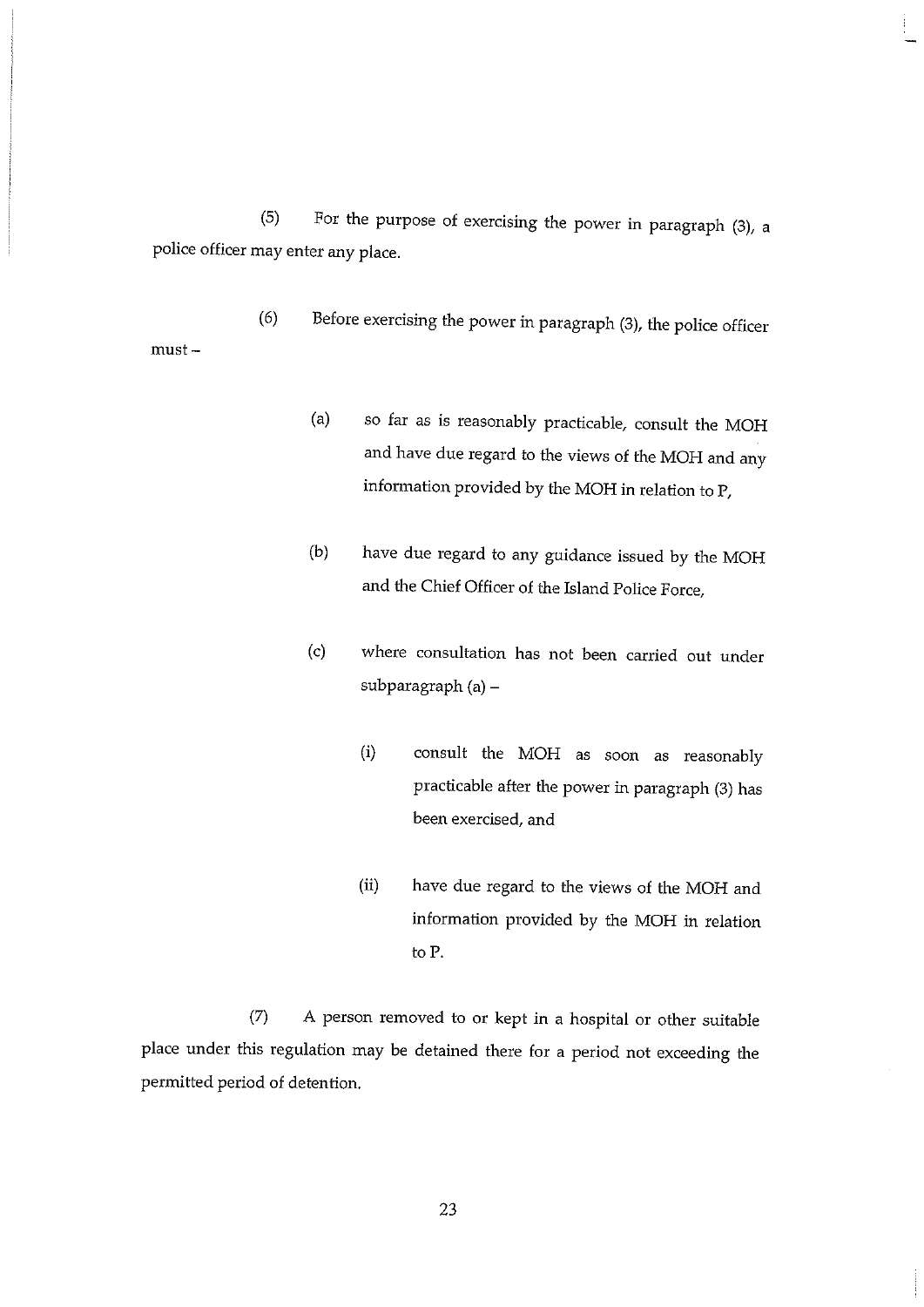(8) A police officer or the MOH, or <sup>a</sup> person authorised by either of them for the purposes of this paragraph, may, before the end of the permitted period of detention, take a person detained in a hospital or other suitable place to one or more other hospitals or other suitable places.

(9) A person taken to <sup>a</sup> hospital or other suitable place under paragraph (8) may be detained there for a period ending no later than the permitted period of detention.

(10) A police officer may use reasonable force, if necessary, in the exercise of a power under this regulation.

(11) The MOH may, at any time before the expiry of the initial period, authorise the detention of <sup>a</sup> person for <sup>a</sup> further period not exceeding 24 hours (beginning immediately at the end of the initial period).

(12) An authorisation under paragraph (11) may be given only if the MOH considers that the authorisation is necessary because it is not reasonably practicable for the imposition of any restrictions or requirements under regulation 3 to be completed before the end of the initial period.

(13) In this regulation —

"authorised extended period" means such further period as is specified in an authorisation under paragraph (11),

"initial period" means the period of 24 hours beginning with —

(a) in a case where the person is removed to <sup>a</sup> hospital or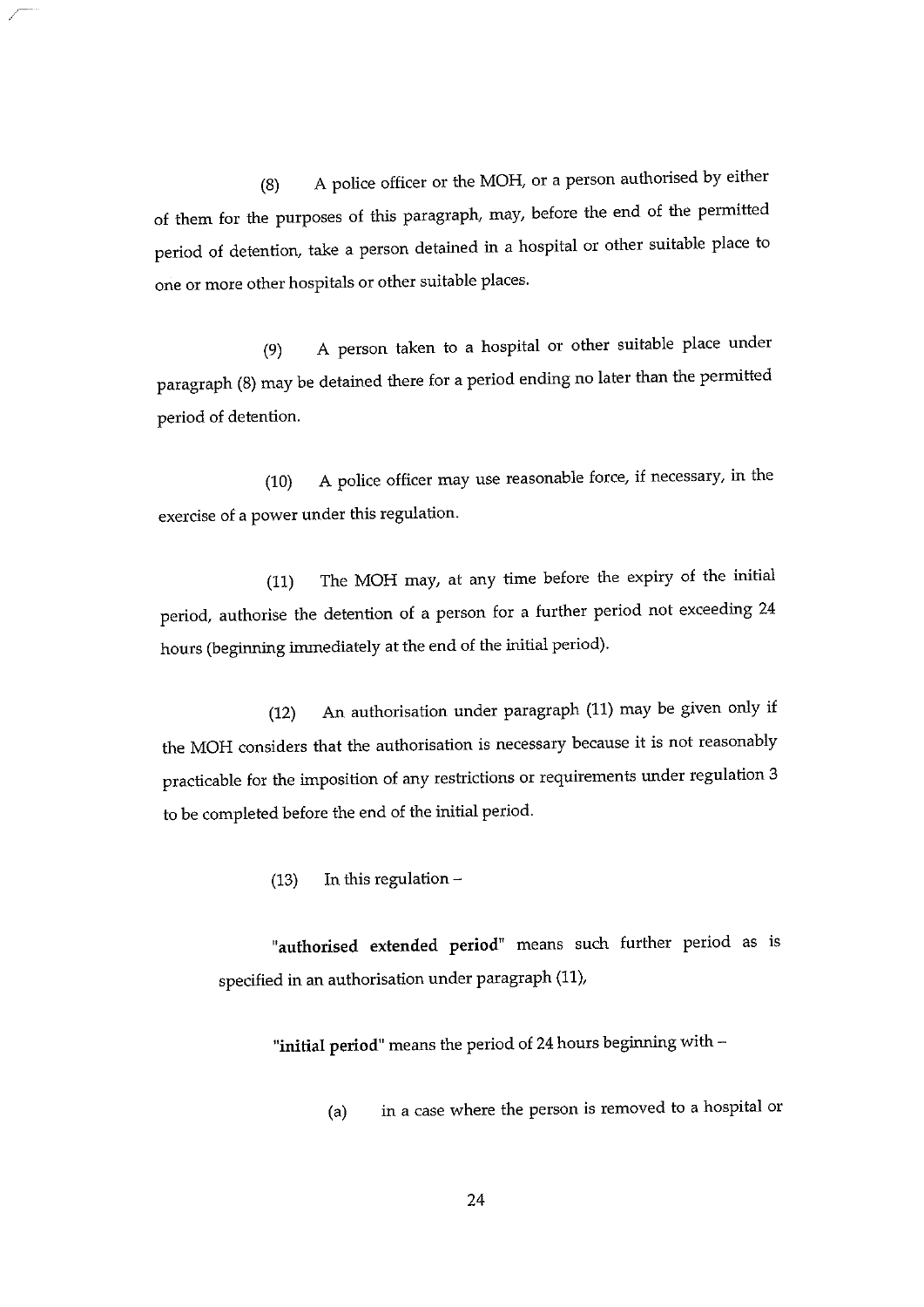other suitable place, the time when the person arrives at that place, or

(b) in a case where the person is kept at a hospital or other suitable place, the time when the police officer decides to keep the person at that place, and

"permitted period of detention" means the initial period of detention and the authorised extended period.

## Offences and enforcement.

12. (1) A person commits an offence if the person —

- (a) fails, without reasonable excuse, to comply with <sup>a</sup> restriction, condition or requirement imposed under regulation 2(2), 3(1), 4(2), 4(9), 6(1), 7(2), 7(4) or 8(4) or 8(5), or a direction under regulation 11(3)(a),
- (b) fails, without reasonable excuse, to comply with <sup>a</sup> requirement that the person be detained under regulation 7(3), 11(7), 11(9) or 11(11).

(2) A person (D), and subject to paragraph (3), any person who is D's employer, commits an offence if D fails, without reasonable excuse, to comply with the requirement to self-isolate under regulation 4(1) or <sup>a</sup> requirement imposed under regulation  $4(3)$  (including, for the avoidance of doubt, a requirement to selfisolate for any specified period of less than 14 days, or until <sup>a</sup> specified event occurs, imposed by a variation of the requirement under regulation 4(1), or of a requirement under regulation 4(3)) -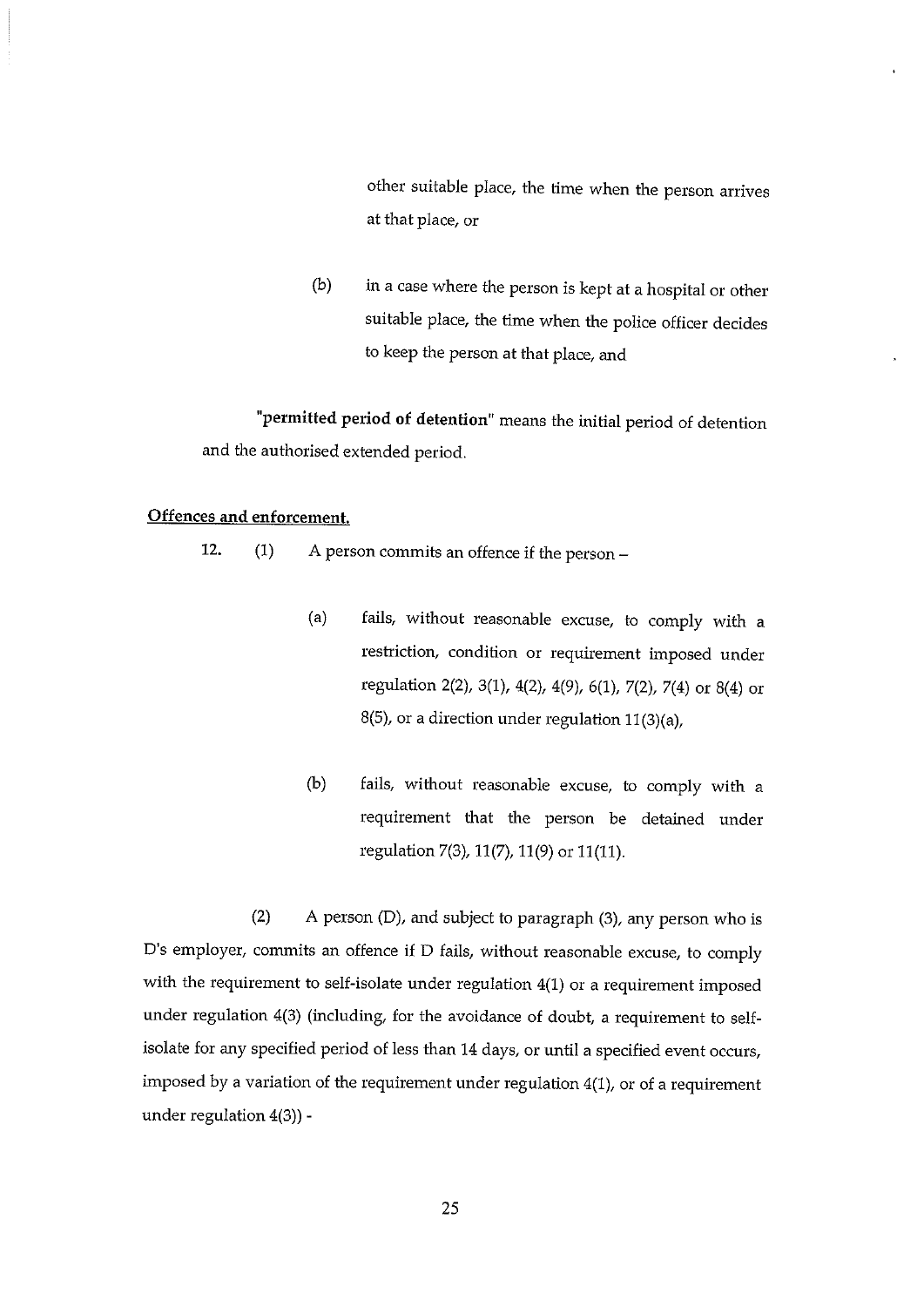- (a) by the MOH in relation to <sup>a</sup> particular case, or
- (b) by the Authority in relation to one or more categories of case, or in relation to all cases.

(3) It is <sup>a</sup> defence for an employer charged with an offence under paragraph (2) to prove that he or she has taken all reasonable precautions to avoid the commission of an offence.

(4) A person who obstructs, without reasonable excuse, any person carrying out a function under these Regulations commits an offence.

(5) A responsible adult who fails without reasonable excuse to comply with regulation 4(11), 5(2), 6(9) or 7(6) commits an offence.

(6) A person guilty of an offence under paragraph (1), (4) or (5) is liable on conviction to <sup>a</sup> fine not exceeding level 3 on the uniform scale.

(7) A person guilty of an offence under paragraph (2) is liable on conviction to <sup>a</sup> fine not exceeding level 5 on the uniform scale, to imprisonment for <sup>a</sup> term not exceeding 14 days, or to both.

(8) The investigation of an offence under this Part shall be treated as an assigned matter within the meaning of section <sup>1</sup> of the Customs and Excise (General Provisions) (Bailiwick of Guernsey) Law,  $1972^f$  (including, for the

 $\mathbf f$ Ordres en Conseil Vol. XXIII, p. 573; amended by Ordres en Conseil Vol. XXIV, p. 87; Vol. XXXI, p. 278; Vol. XXXIII, p. 217; Order in Council No. X of 2004;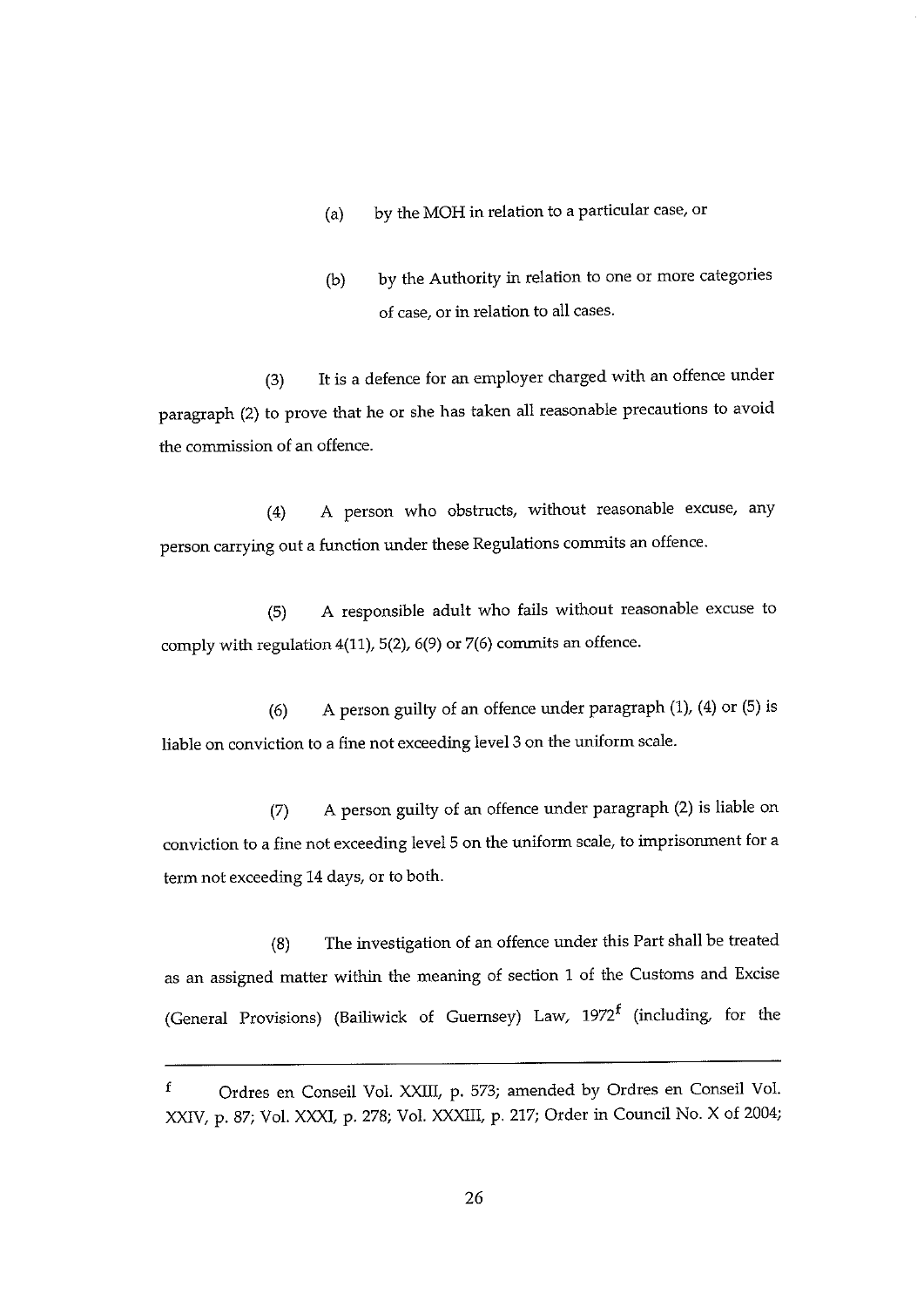avoidance of doubt, for the purposes of paragraph 1(a) of Schedule 5 to PPACE, arid consequently the provisions of PPACE which relate to the investigation of offences conducted by police officers apply to the investigation of offences under this Part conducted by customs officers).

### False or misleading information.

- 13. (1) If <sup>a</sup> person to whom paragraph (2) applies
	- (a) makes a statement which he or she knows or has reasonable cause to believe to be false, deceptive or misleading in a material particular,
	- (b) recklessly makes a statement, dishonestly or otherwise, which is false, deceptive or misleading in a material particular,
	- (c) produces or furnishes, or causes or permits to be produced or furnished, any information or document which he or she knows or has reasonable cause to believe to be false, deceptive or misleading in a material particular, or
	- (d) recklessly produces or furnishes or recklessly causes or permits to be produced or furnished, dishonestly or otherwise, any information or document which is false, deceptive or misleading in a material particular,

No. II of 2010; No. XIV of 2007; No. XV of 2012; No. VI of 2019; Ordinance No. XXXIII of 2003; No. XXIX of 2004; Nos. XLVIII and XXXV of 2007; No. VII of 2008; No. XLIII of 2013; No. XL of 2014; and No. IX of 2016.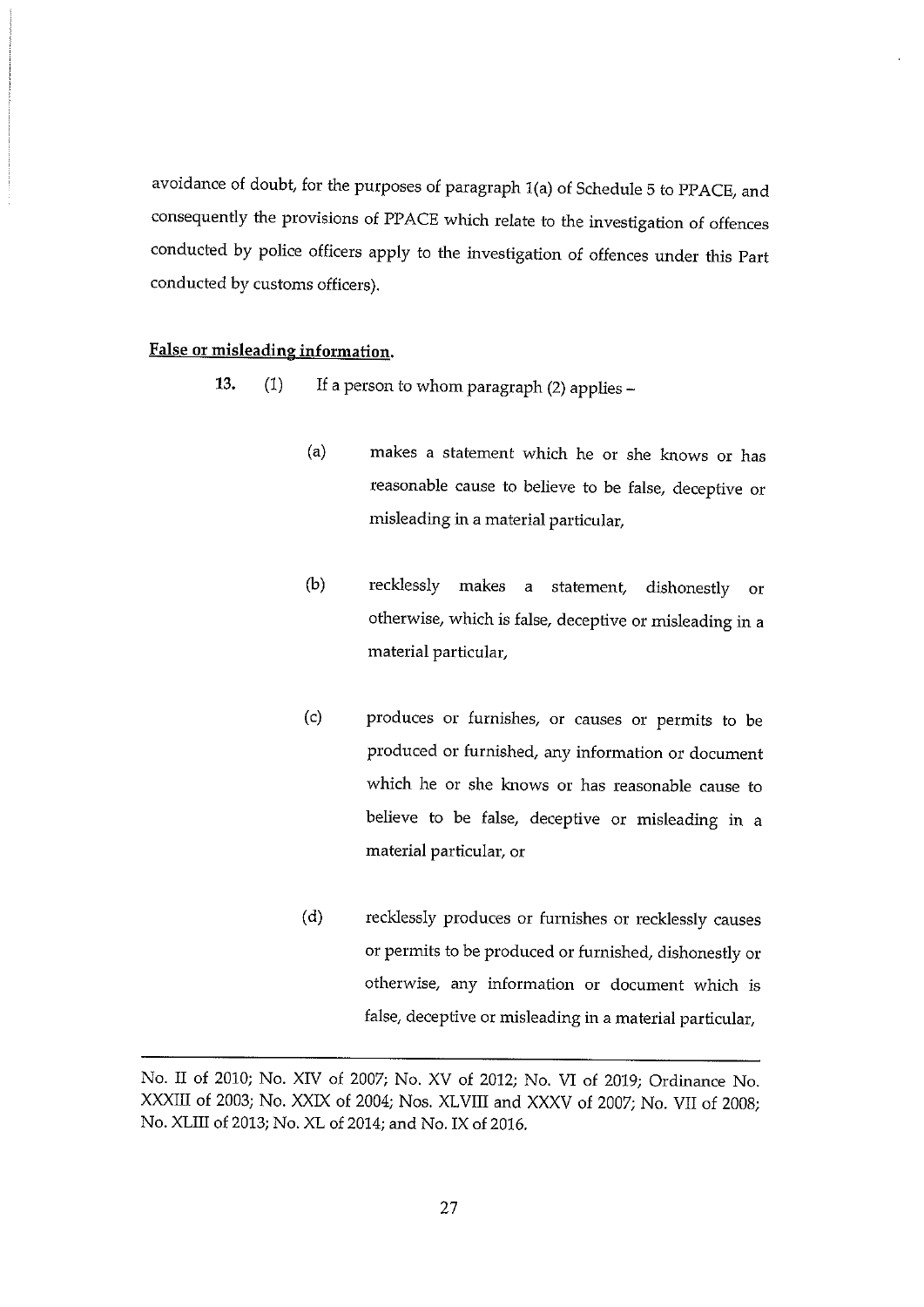he or she is guilty of an offence.

- (2) This paragraph applies to a person who  $-$ 
	- (a) makes any statement or provides any information or document to a relevant officer, when acting in the exercise of his or her functions under this Part, or
	- (b) otherwise than as mentioned in paragraph (a) makes any statement or provides any information or document to a relevant officer in circumstances in which he or she knows or could reasonably be expected to know that the statement, information or document would or might be used by <sup>a</sup> 'relevant officer for the purpose of exercising his or her functions under this Part.

(3) A person guilty of an offence under this regulation is liable on conviction to a fine not exceeding level <sup>3</sup> on the uniform scale.

## Interpretation of this Part: general,

14.  $(1)$  In this Part, unless the context otherwise requires –

"child" means a person under the age of 18 years,

"customs officers" has the meaning given by section 89(6) of PPACE, and "customs officer' shall be construed accordingly,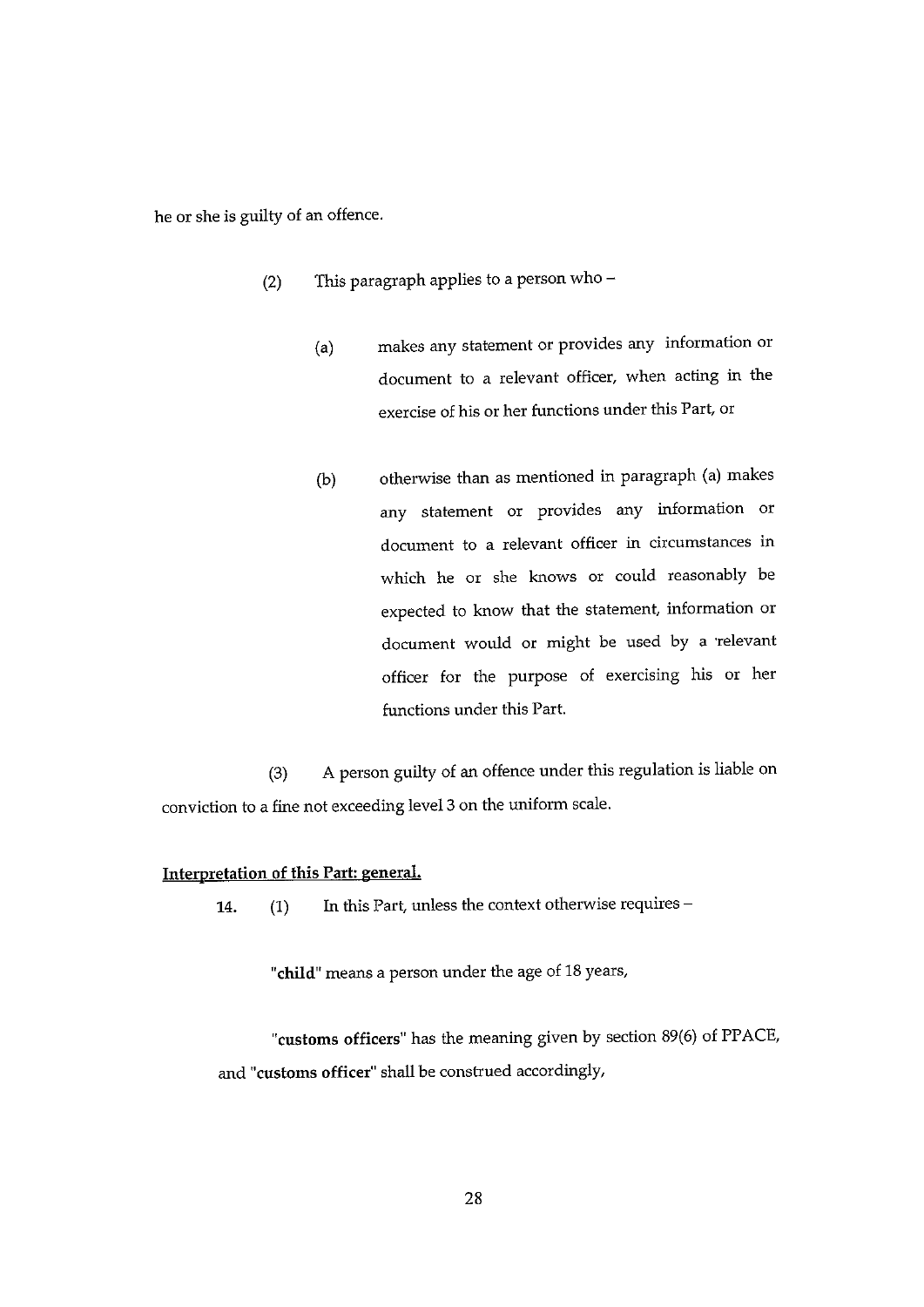the "employer" of a person  $(A)$  includes (but is not limited to) a person who has engaged the services of A by way of <sup>a</sup> contract or other arrangement entered into with <sup>a</sup> third party (and for the avoidance of doubt, that third party may be resident or established outside Guernsey),

## "hospital" means —

- (a) any hospital regulated or operated by the States Committee for Health & Social Care (including, for the avoidance of doubt, Le Mignot Memorial Hospital in Alderney), or
- (b) the Sark Medical Centre,

"infected area" means an area specified by the MOH as an infected area for the purposes of these Regulations on the relevant States of Guernsey website, or otherwise reasonably considered by the MON to be an area where there is sustained human-to-human transmission of coronavirus, or from which there is <sup>a</sup> high risk of importation of infection or contamination (with coronavirus) via travel from that area to the Bailiwick or any part thereof,

"police officer' includes <sup>a</sup> customs officer,

"PPACE": see regulation 12(4),

'responsible adult" means, in relation to <sup>a</sup> child, <sup>a</sup> person with parental responsibility for the child, within the meaning of the Children (Guernsey and Alderney) Law, 2008, the Children (Sark) Law, 2016, or the Child Protection (Sark) Law, 2020 as the case may be, or a person who has the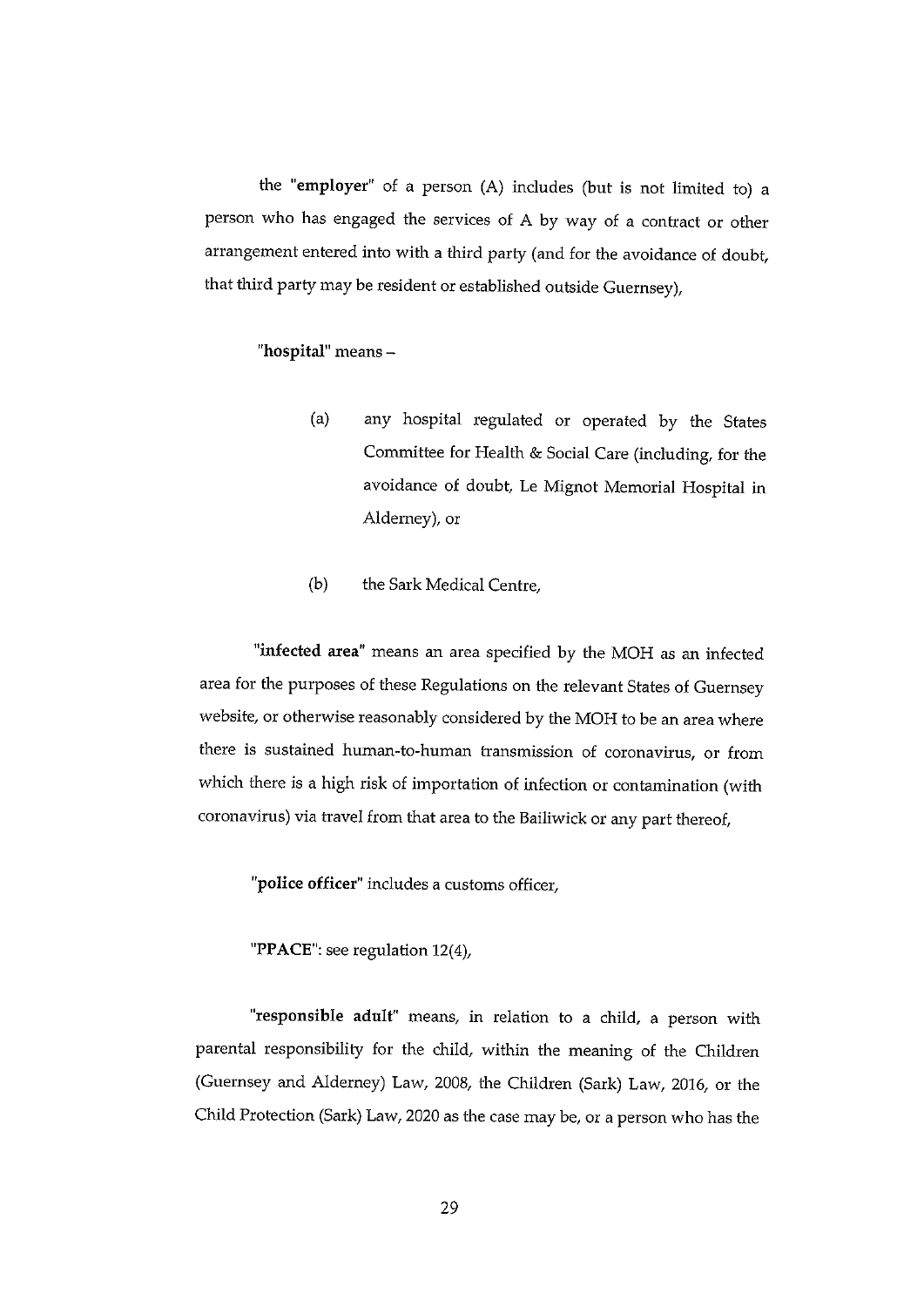care or charge of the child for the time being,

"relevant officer" means a police officer, the MOH, and any other person or category of person authorised by the Chief Officer of Customs and Excise to exercise functions under regulation 4(2),

requirement" means a requirement imposed under this Part (including the requirement to self-isolate under regulation 4(1)),

"restriction" means <sup>a</sup> restriction imposed under this Part

"Royal Court" means the Royal Court sitting as an Ordinary Court which shall be constituted by the Bailiff sitting alone,

"screening requirements" means the requirements set out in regulation 5(1), and

"travel document" means anything that is or appears to be —

- (a) a passport,
- (b) an identity card, or
- (c) a ticket or other document that permits a person to make <sup>a</sup> journey, including such <sup>a</sup> ticket or document that is in wholly electronic form.
- (2) In this Part, a reference to infection or contamination, however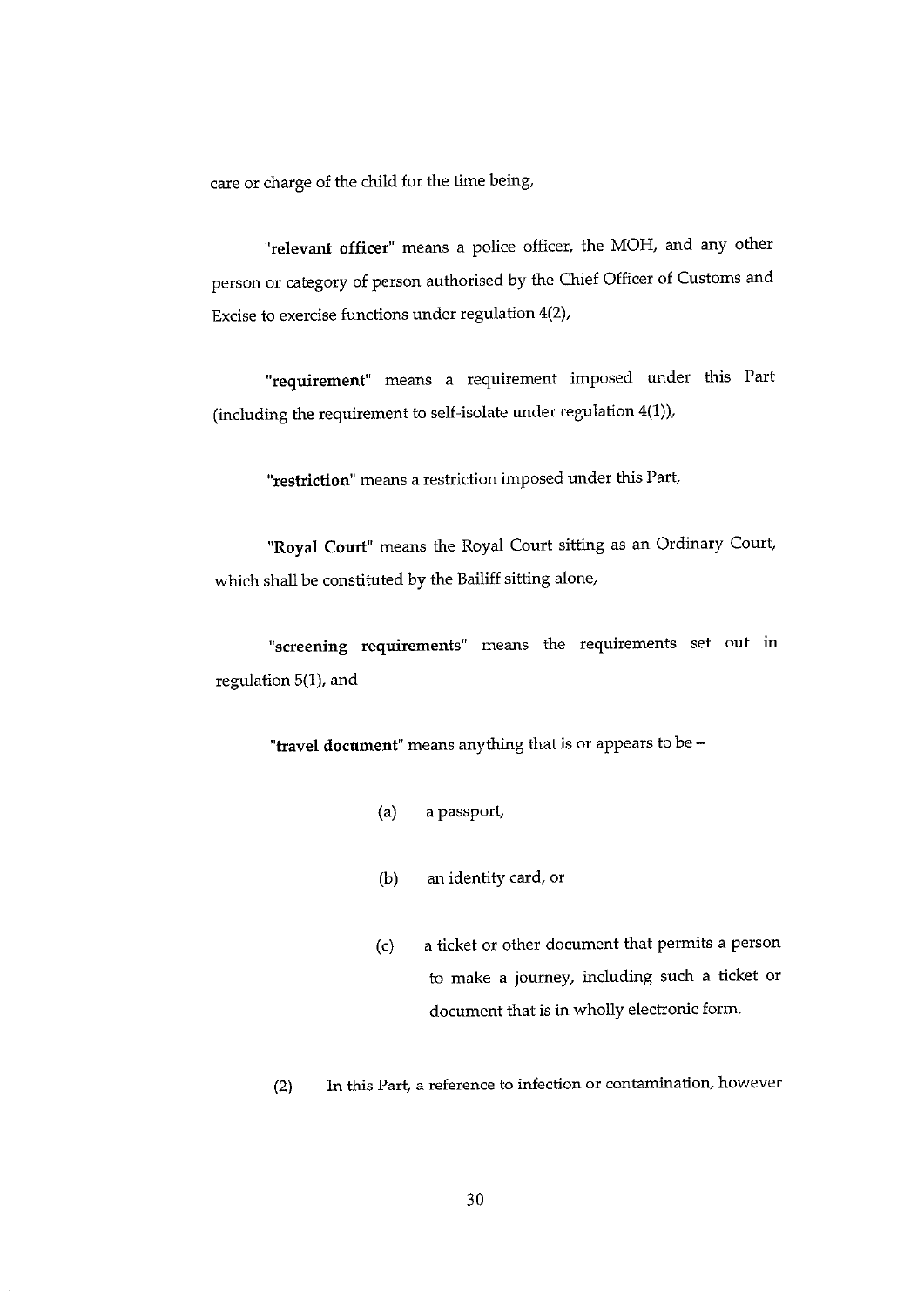expressed, is a reference to infection or contamination with coronavirus, and related expressions are to be construed accordingly.

## Definition of "self-isolate".

15. (1) In these regulations, "self-isolate" in relation to a person ("P") means for P to keep himself or herself separated from any other person in such a manner as to prevent infection or contamination, in accordance with such directions as may be given by the MOH from time to time; and such directions may be given both generally (by publication on the relevant States of Guernsey website) and in respect of any particular case (in such manner as the MOR thinks fit).

(2) For the avoidance of doubt, <sup>a</sup> direction by the MOH given under paragraph (1) may include, amongst other things, a requirement that P remain within and not leave notified premises other than in accordance with —

- (a) the terms of the direction, or
- (b) <sup>a</sup> permission granted by the MOH to P.

and <sup>a</sup> permission under paragraph (b) may be granted in such manner as the MOH thinks fit.

(3) For the avoidance of doubt, <sup>a</sup> direction including <sup>a</sup> requirement of the type referred to in paragraph (2) may, amongst other things, specify that P may not enter a garden, yard, passage, outhouse or other appurtenance of such notified premises, or may do so only for a specified period of time each day, where the MOH considers that such a restriction is necessary to protect F, or other persons, from the risk of infection.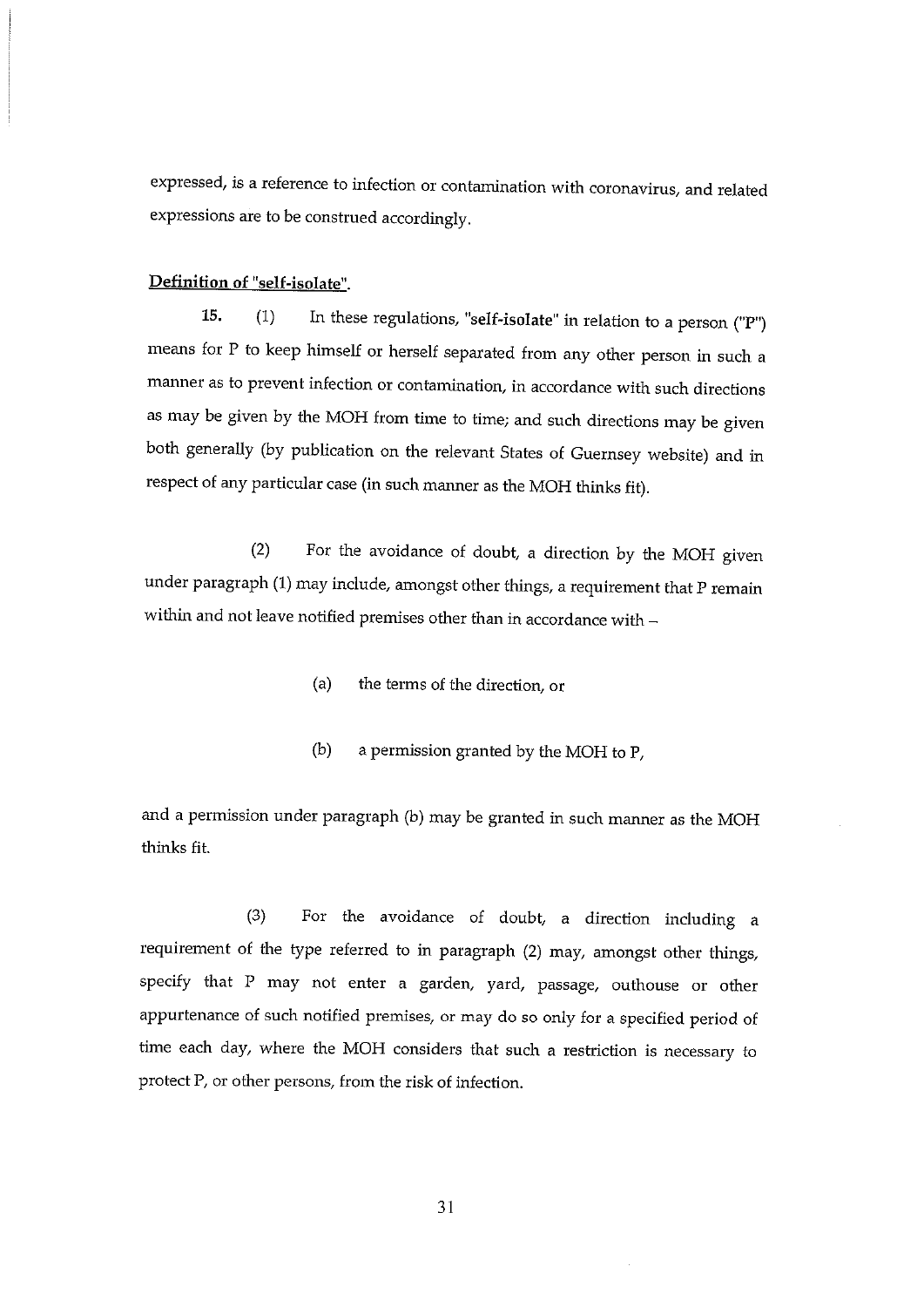(4) In paragraph (2), "notified premises" means premises at an address to be notified by P to the States of Guernsey at such time, and in such manner, as the MOH may from time to time require; and for the avoidance of doubt the MOH may require such an address to be notified before, or on, P's arrival in the Bailiwick.

#### PART II

## MISCELLANEOUS AND FINAL

## Modification of legislation relating to mental health.

16. The Schedule modifies —

- (a) the Mental Health (Bailiwick of Guernsey) Law,  $2010<sup>g</sup>$ , and
- (b) the Mental Health Review Tribunal Procedure Rules,  $2012^h$ ,

which modifications shall have effect for the period of validity of these Regulations.

## Postal voting in the 2020 General Election.

17. (1) This regulation applies where, on or after 25<sup>th</sup> September, a person (A) is made or otherwise becomes subject to a requirement, restriction or condition under Part I, as <sup>a</sup> consequence of which it would or might be unlawful for

h O.R.C. No. I of 2012; as amended by O.R.C. No. III of 2018.

g Order in Council No. XV of 2011; amended by Ordinance No. IX of 2016; and No.1 of 2017.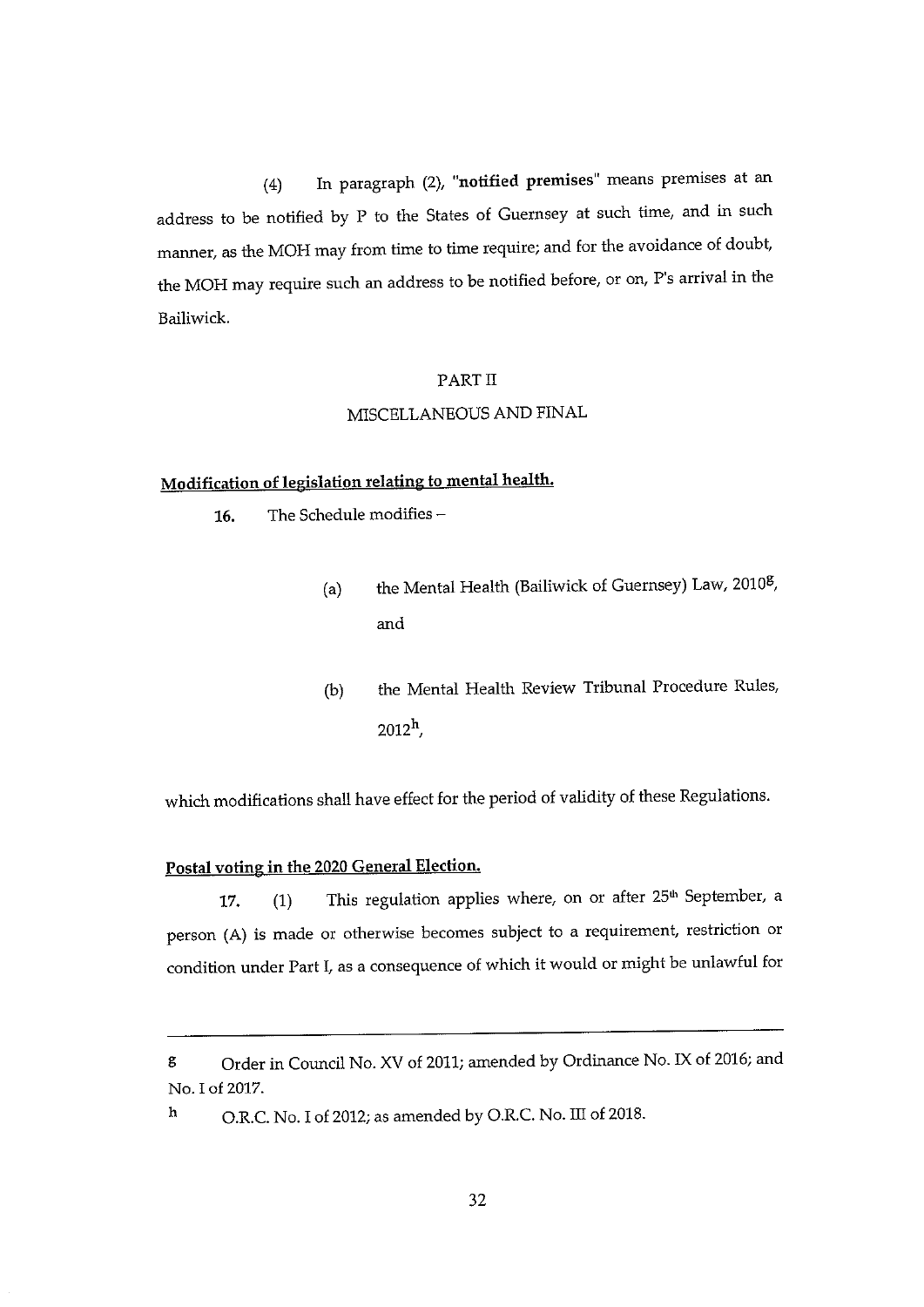A to cast his or her vote at <sup>a</sup> polling station in the general election to be held in October 2020.

(2) Where this regulation applies A may, at any time on or before 5pm on 2<sup>nd</sup> October, apply to the Registrar-General on such form as the Registrar-General may prescribe for this purpose, to have his or her name entered in the register of absent voters maintained by the Registrar-General for the purposes of Part II of the Reform (Amendment) (Guernsey) Law, 1972<sup>i</sup> ("the 1972 Law"); and section 5(2) of the 1972 Law shall be construed accordingly.

(3) An application to the Registrar-General under paragraph (2) shall be treated as an application under section 5 of the 1972 Law.

(4) In this regulation, "Registrar-General" has the meaning given by section 49 of the Reform (Guernsey) Law, 1948<sup>J</sup>.

 $\mathbf{i}$ Ordres en Conseil Vol. XXIII, p. 476; as amended by Vol. XXVI, p. 255; Vol. XXXIV, p. 397; Vol. XXXVI, p. 478; Vol. XXXVIII, p. 295; No. XIII of 2003; No. VII of 2010; No. II of 2020; Ordinance No. III of 2004; No. LI of 2006; and No. XXIII of 2020.

j Ordres en Conseil Vol. XIII, p. 288; Vol. XIV, p. 407; Vol. XV, p. 279; Vol. XVI, p. 178; Vol. XVIII, p. 275; Vol. XIX, p. 84; Vol. XIX, p. 140; Vol. XXII, p. 122; Vol. XXIII, p. 476; Vol. XXV, p. 326; Vol. XXVI, p. 255; Vol. XXIX, p. 56; Vol. XXX, p. 16; Vol. XXXI, p. 164; Vol. XXXII, p. 41, Vol. XXXIV, p. 397, Vol. XXXVI, p. 478, Vol. XXXVIII, pp 150 and 295; Order in Council No. XIII of 2003; No. III of 2004; Nos. II and XX of 2007; Nos. Xffl and XXII of 2008; No. VII of 2010; No. II of 2012; Ordinance No. XXXIII of 2003, No. XXVI of 2008 and No. IX of 2016; the Reform (Guernsey) (Amendment) (No. 2 Law), 2019; and the Reform (Guernsey) (Amendment) Law, 2020.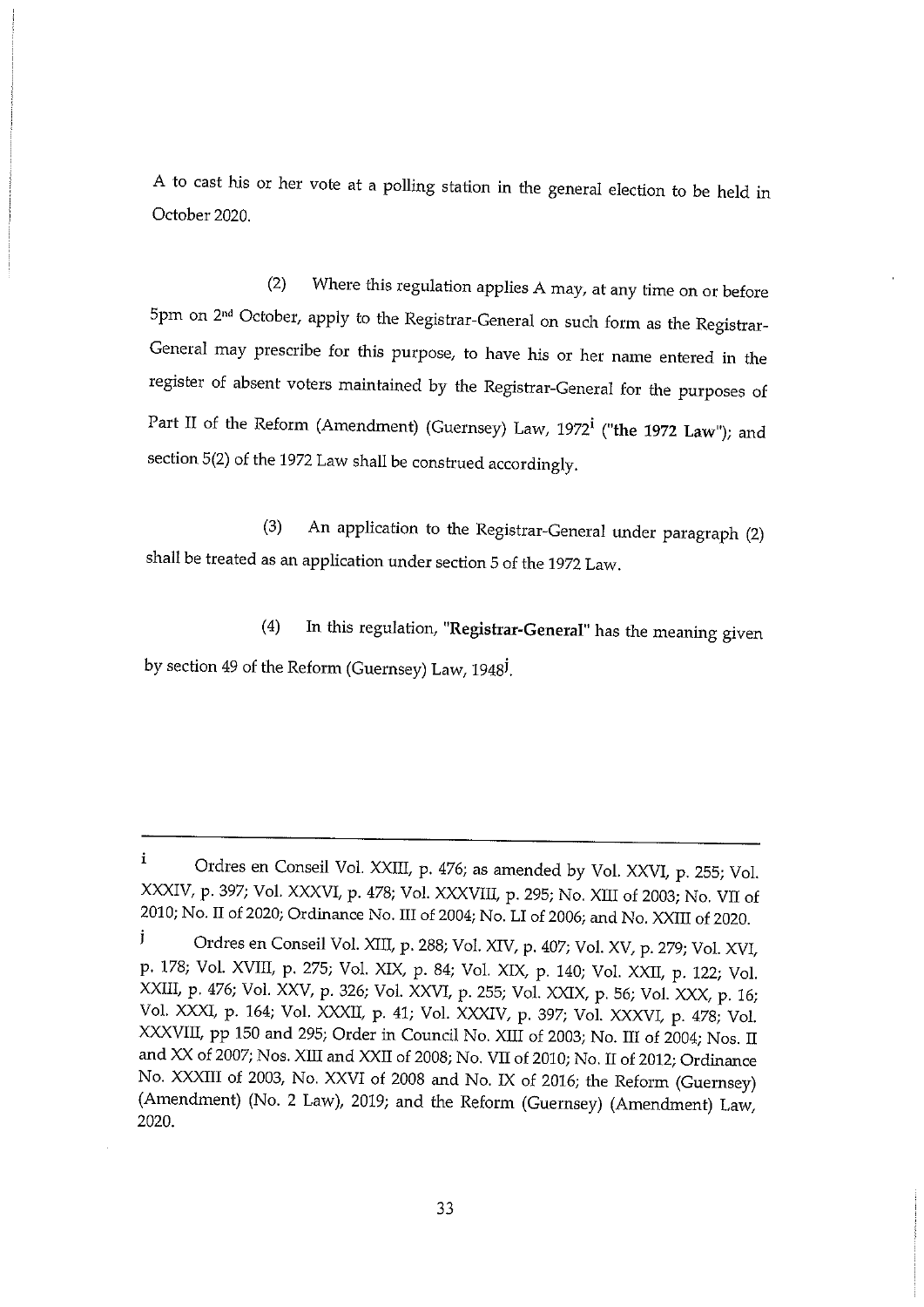## Guernsey Financial Services Commission: officers appointed as Senior Decision Makers.

18. (1) This regulation applies when a Senior Decision Maker is undertaking work in connection with deciding whether sanctions, proposed against an individual or person, should be imposed, including, but not limited to -

- (a) the publication of a public statement under section 11C of the Financial Services Commission (Bailiwick of Guernsey) Law,  $1987^k$  (the "Financial Services Commission Law"),
- (b) the imposition of a discretionary financial penalty under section liD of the Financial Services Commission Law, and
- (c) the imposition of <sup>a</sup> prohibition order under
	- (i) section 34E of the Protection of Investors (Bailiwick of Guernsey) Law, 1987<sup>1</sup>,

k Ordres en Conseil Vol. XXX, p. 243; amended by Ordres en Conseil Vol. XXXI, p. 278; Vol. XXXII, p. 471; Vol. XXV(1), p. 271; Vol. XXXVII, p. 24; Order in Council No. XVII of 2002; Nos. III of XXII of 2003; Nos. XIX, XXffl and XXIV of 2008; No. XIX of 2010; No. III of 2013; No. I of 2015; No. XIII of 2017; Ordinance No. XXXIII of 2003; Nos. XII, XX, XXXIV and XXIX of 2015; Nos. IX and XXII of 2016; Nos. III, XIX and XXVII of 2017; Alderney Ordinance No. III of 2017; Sark Ordinance No. X of 2017; No. XXVI of 2018; G.SJ. No.29 of 2009; and G.S.I. No. 49 of 2017.

Ordres en Conseil Vol. XXX, p. 281; amended by Ordres en Conseil Vol. XXX,  $\mathbf{1}$ p. 243; Vol. XXXII, p. 324; Vol. XXXV(1), p. 271; Vol. XXXVII, p. 264; Vol. XXXVII, p. 24; Order in Council No. XVII of 2002; Nos. XV and XXXII of 2003; Nos. XVIII and XX of 2008; No. XIII of 2010; Recueil d'Ordonnances Tome XXIV, p. 324; Tome XXVI, p. 333; Tome XXVIII, p. 51; Tome XXVIII, p. 87; Ordinance No. XXXIII of 2003; No.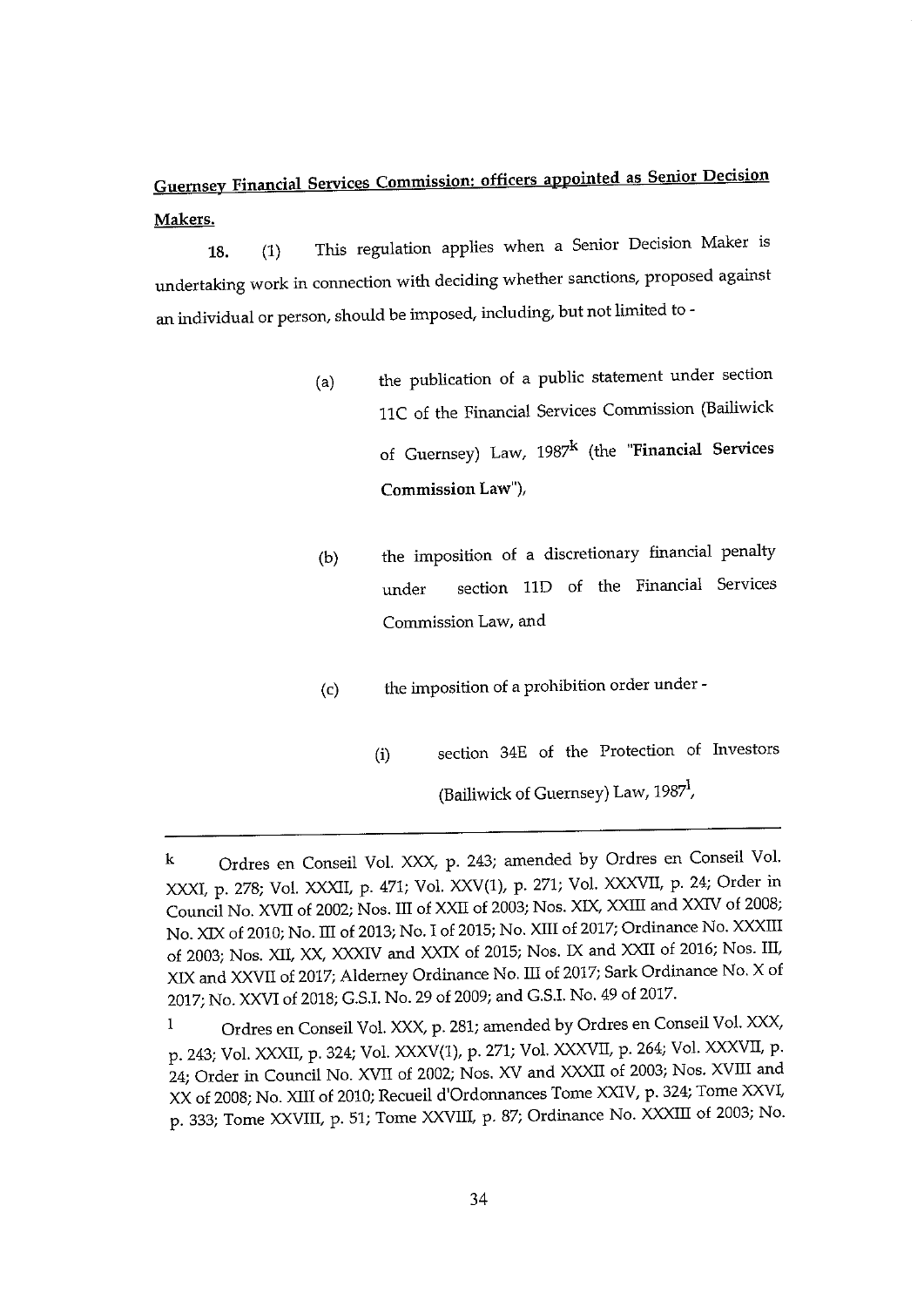- (ii) section 17A of the Regulation of Fiduciaries, Administration Businesses and Company Directors, etc (Bailiwick of Guernsey) Law,  $2000^{\rm m}$ .
- (iii) section 28A of the Insurance Business (Bailiwick of Guernsey) Law, 2002",

 $\mathbf{f}$ 

(iv) section 18A of the Insurance Managers and Insurance Intermediaries (Bailiwick of Guernsey) Law, 2002<sup>o</sup>, and

XXXI of 2008; No. VII of 2009; Nos. XII, XX arid XXXIX of 2015; Nos. IX arid XXIX of 2016; Nos. III and XXVII of 2017; Sark Ordinance No. X of 2017; Nos. XXVI and XXVII of 2018; G.S.I. No.83 of 2010; and G.S.I. No.50 of 2017.

m Order in Council No. I of 2001; amended by Order in Council No. I of 2000; No. XIV of 2003; No. XVI of 2007; Nos. VIII and XXV of 2008; Nos. XIII and XIX of 2010; No. I of 2013; Ordinance No. XXXVII of 2001; No. XXXIII of 2003; No. VII of 2009; Nos. XII and XXXIX of 2015; Nos. II and IX of 2016; No. XXVII of 2017; Alderney Ordinance No. III of 2017; Sark Ordinance No. X of 2017; Nos. XXVI and XXVII of 2018; G.5.I. No. 3 of 2018; G.S.L No. 83 of 2010; G.S.I. No. 4 of 2013; G.S.I. No. 50 of 2017; G.S.I. No. 56 of 2017; and G.S.I. No. 72 of 2017,

 $\mathbf n$ Order in Council No. XXI of 2002; amended by Order in Council No. I of 2000; No. XIII of 2010; Ordinance No. XXXIII of 2003; No. XII of 2008; Nos. VIII and XXXI of 2010; No. XXXVI of 2011; No. LV of 2014; Nos. XII and XXXIX of 2015; No. IX of 2016; No. III and XXVII of 2017; Sark Ordinance No. X of 2017; No. XXVI of 2018; G.S.I. No. 33 of 2004; G.S.L No. 4 of 2008; G.S.L No. 15 of 2010; G.S.I. No. 83 of 2010; G.S.I. No. 68 of 2014; G.5.I. No. 121 of 2015; and G.5.I. No.50 of 2017.

<sup>o</sup> Order in Council No. XXII of 2002; amended by Order in Council No. I of 2000; No. XIII of 2010; Ordinance No. XXXIII of 2003; No. XIII of 2008; No. IX of 2010; Nos. XII and XXXIX of 2015; Nos. II and IX of 2016; No. XXVII of 2017; Alderney Ordinance No. III of 2017; Sark Ordinance No. X of 2017; No. XXVI of 2018; G.S.I. No.2 of 2008; G.S.I. No. 16 of 2010; G.S.I. No, 83 of 2010; and G.S.I. No.50 of 2017.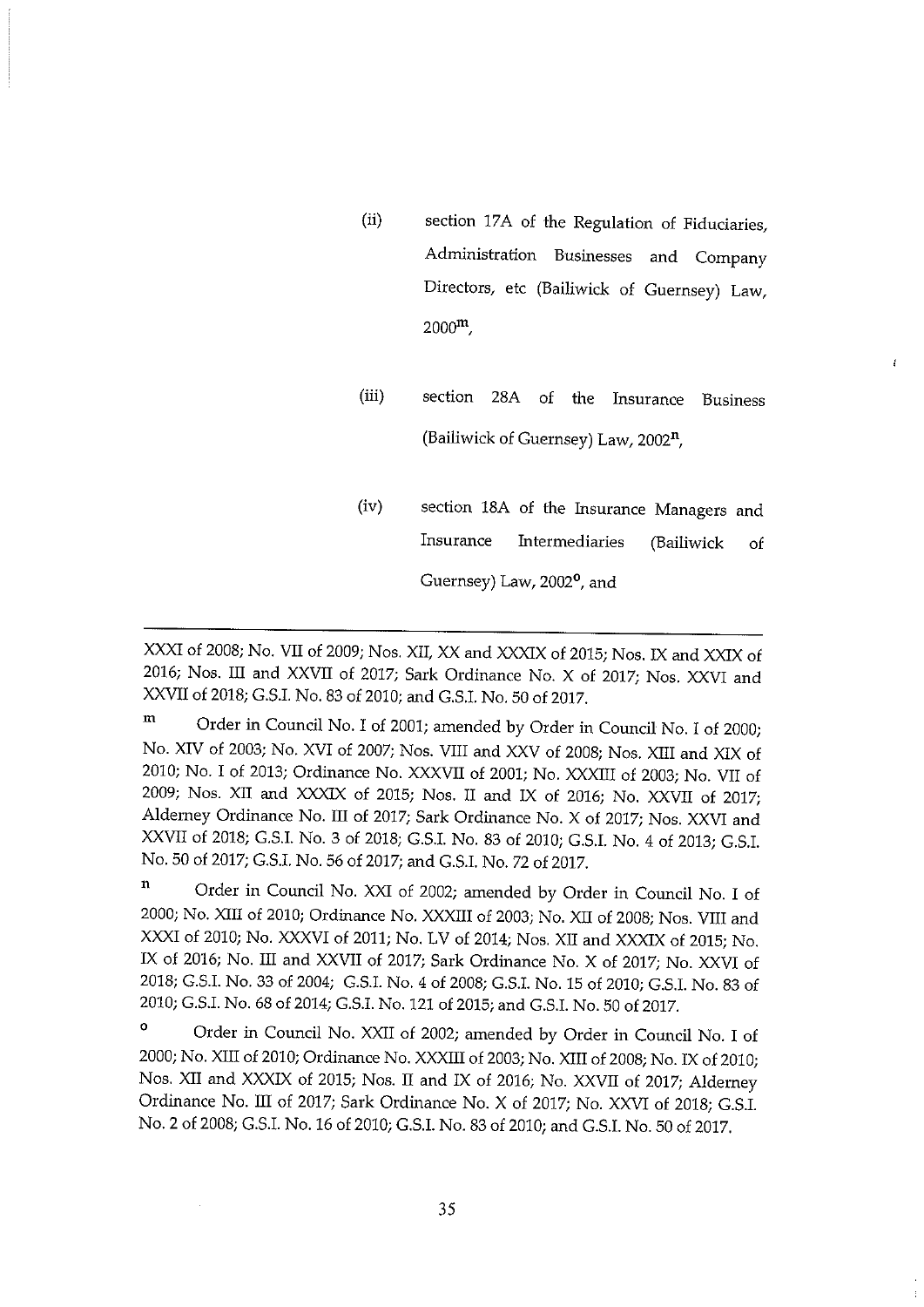(v) section 17A of the Banking Supervision (Bailiwick of Guernsey) Law, 1994P,

and in this regulation, a "Senior Decision Maker" means an officer, appointed by the Guernsey Financial Services Commission ("the Commission") to fulfil the role of Senior Decision Maker, and exercising powers delegated by the Commission in relation to the same under section 19 of the Financial Services Commission Law.

(2) A Senior Decision Maker undertaking work described in paragraph (1) may undertake some or all of that work outside the Bailiwick, including, but not limited to —

- (a) the consideration of representations,
- (b) the preparation of reports, Minded to Notices, final decisions,
- (c) the acceptance of written representations, and
- (d) the holding of oral hearings.

(3) An oral hearing may be held by a Senior Decision Maker who is outside the Bailiwick by telephone, live television link or any other means of

<sup>P</sup> Ordres en Conseil Vol. XXXV(1), p. 271 of 2001; amended by Order in Council Nos. XVII and XXI of 2002; No. XVI of 2003; No. XVI of 2008; No. IV of 2009; Nos. XIII and XXI of 2010; Ordinance No. XXXIII of 2003; Nos. XII, XX and XXXIX of 2015; Nos. II and IX of 2016; No. XXVII of 2017; Alderney Ordinance No. III of 2017; Sark Ordinance No. X of 2017; No. XXVI of 2018; G.S.I. No. 3 of 2000; G.S.I. No. <sup>1</sup> of 2008; G.S.I. No. 35 of 2010; and G.S.I. No. 50 of 2017.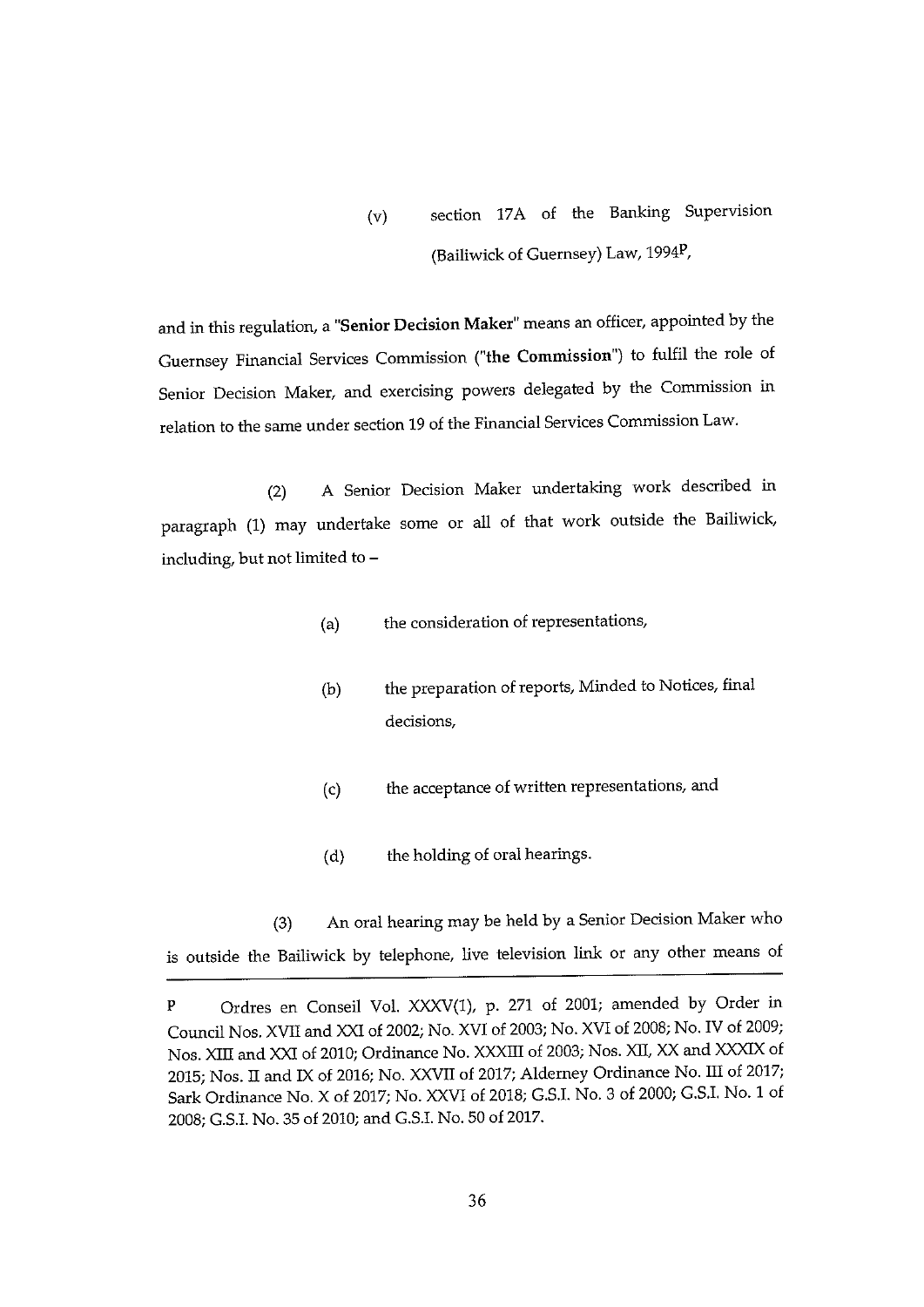telecommunications or electronic communications, and for the purposes of such a hearing, a Senior Decision Maker, party or other person who is in communication with other persons at the hearing so that each person at the hearing can hear or read what is being said or communicated by each of the others, is deemed, subject to paragraph (4), to be present at the oral hearing for all purposes.

(4) In the event that <sup>a</sup> means of communication referred to in paragraph (3) fails or is corrupted, or the Senior Decision Maker considers that confidentiality is compromised, the Senior Decision Maker shall have the discretion at any time during the hearing to determine that <sup>a</sup> person who is affected by that failure, corruption or compromise of confidentiality is no longer deemed to be present at the hearing.

(5) For the avoidance of doubt, a determination under paragraph (4) does not affect the validity of the proceedings of the hearing for any purpose prior to the making of that determination.

## Court of Appeal.

19. (1) Section 7 (Venue) of the Court of Appeal Law is disapplied.

(2) The Court of Appeal may sit for the hearing of appeals in or outside the Bailiwick.

(3) For the avoidance of doubt, the Bailiff or presiding judge may give directions as to how the proceedings of the Court of Appeal shall be conducted, including (but not limited to) a direction that the proceedings, or part thereof, shall be conducted by way of telephone, live television link or any other means of telecommunications or electronic communications.

37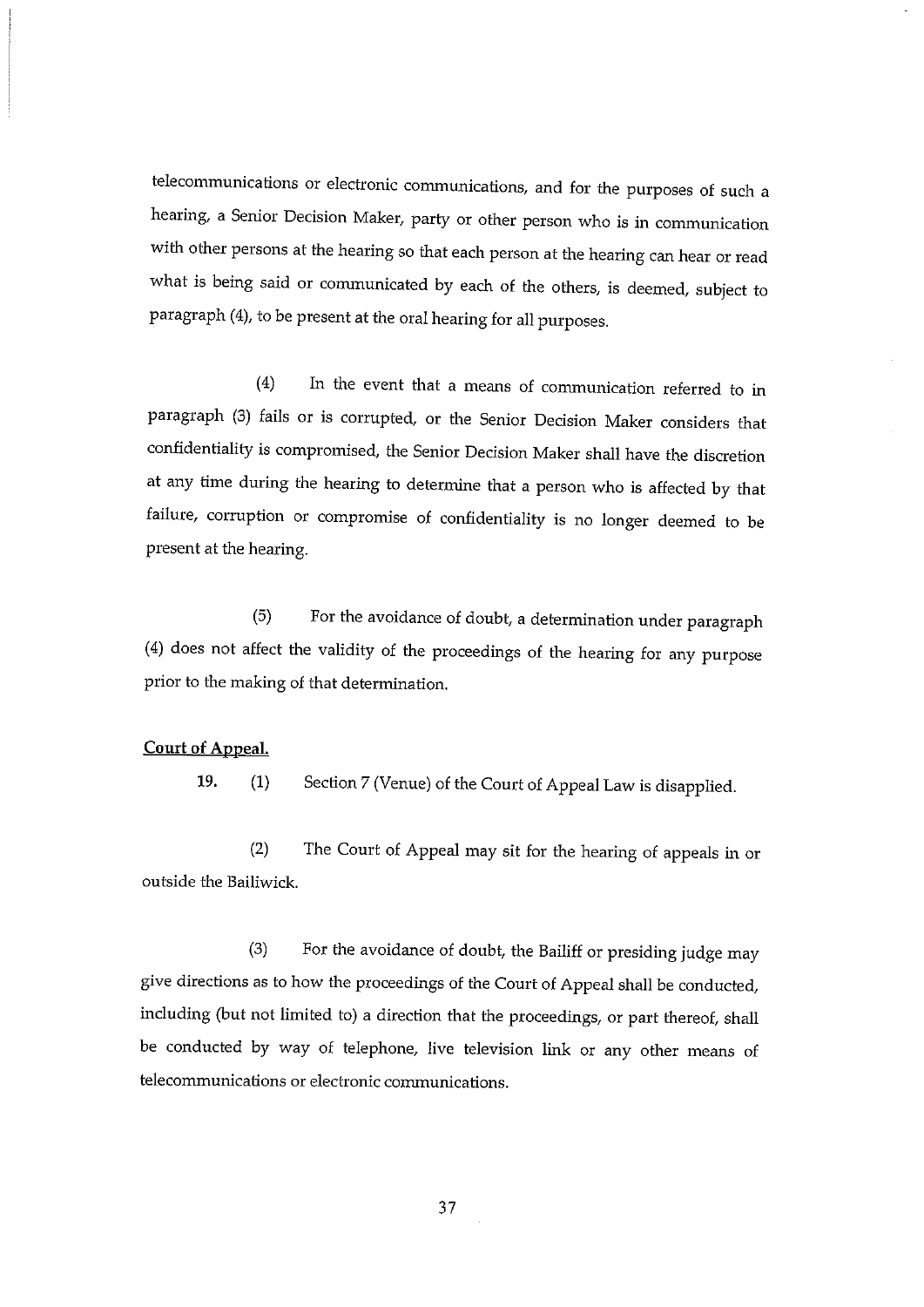## Constitution of the Authority immediately following the end of term of office of People's Deputies.

20. (1) This regulation only applies in the period immediately after the election of the President of the Policy & Resources Committee by the States, following the general election, until the following Committee Presidents have been elected by the States -

- (a) the President of the Committee for Home Affairs,
- (b) the President for the Committee for the Environment & Infrastructure, and
- (c) the President for the Committee for Health & Social Care.

(2) At any meeting of the Authority held in the period during which this regulation applies, the Committee Presidents listed in paragraph (1) shall be replaced as members of the Authority by —

- (a) subject to paragraph (b), the persons holding the offices of Presidents of the Committees set out in paragraph (1) above on the commencement of these Regulations,
- (b) subject to paragraph (c), in any case where a person ("P') referred to in paragraph (a) above is not a member of the States at the time of the meeting of the Authority, the person holding, on the commencement of these Regulations, the office of Vice-President of the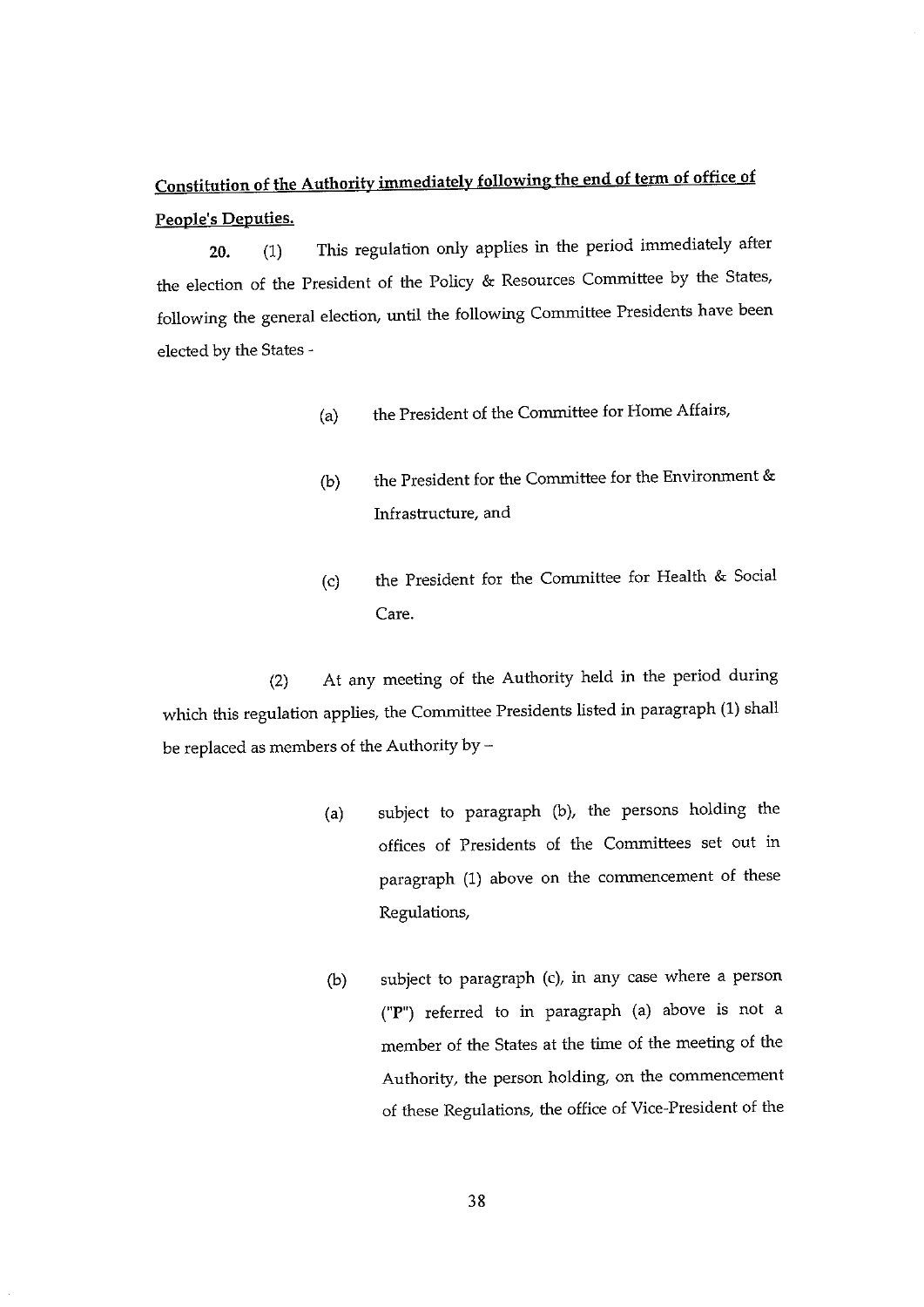Committee of which P was President

- (c) subject to paragraph (d), in any case where a person referred to in paragraph (b) is not a member of the States at the time of the meeting of the Authority, <sup>a</sup> member of the Policy & Resources Committee chosen according to those members' length of unbroken service in the States,
- (d) in any case where the members of the Policy & Resources Committee have not been elected at the time of the meeting of the Authority, <sup>a</sup> member of the States chosen in order according to those members' length of unbroken service in the States.

(3) A person who serves as <sup>a</sup> member of the Authority under paragraph (2) who has not taken an oath or affirmation in accordance with section 23 of the Civil Contingencies (Bailiwick of Guernsey) Law, 2012 must do so, and any person who serves as <sup>a</sup> member of the Authority under that paragraph shall have, for the period of his or her membership, the same rights and responsibilities in relation to the Authority as permanent members.

(4) For the avoidance of doubt, the membership of the Authority of <sup>a</sup> person who serves as a member of the Authority under paragraph (2) ceases on the election of the Committee Presidents listed in paragraph (1).

## Offences by legal persons and unincorporated bodies.

21. (1) Where <sup>a</sup> legal person is guilty of an offence under these Regulations, and the offence is proved to have been committed with the consent or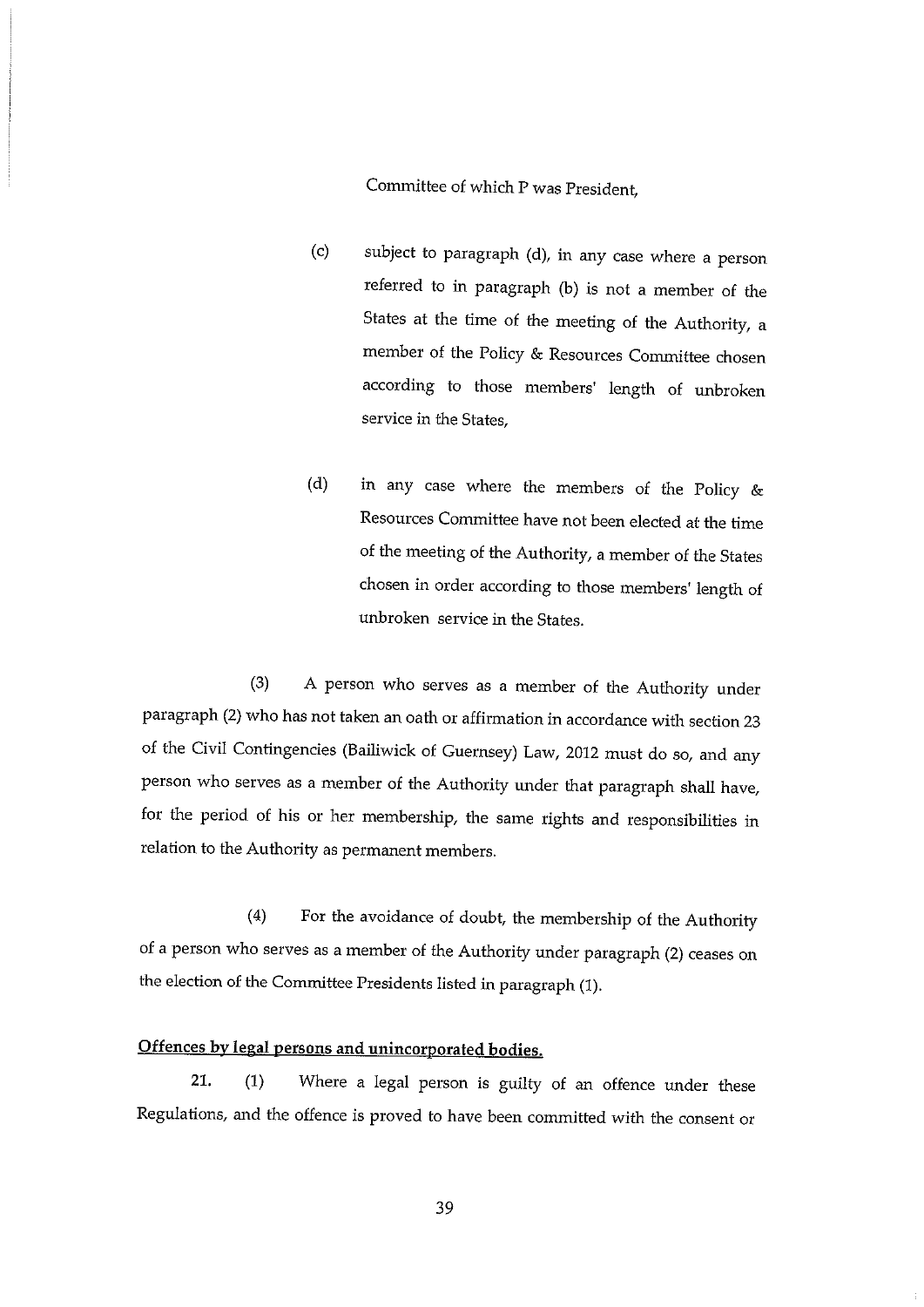connivance of, or to be attributable to any neglect on the part of —

- (a) any director, manager, secretary or other similar officer, or any foundation official, of the legal person, or
- (b) any person purporting to act in any such capacity,

he or she as well as the legal person is guilty of the offence and may be proceeded against and punished accordingly.

(2) Where the affairs of a legal person are managed by its members, subsection (1) applies in relation to the acts and defaults of <sup>a</sup> member in cormection with his or her functions of management as if he or she were <sup>a</sup> director.

(3) Where an offence under these Regulations is committed by an unincorporated body and is proved to have been committed with the consent or connivance of, or to be attributable to any neglect on the part of —

- (a) in the case of a partnership, any partner,
- (b) in the case of any other unincorporated body, any officer of that body who is bound to fulfil any duty whereof the offence is <sup>a</sup> breach or, if there is no such officer, any member of the committee or other similar governing body, or
	- (c) any person purporting to act in any capacity described in paragraph (a) or (b),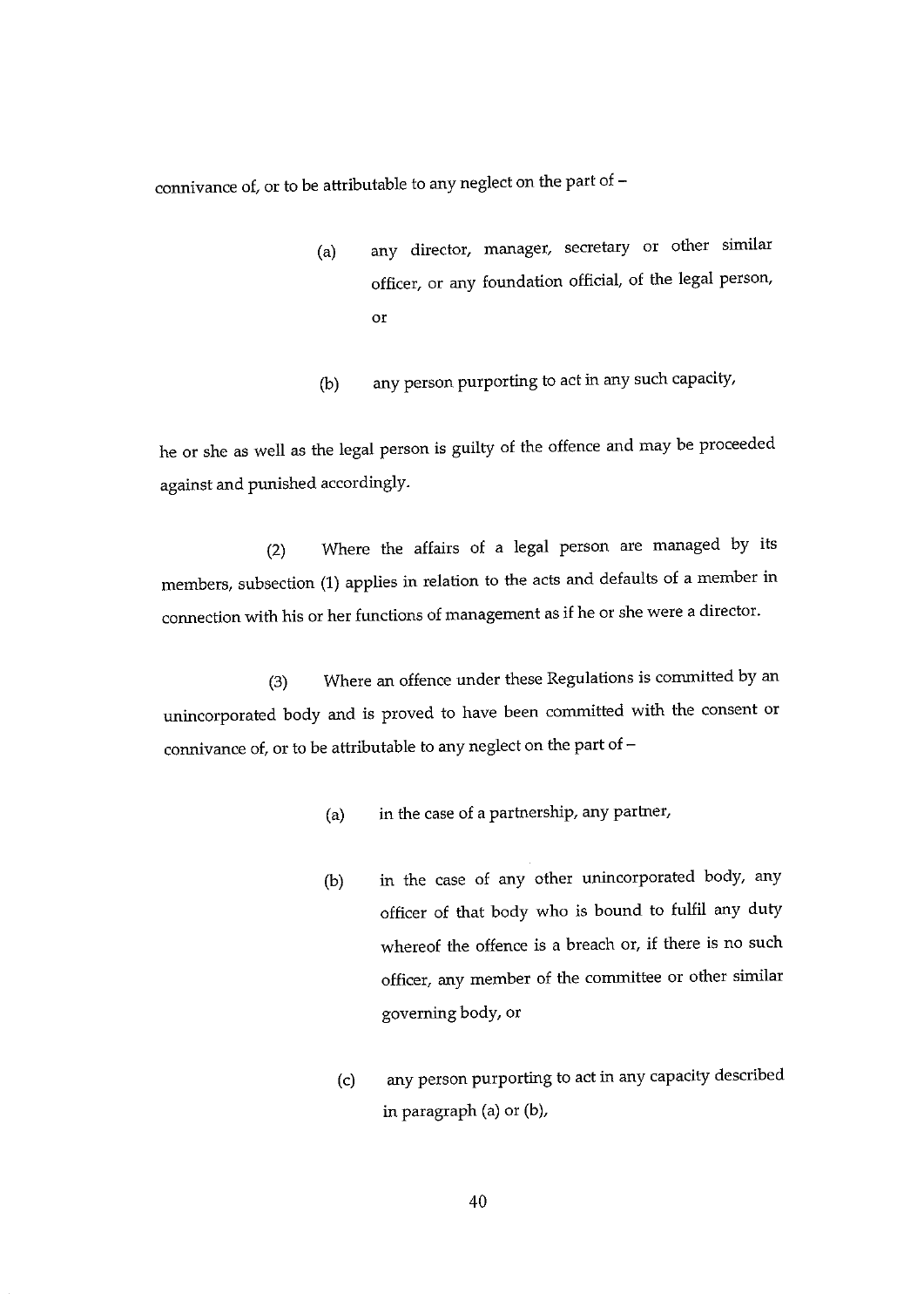that person as well as the unincorporated body is guilty of the offence and may be proceeded against and punished accordingly.

(4) Where an offence under these Regulations is alleged to have been committed by an unincorporated body, proceedings for the offence must be brought in the name of that body and not in the name of any of its members.

(5) A fine imposed on an unincorporated body on its conviction of an offence under these Regulations must be paid from the funds of that body.

## Revocation and savings.

22. (1) The Emergency Powers (Coronavirus) (General Provision) (Bailiwick of Guernsey) (No. 6) Regulations,  $2020<sup>q</sup>$  ("the (No. 6) Regulations"), and the Emergency Powers (Coronavirus) (General Provision) (Bailiwick of Guernsey) (No. 6) (Amendment) Regulations,  $2020<sup>r</sup>$  are revoked.

(2) Anything done under or for the purposes of regulations revoked under paragraph (1) ("the revoked regulations") before the commencement of these Regulations shall, to the extent that the same is required or authorised to be done under or for the purposes of these Regulations, have effect as if done under or for the purposes of the equivalent provision of these Regulations; and for the avoidance of doubt, the revocation of the revoked regulations does not affect any restriction, requirement, condition, prohibition, or penalty, imposed thereunder, nor the continuing in force of any certificate granted under regulation 16 of the (No.6) Regulations, in accordance with regulation 2 of the Emergency Powers

q G.S.I. No. 84 of 2020.

r G.S.I. No. 94 of 2020.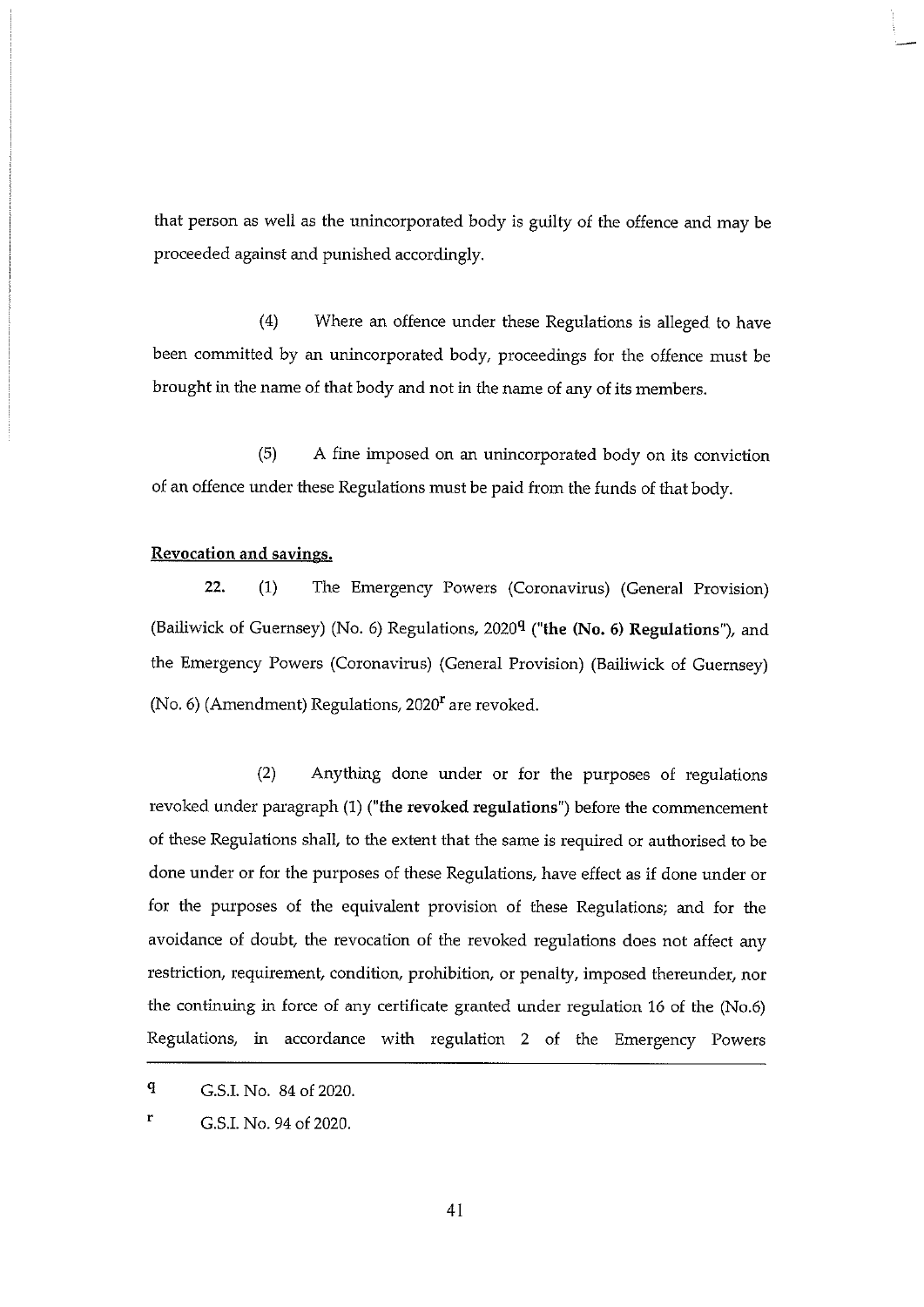(Coronavirus) (General Provision) (Bailiwick of Guernsey) (No. 6) (Amendment) Regulations, 2020.

(3) Anything in the process of being done under or for the purposes of the revoked regulations before the commencement of these Regulations may, to the extent that the same is required or authorised to be done under or for the purposes of these Regulations, be continued to be done under or for the purposes of the equivalent provision of these Regulations; and for the avoidance of doubt, the revocation of the revoked regulations does not affect any variation by the Authority of the requirement to self-isolate under regulation 3(3) of the Emergency Powers (Coronavirus) (General Provision) (Bailiwick of Guernsey) (No. 5) Regulations, 2020 (as amended) or regulation 4(1) of the No. 6 Regulations, which shall continue to have effect as if done under or for the purposes of the equivalent provision of these Regulations unless and until revoked by the Authority.

(4) Any reference howsoever expressed in any enactment or subordinate legislation to <sup>a</sup> revoked regulation which is re-enacted (with or without modification) by or under these Regulations shall (unless the contrary intention appears) be construed as a reference to the provision as re-enacted.

(5) In so far as any subordinate legislation made or other thing done (or having effect as if made or done) under or for the purposes of <sup>a</sup> revoked regulation could be made or done under or for the purposes of these Regulations, it shall (unless the contrary intention appears) have effect as if made or done under or for the purposes of these Regulations.

#### Interpretation: general.

23. (1) In these Regulations, unless the context requires otherwise —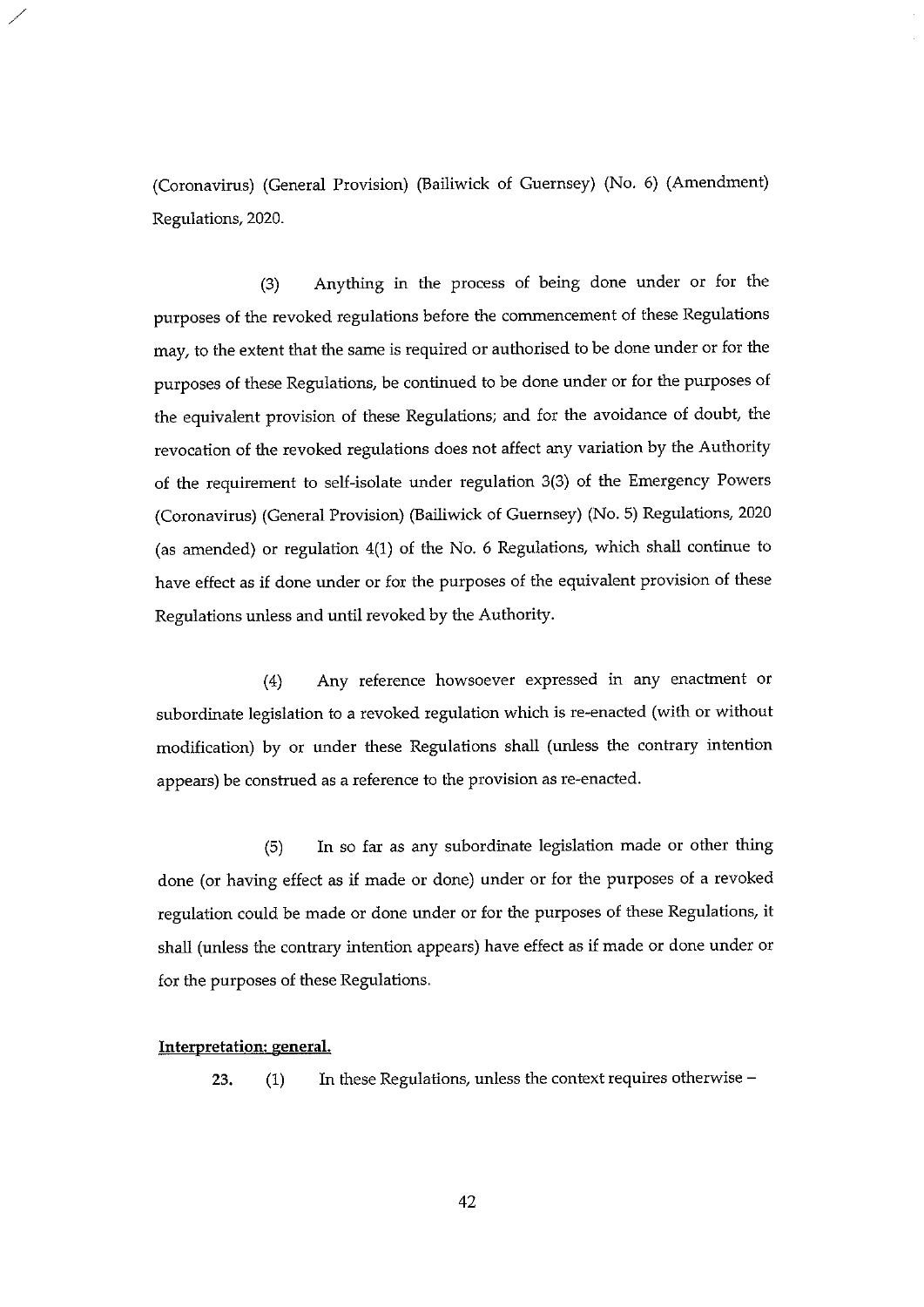'the Authority": see regulation 1(2),

"coronavirus" means Severe Acute Respiratory Syndrome Coronavirus 2 and/or COVID-19,

"Medical Officer of Health" means the Medical Officer of Health appointed by the States of Guernsey Policy & Resources Committee and includes the Deputy or Acting Medical Officer of Health for the time being, and any officer authorised by the Medical Officer of Health to exercise the Medical Officer of Health's functions under these Regulations,

"the MOH": see regulation 1(1), and

"Senior Decision Maker": see regulation 19(1).

(2) Other terms used in these Regulations in provisions modifying an enactment have the same meaning as in that enactment.

(3) For the avoidance of doubt, the powers of police officers under these Regulations are exercisable in addition to all other powers which police officers may exercise.

## Citation,

24. These Regulations may be cited as the Emergency Powers (Coronavirus) (General Provision) (Bailiwick of Guernsey) (No. 7) Regulations, 2020.

#### Extent.

25. (1) Subject to paragraph (2), these Regulations shall have effect throughout the Bailiwick.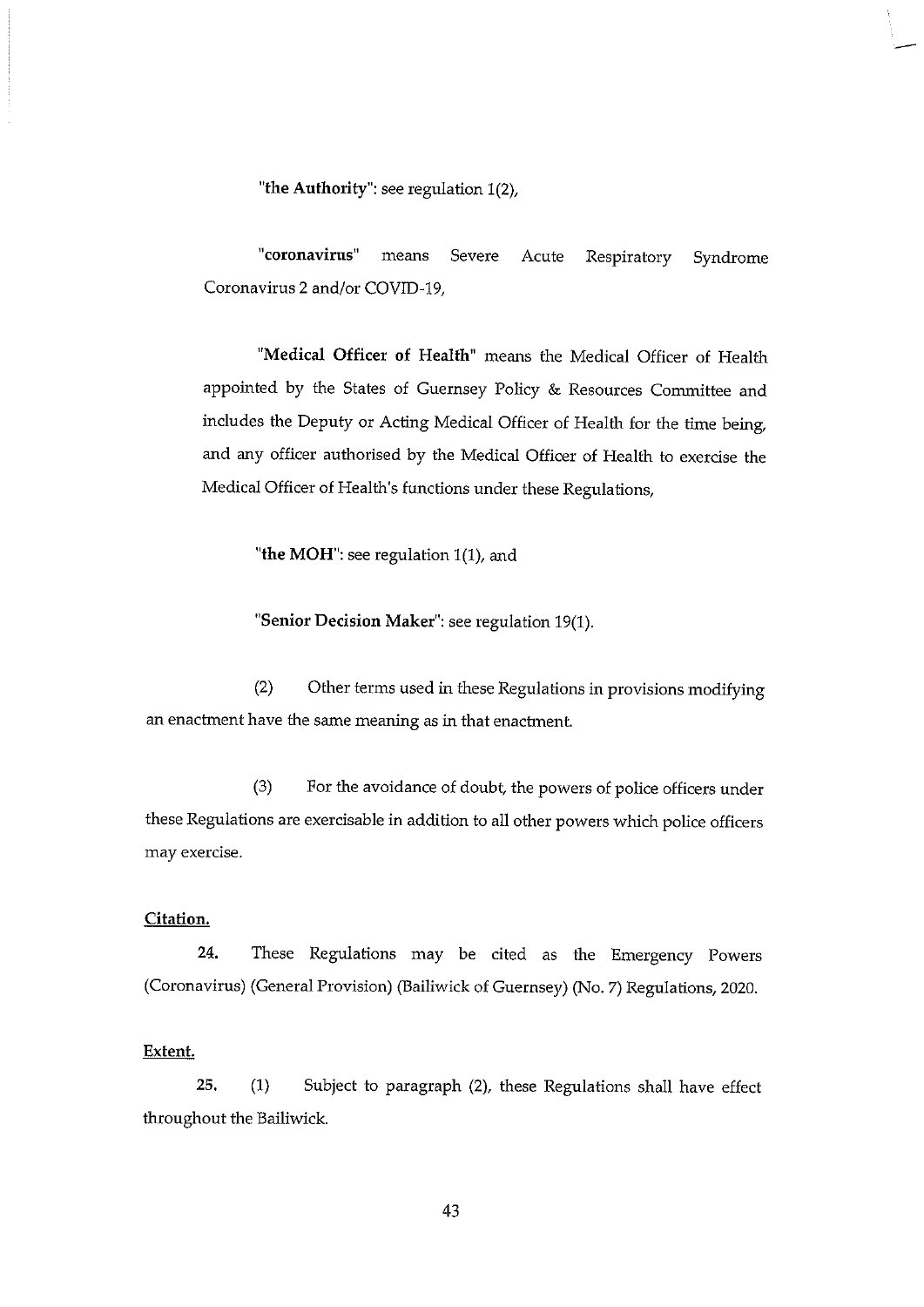(2) Regulation 16 shall have effect in Guernsey only.

## Commencement.

26. These Regulations shall come into force on 3rd October, 2020.

Dated this 2nd day of October, 2020

GA. STPIER Chairman of the Civil Contingencies Authority For and on behalf of the Authority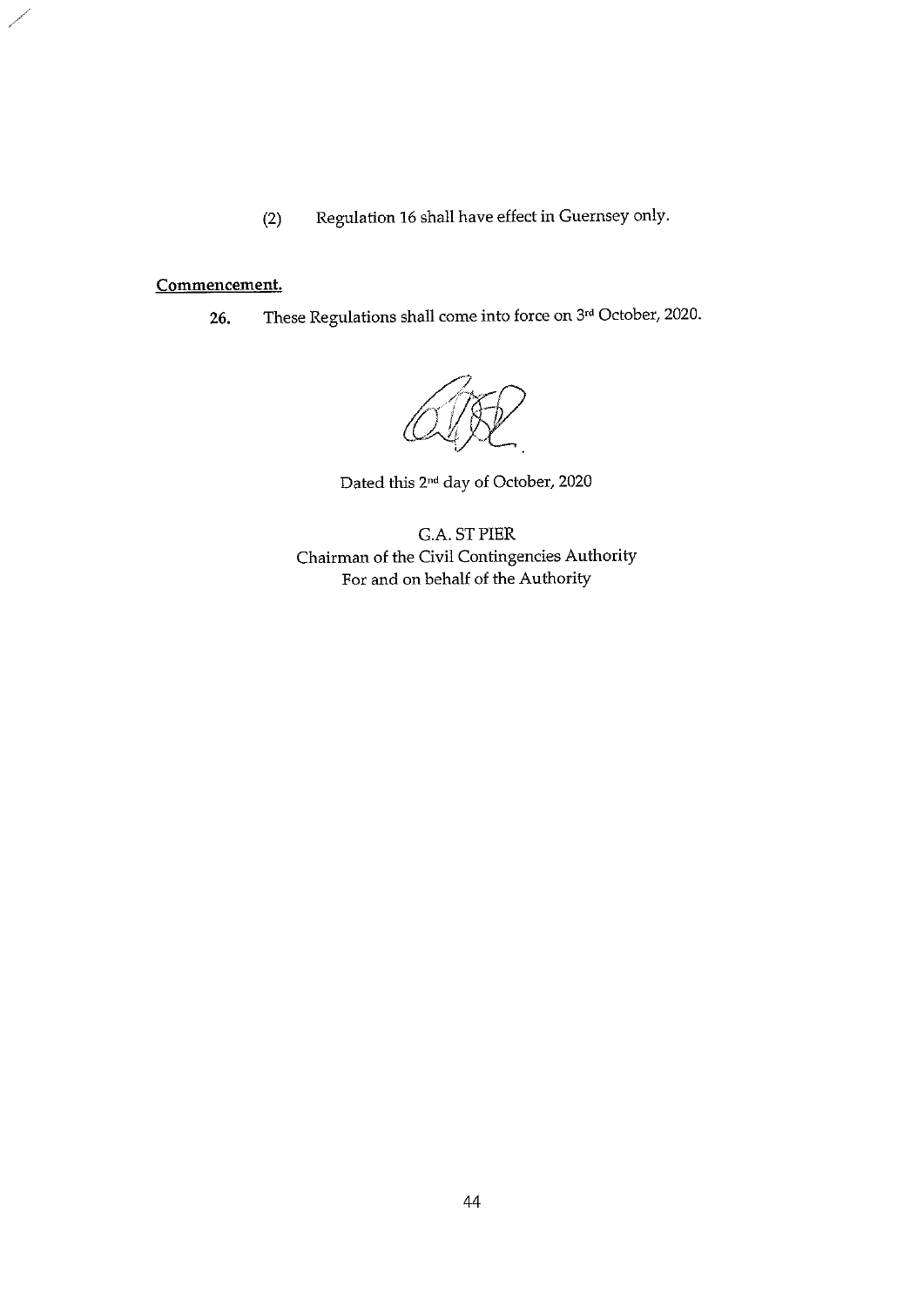## SCHEDULE

Regulation 16

## MODIFICATION OF LEGISLATION RELATING TO MENTAL HEALTH

## Interpretation.

- 1. References in this Schedule to
	- (a) sections are to sections of the Mental Health (Bailiwick of Guernsey) Law, 2010 ("the 2010 Law"), and
	- (b) rules are to rules of the Mental Health Review Tribunal Procedure Rules, 2012 ("the 2012 Rules").

2. Expressions in this Schedule and in the 2010 Law or the 2012 Rules shall have the same meaning as in that Law or those Rules (as the case may be).

### Forms.

3. Where any form prescribed in the Mental Health (Treatment and Forms) Regulations, 2013 or under the 2012 Rules is inconsistent with a modification made by these Regulations, the form —

- (a) may, in connection with that modification, be used with appropriate amendments, and
- (b) is otherwise, for use in that connection, to be read with such amendments as are necessary to reflect that modification.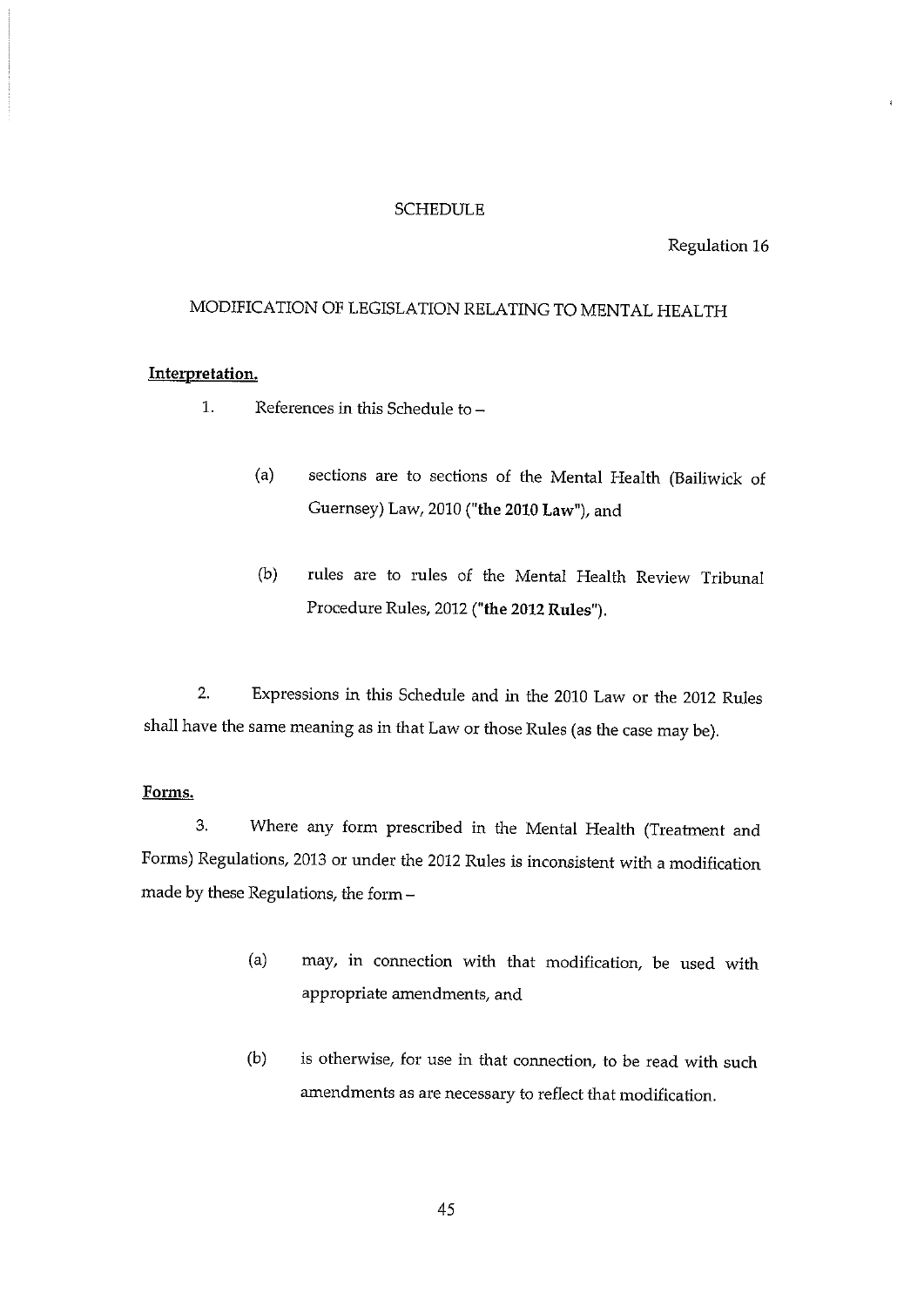#### Modification of the 2010 Law.

4. Where section 56(1)(b) applies (administration of medicine for more than three months), an approved medical practitioner (other than the responsible medical officer of the patient) may give a certificate under section  $56(3)(b)$ (appropriateness of treatment without understanding or consent) if the responsible medical officer is of the opinion that complying with the requirement under that provision for the certificate to be given by a second opinion approved doctor is not reasonably practicable or would involve unreasonable delay.

## Modification of the 2012 Rules.

- 5. For the purposes of any hearing subject to the 2012 Rules
	- (a) the Tribunal is deemed to be properly constituted by the members of the Tribunal sitting within or without the Bailiwick, or a combination thereof,
	- (b) where the legally qualified member is of the opinion that it is not reasonably practicable or would involve unreasonable delay for one, or both, of the other members of the Tribunal to participate in the hearing, the Tribunal is deemed to be properly constituted by the legally qualified member —
		- (i) sitting with the other member able to participate, or
		- (ii) sitting alone,

(as the case may be),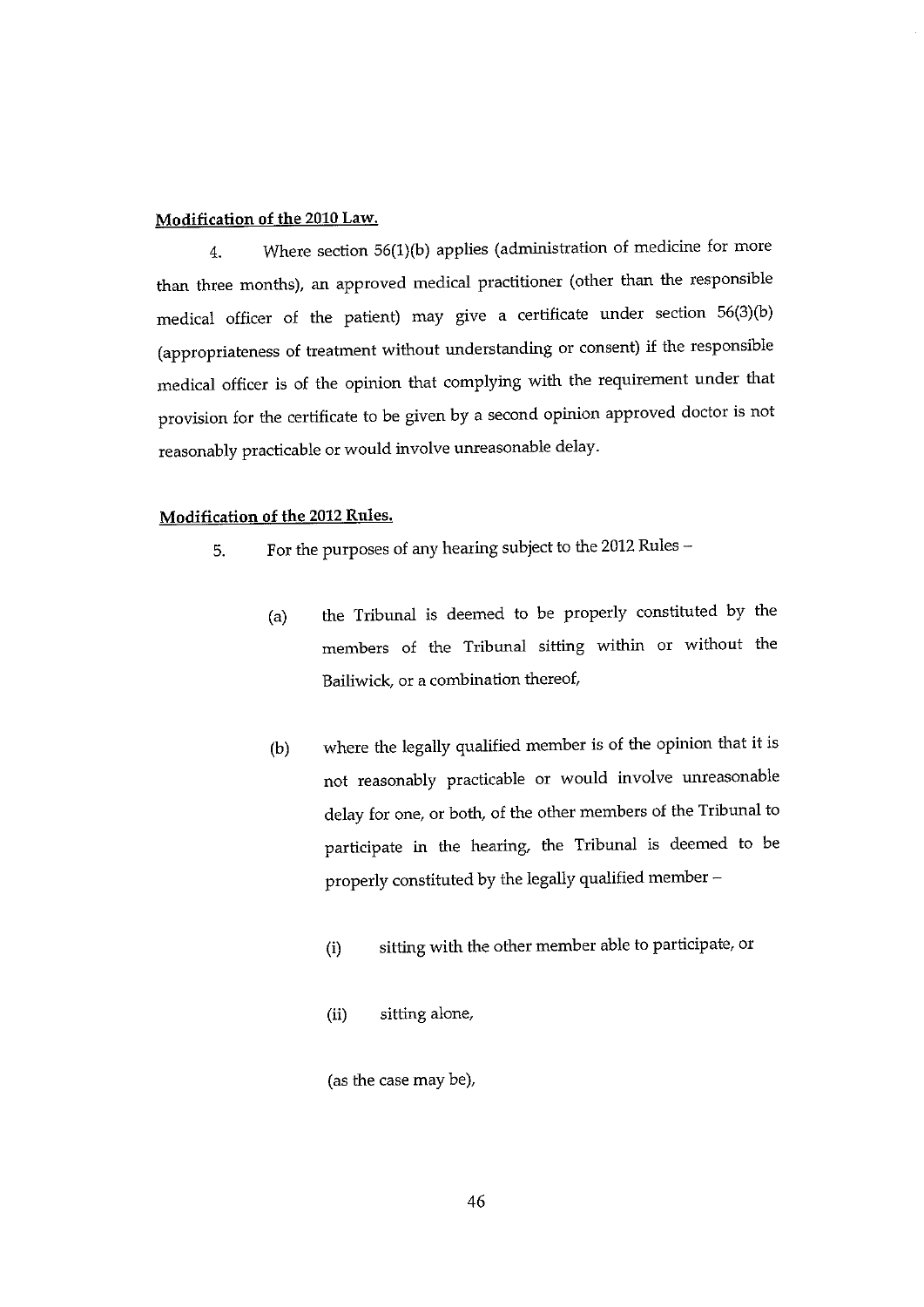- (c) notwithstanding subparagraph (b), where, after hearing from the patient's legal representative or the patient (if unrepresented), the legally qualified member is of the opinion that it is in the patient's interests that the hearing takes place before a single member of the Tribunal (including, but not limited to, where the patient's mental disorder might be adversely affected by the participation of multiple members of the Tribunal by telephone), the Tribunal is deemed to be properly constituted by the legally qualified member sitting alone, and that member may consult with the other members of the Tribunal where it is in the interests of justice to do so, and
- $(d)$  for the avoidance of doubt, the Tribunal may exercise any or all of its powers under the 2010 Law where it is constituted in accordance with this paragraph.

6. Any hearing which takes place in accordance with paragraph <sup>5</sup> shall be deemed for all purposes (including that of determining the lex fori) to have taken place in Guernsey and the courts of Guernsey accordingly have jurisdiction in accordance with Part VI of the Law, and sections 46 and 47 have effect accordingly.

47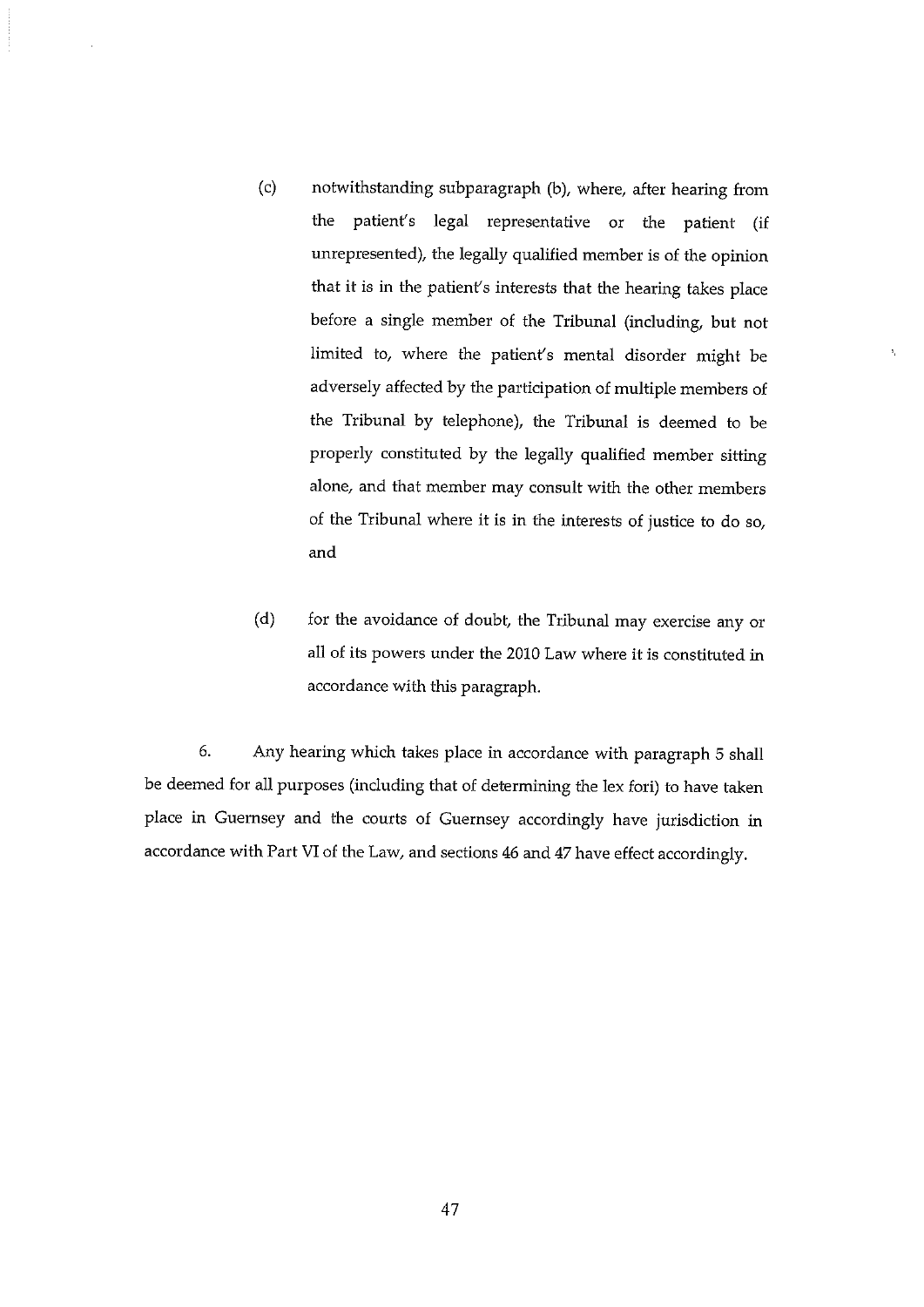## EXPLANATORY NOTE

#### (This note is not part of the Regulations)

These Regulations are emergency regulations made by the Civil Contingencies Authority under Part 3 of the Civil Contingencies (Bailiwick of Guernsey) Law, 2012 ("the Law"). They are made on the occurrence of an emergency, within the meaning of the Law, in the Bailiwick, arising from the urgent need to prevent, control or mitigate the spread of the virus Severe Acute Respiratory Syndrome Coronavirus 2 and the disease caused thereby, COVID-19 (referred to together in these regulations as coronavirus). They are prefaced with <sup>a</sup> statement by the Civil Contingencies Authority, as required by section 12(2) of the Law. COVID-19 was made a notifiable disease for the purposes of the Public Health Ordinance, 1936 on 10th February 2020.

These Regulations revoke and re-enact (with minor modifications) regulations previously made by the Civil Contingencies Authority in respect of the coronavirus pandemic.

These Regulations will come into force on the 3rd October, 2020 and shall have temporary effect only in accordance with the provisions of section 16 (duration and scrutiny of emergency regulations) of the Law.

#### Part I - screening, assessment and powers to detain etc.

This Part places a requirement to self-isolate on persons arriving in the Bailiwick, enables the Medical Officer of Health to place restrictions and requirements on other persons who are or who may be infected with coronavirus, and makes provision in respect of related matters, including powers for the Medical Officer of Health to impose screening requirements, to detain people and to require people to self-isolate. The provisions also create criminal offences and confer powers of enforcement on police officers, and provide for applications to vary or revoke requirements or restrictions imposed under this part to be made to the Royal Court.

#### Part II — miscellaneous and final

The Schedule to these Regulations sets out the modifications to be made to mental health legislation having effect in the Bailiwick.

Paragraphs 4 to <sup>6</sup> modify the Mental Health (Bailiwick of Guernsey) Law, 2010 to permit an approved medical practitioner (rather than only a second opinion approved doctor) to provide a certificate for the purposes of section 56 and, in doing so, that practitioner will only be required to consult with one person, where the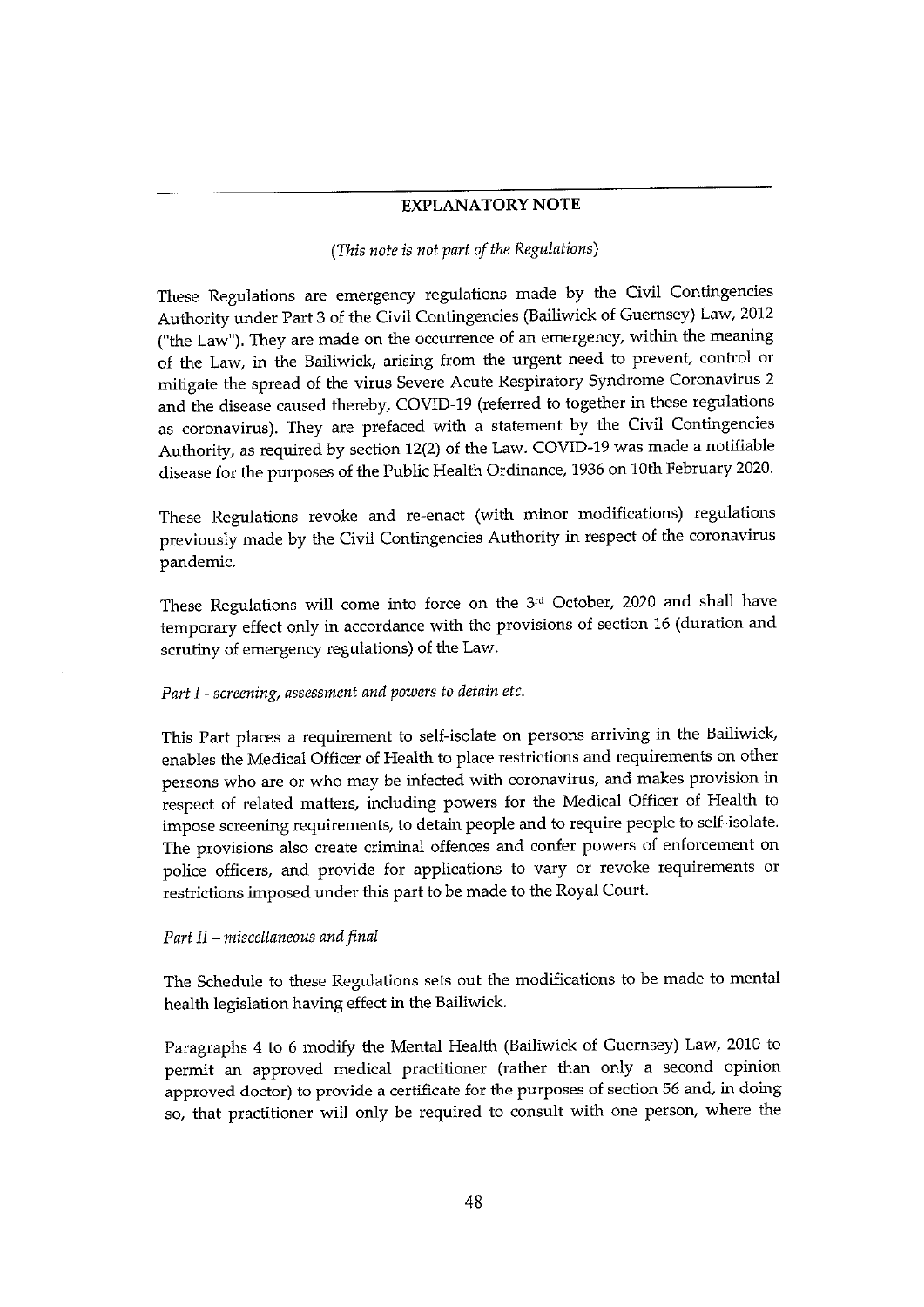practitioner is of the opinion that is not reasonably practicable or would involve unreasonable delay to comply with the unmodified requirements.

Paragraphs 7 to <sup>8</sup> modify the Mental Health Review Tribunal Procedure Rules, 2012 to provide that the Mental Health Review Tribunal ("the Tribunal") may properly be constituted according to specified criteria.

Regulation 17 makes provision for persons who are subject to a requirement to selfisolate, or some other restriction that means they are unable lawfully to vote at <sup>a</sup> polling station, to apply for <sup>a</sup> postal vote in the October General Election up to and including 5pm on 2nd October, notwithstanding the earlier cut-off date for applications for postal votes set out in the Reform (Guernsey) (Amendment) Law, 1972.

Regulation 18 makes provision in relation to Senior Decision Makers ("SDMs") appointed by the Guernsey Financial Services Commission, including providing for SDMs to hold oral hearings remotely. Regulation 19 enables the Court of Appeal to conduct its proceedings remotely. Regulation 20 makes provision in relation to the constitution of the Civil Contingencies Authority after the election by the States of the President of the Policy & Resources Committee following the General Election, and before the Presidents of the other Committees (who are, under the Law, the other permanent members of the Authority) are elected by the States.